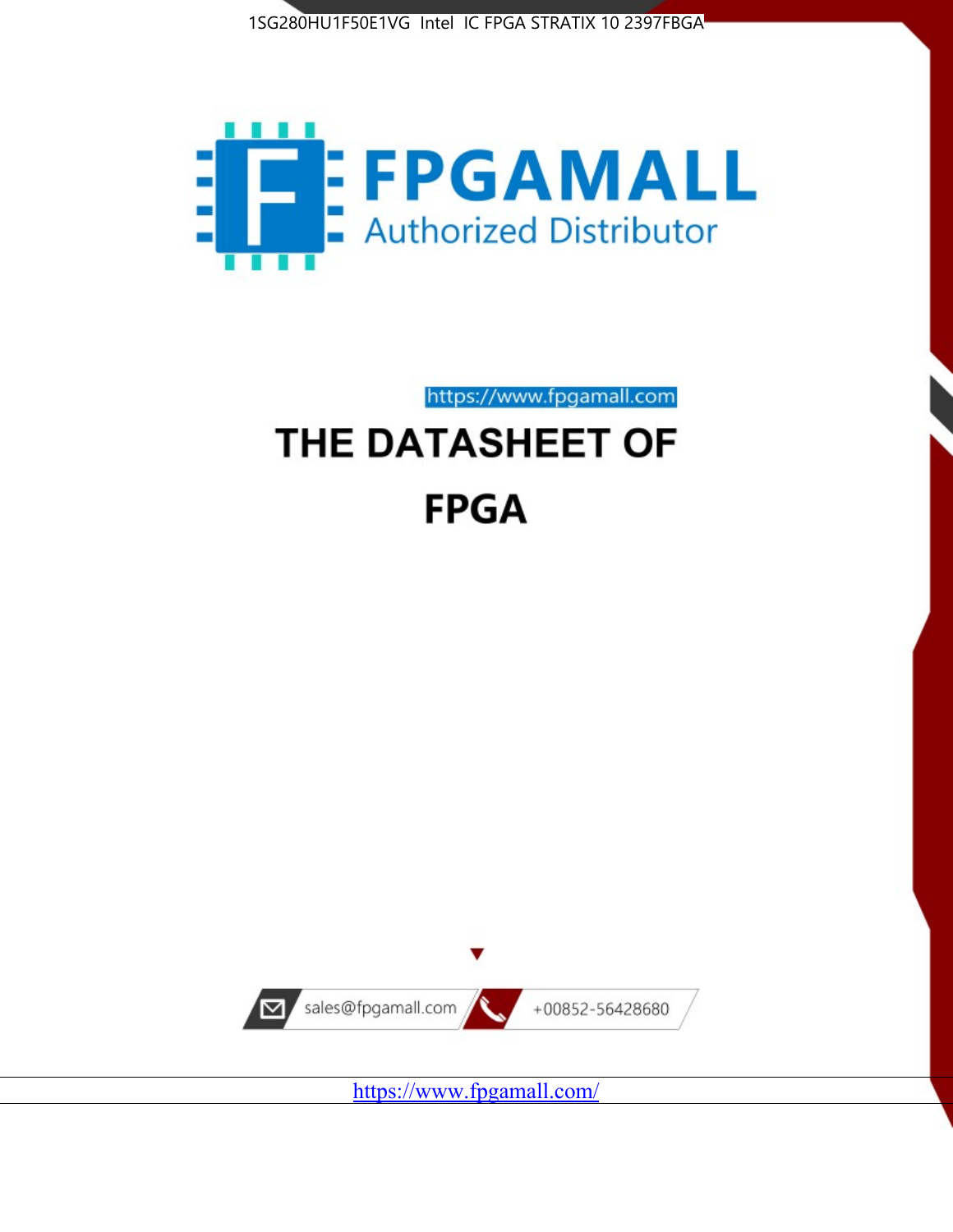

# **Intel® Stratix® 10 GX/SX Device Overview**



**S10-OVERVIEW | 2020.04.30** Latest document on the web: **[PDF](https://www.intel.com/content/dam/www/programmable/us/en/pdfs/literature/hb/stratix-10/s10-overview.pdf)** | **[HTML](https://www.intel.com/content/www/us/en/programmable/documentation/joc1442261161666.html)**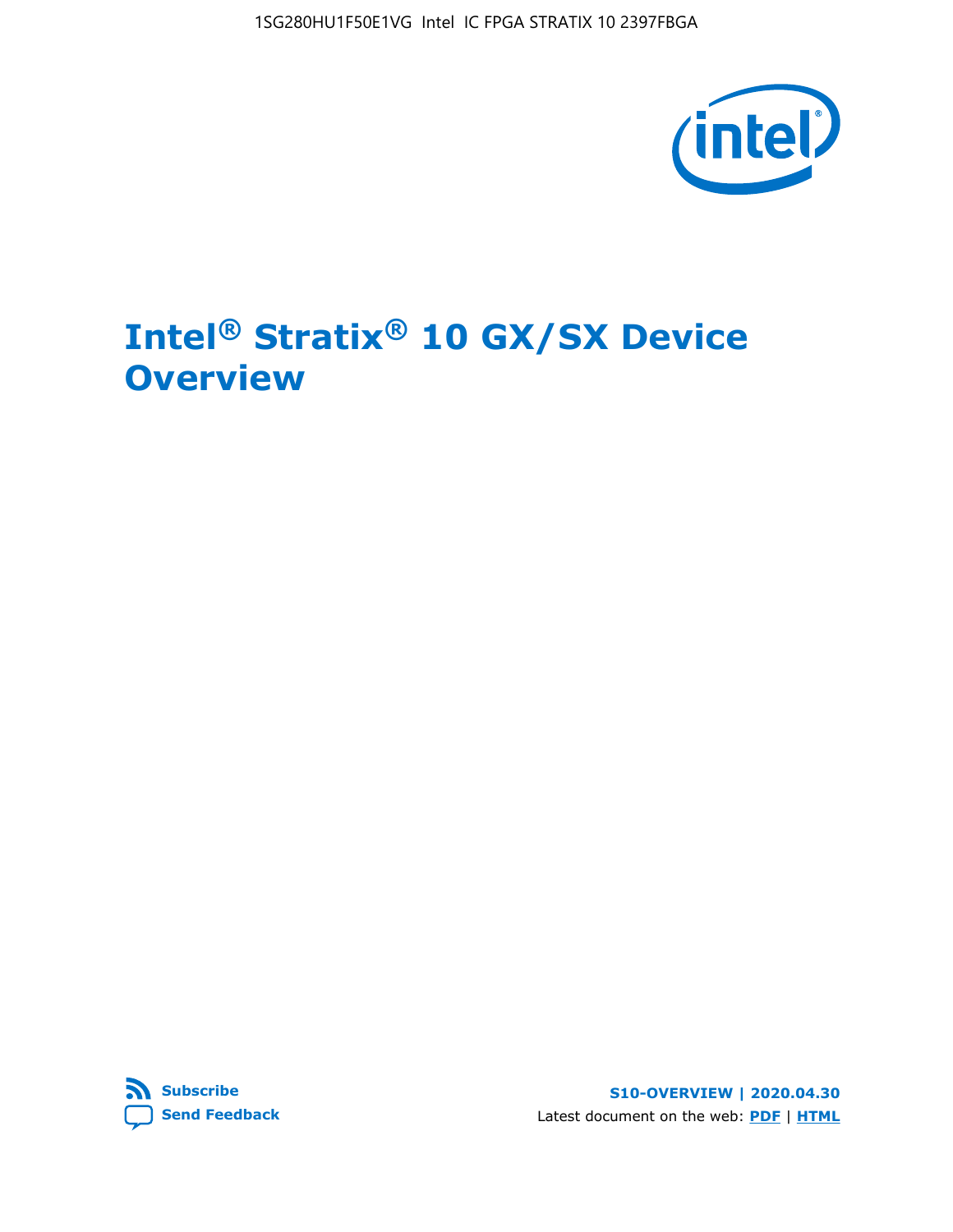

*Contents*

# **Contents**

| 1.26. Document Revision History for the Intel Stratix 10 GX/SX Device Overview36 |  |
|----------------------------------------------------------------------------------|--|

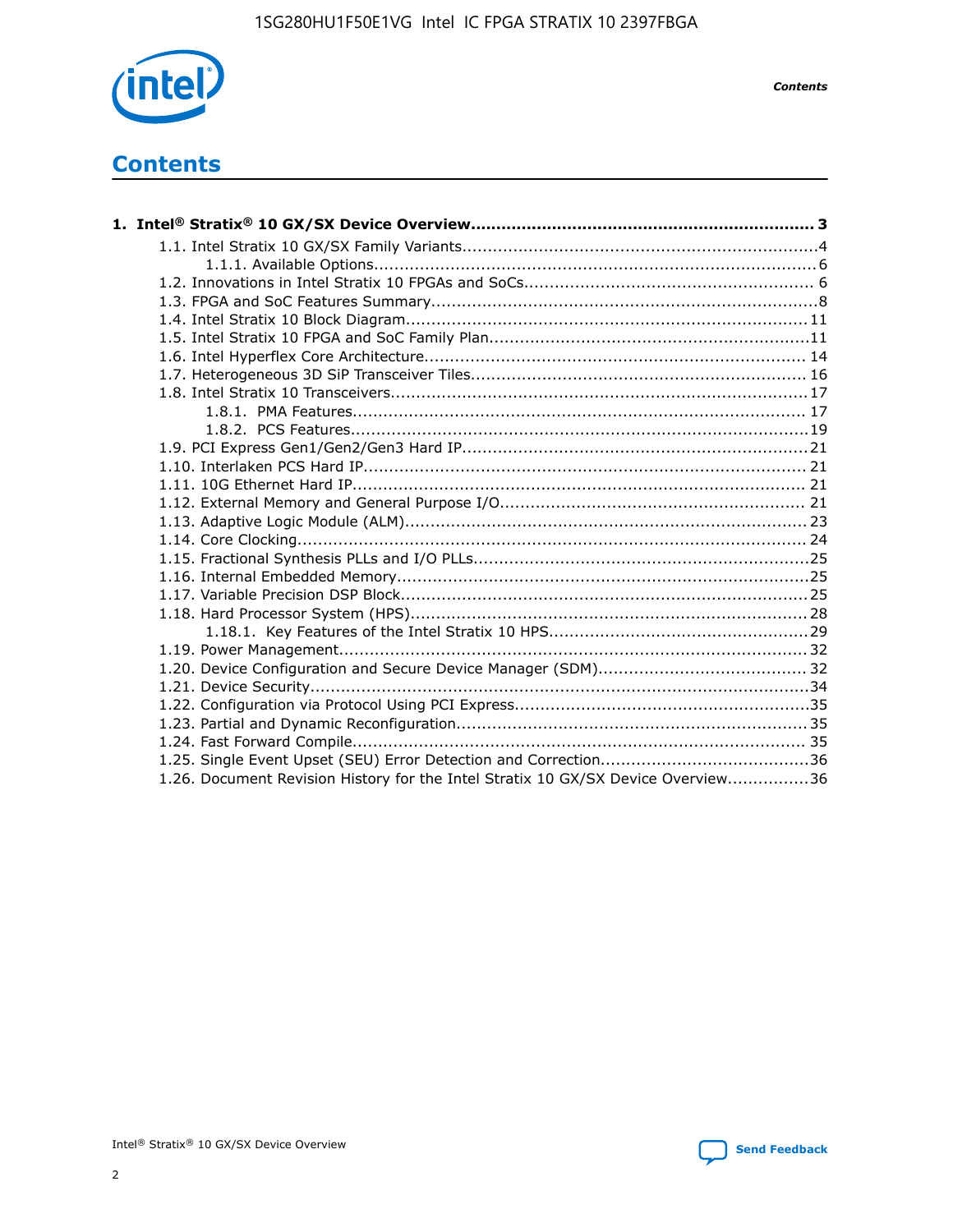**S10-OVERVIEW | 2020.04.30**

**[Send Feedback](mailto:FPGAtechdocfeedback@intel.com?subject=Feedback%20on%20Intel%20Stratix%2010%20GX/SX%20Device%20Overview%20(S10-OVERVIEW%202020.04.30)&body=We%20appreciate%20your%20feedback.%20In%20your%20comments,%20also%20specify%20the%20page%20number%20or%20paragraph.%20Thank%20you.)**



# **1. Intel® Stratix® 10 GX/SX Device Overview**

Intel's 14 nm Intel® Stratix® 10 GX FPGAs and SX SoCs deliver 2X the core performance and up to 70% lower power over previous generation high-performance FPGAs.

Featuring several groundbreaking innovations, including the all new Intel Hyperflex™ core architecture, this device family enables you to meet the demand for everincreasing bandwidth and processing performance in your most advanced applications, while meeting your power budget.

With an embedded hard processor system (HPS) based on a quad-core 64 bit Arm\* Cortex\*-A53, the Intel Stratix 10 SoC devices deliver power efficient, application-class processing and allow designers to extend hardware virtualization into the FPGA fabric. Intel Stratix 10 SoC devices demonstrate Intel's commitment to high-performance SoCs and extend Intel's leadership in programmable devices featuring an Arm-based processor system.

Important innovations in Intel Stratix 10 FPGAs and SoCs include:

- All new Intel Hyperflex core architecture delivering 2X the core performance compared to previous generation high-performance FPGAs
- Intel 14 nm tri-gate (FinFET) technology
- Heterogeneous 3D System-in-Package (SiP) technology
- Core fabric with up to 10.2 million logic elements (LEs)
- Up to 96 full duplex transceiver channels on heterogeneous 3D SiP transceiver tiles
- Transceiver data rates up to 28.3 Gbps chip-to-chip/module and backplane performance
- M20K (20 Kb) internal SRAM memory blocks
- Fractional synthesis and ultra-low jitter LC tank based transmit phase locked loops (PLLs)
- Hard PCI Express<sup>®</sup> Gen3 x16 intellectual property (IP) blocks
- Hard 10GBASE-KR/40GBASE-KR4 Forward Error Correction (FEC) in every transceiver channel
- Hard memory controllers and PHY supporting DDR4 rates up to 2666 Mbps per pin
- Hard fixed-point and IEEE 754 compliant hard floating-point variable precision digital signal processing (DSP) blocks with up to 10 TFLOP compute performance with a power efficiency of 80 GFLOP per Watt
- Quad-core 64 bit Arm Cortex-A53 embedded processor running up to 1.5 GHz in SoC family variants
- Programmable clock tree synthesis for flexible, low power, low skew clock trees

Intel Corporation. All rights reserved. Agilex, Altera, Arria, Cyclone, Enpirion, Intel, the Intel logo, MAX, Nios, Quartus and Stratix words and logos are trademarks of Intel Corporation or its subsidiaries in the U.S. and/or other countries. Intel warrants performance of its FPGA and semiconductor products to current specifications in accordance with Intel's standard warranty, but reserves the right to make changes to any products and services at any time without notice. Intel assumes no responsibility or liability arising out of the application or use of any information, product, or service described herein except as expressly agreed to in writing by Intel. Intel customers are advised to obtain the latest version of device specifications before relying on any published information and before placing orders for products or services. \*Other names and brands may be claimed as the property of others.

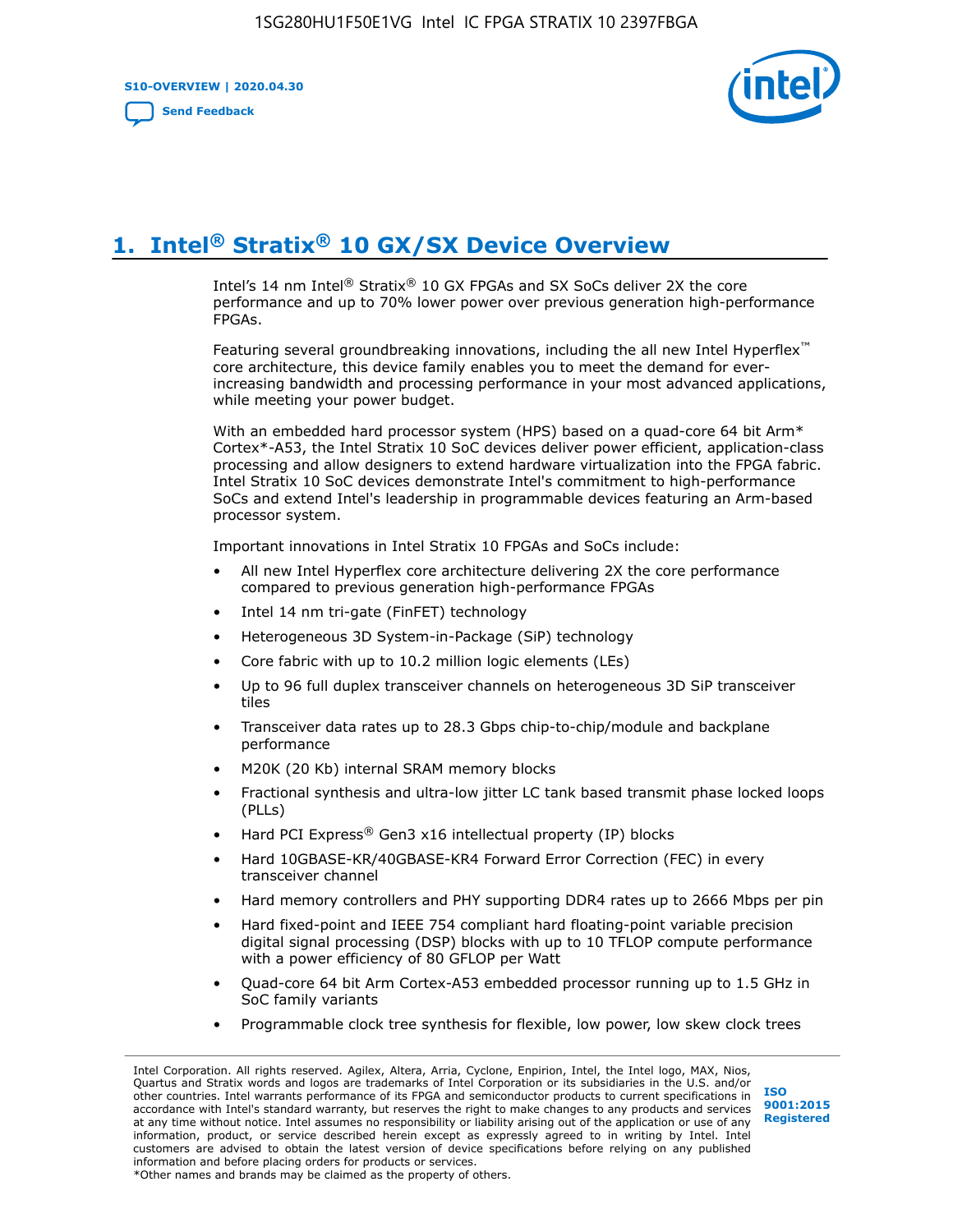

- Dedicated secure device manager (SDM) for:
	- Enhanced device configuration and security
	- AES-256, SHA-256/384 and ECDSA-256/384 encrypt/decrypt accelerators and authentication
	- Multi-factor authentication
	- Physically Unclonable Function (PUF) service and software programmable device configuration capability
- Comprehensive set of advanced power saving features delivering up to 70% lower power compared to previous generation high-performance FPGAs
- Non-destructive register state readback and writeback, to support ASIC prototyping and other applications

With these capabilities, Intel Stratix 10 FPGAs and SoCs are ideally suited for the most demanding applications in diverse markets such as:

- **Compute and Storage**—for custom servers, cloud computing and datacenter acceleration
- **Networking**—for Terabit, 400G and multi-100G bridging, aggregation, packet processing and traffic management
- **Optical Transport Networks**—for OTU4, 2xOTU4, 4xOTU4
- **Broadcast**—for high-end studio distribution, head end encoding/decoding, edge quadrature amplitude modulation (QAM)
- **Military**—for radar, electronic warfare, and secure communications
- **Medical**—for diagnostic scanners and diagnostic imaging
- **Test and Measurement**—for protocol and application testers
- **Wireless**—for next-generation 5G networks
- **ASIC Prototyping**—for designs that require the largest FPGA fabric with the highest I/O count

# **1.1. Intel Stratix 10 GX/SX Family Variants**

Intel Stratix 10 devices are available in FPGA (GX) and SoC (SX) variants.

- **Intel Stratix 10 GX** devices deliver up to 1 GHz core fabric performance and contain up to 10.2 million LEs in the fabric. They also feature up to 96 general purpose transceivers on separate transceiver tiles, and 2666 Mbps DDR4 external memory interface performance. The transceivers are capable of up to 28.3 Gbps short reach and across the backplane. These devices are optimized for FPGA applications that require the highest transceiver bandwidth and core fabric performance, with the power efficiency of Intel's 14 nm tri-gate process technology.
- **Intel Stratix 10 SX** devices have a feature set that is identical to Intel Stratix 10 GX devices, with the addition of an embedded quad-core 64 bit Arm Cortex A53 hard processor system.

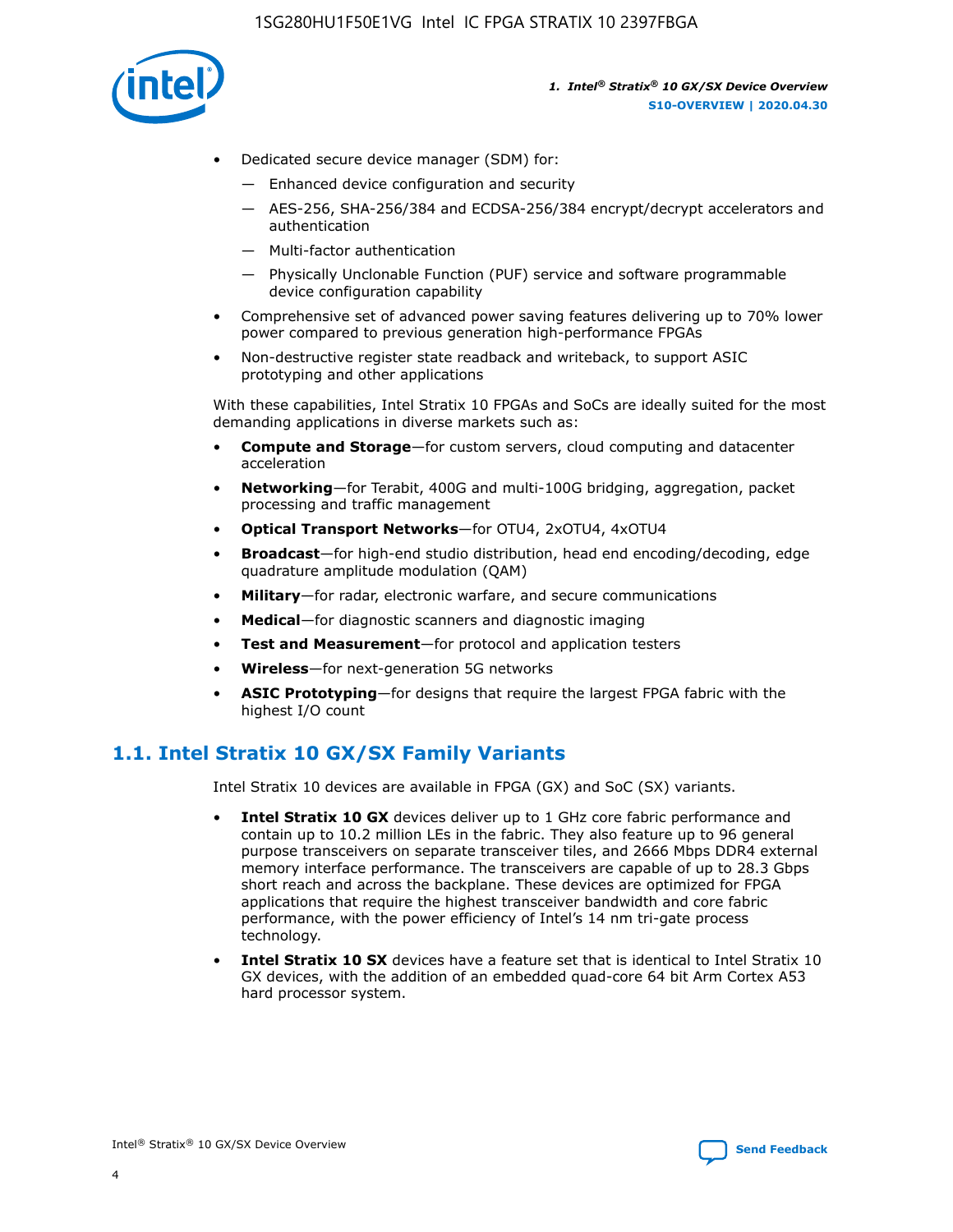

Common to all Intel Stratix 10 family variants is a high-performance fabric based on the new Intel Hyperflex core architecture that includes additional Hyper-Registers throughout the interconnect routing and at the inputs of all functional blocks. The core fabric also contains an enhanced logic array utilizing Intel's adaptive logic module (ALM) and a rich set of high performance building blocks including:

- M20K (20 Kb) embedded memory blocks
- Variable precision DSP blocks with hard IEEE 754 compliant floating-point units
- Fractional synthesis and integer PLLs
- Hard memory controllers and PHY for external memory interfaces
- General purpose IO cells

To clock these building blocks, Intel Stratix 10 devices use programmable clock tree synthesis, which uses dedicated clock tree routing to synthesize only those branches of the clock trees required for the application. All devices support in-system, finegrained partial reconfiguration of the logic array, allowing logic to be added and subtracted from the system while it is operating.

All family variants also contain high speed serial transceivers, containing both the physical medium attachment (PMA) and the physical coding sublayer (PCS), which can be used to implement a variety of industry standard and proprietary protocols. In addition to the hard PCS, Intel Stratix 10 devices contain multiple instantiations of PCI Express hard IP that supports Gen1/Gen2/Gen3 rates in x1/x2/x4/x8/x16 lane configurations, and hard 10GBASE-KR/40GBASE-KR4 FEC for every transceiver. The hard PCS, FEC, and PCI Express IP free up valuable core logic resources, save power, and increase your productivity.

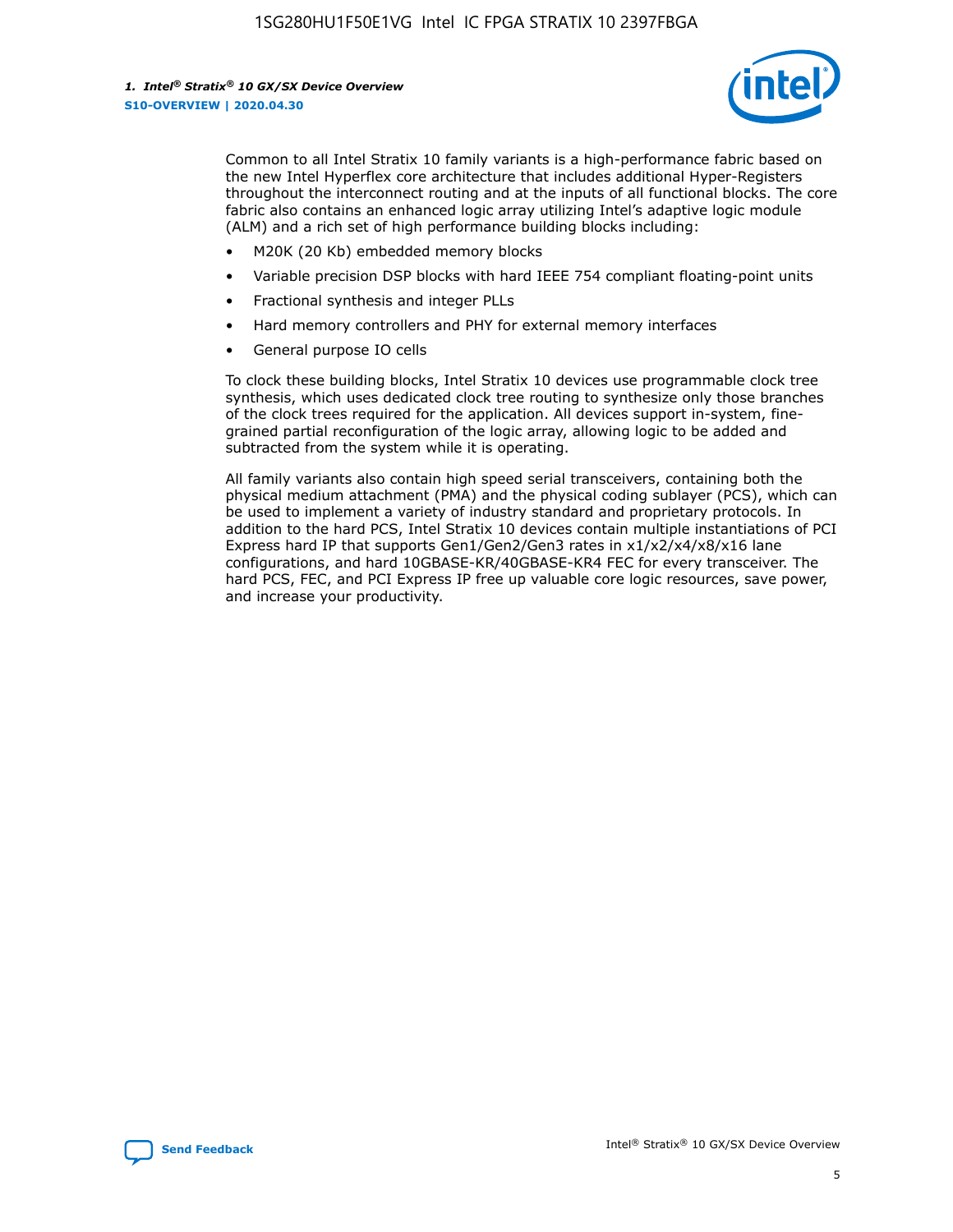

# **1.1.1. Available Options**

#### **Figure 1. Sample Ordering Code and Available Options for Intel Stratix 10 Devices**



# **Related Information**

[My Intel Support](https://www.intel.com/content/www/us/en/programmable/my-intel/mal-home.html)

# **1.2. Innovations in Intel Stratix 10 FPGAs and SoCs**

Intel Stratix 10 FPGAs and SoCs deliver many significant improvements over the previous generation high-performance Stratix V FPGAs.

#### **Table 1. Key Features of Intel Stratix 10 Devices Compared to Stratix V Devices**

| <b>Feature</b>            | <b>Stratix V FPGAs</b>                                             | <b>Intel Stratix 10 FPGAs and SoCs</b>                                        |
|---------------------------|--------------------------------------------------------------------|-------------------------------------------------------------------------------|
| <b>Process technology</b> | 28 nm TSMC (planar<br>14 nm Intel tri-gate (FinFET)<br>transistor) |                                                                               |
| Hard processor core       | None                                                               | Quad-core 64 bit Arm Cortex-A53<br>(SoC only)                                 |
| Core architecture         | Conventional core architecture<br>with conventional interconnect   | Intel Hyperflex core architecture with<br>Hyper-Registers in the interconnect |
|                           |                                                                    | continued                                                                     |

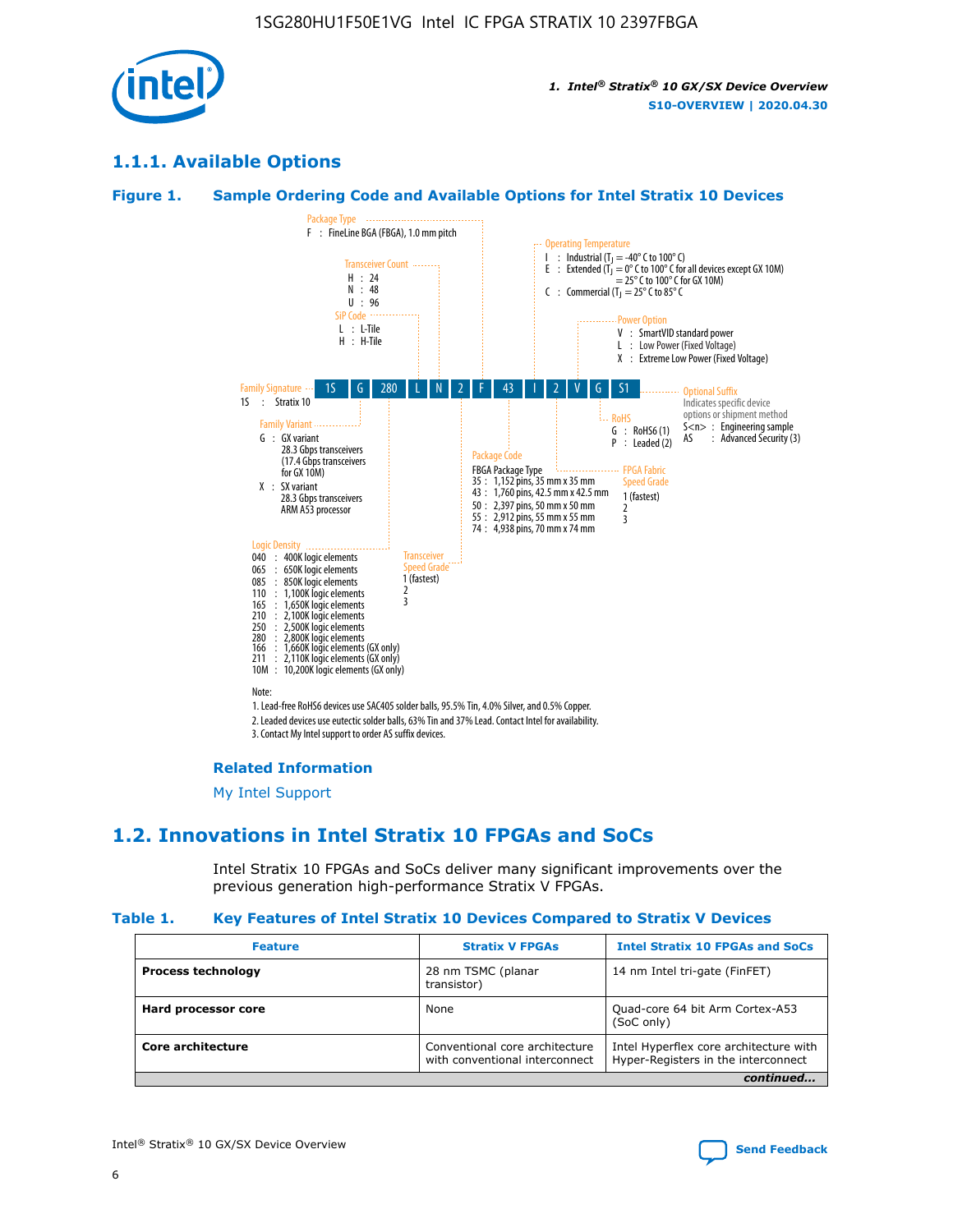

| <b>Feature</b>                                   | <b>Stratix V FPGAs</b>                                                              | <b>Intel Stratix 10 FPGAs and SoCs</b>                                                                                                       |
|--------------------------------------------------|-------------------------------------------------------------------------------------|----------------------------------------------------------------------------------------------------------------------------------------------|
| Core performance                                 | 500 MHz                                                                             | 1 GHz                                                                                                                                        |
| <b>Power dissipation</b>                         | 1x                                                                                  | As low as $0.3x$                                                                                                                             |
| Logic density                                    | 952 KLE                                                                             | 10,200 KLE                                                                                                                                   |
| <b>Embedded memory (M20K)</b>                    | 52 Mbits                                                                            | 253 Mbits                                                                                                                                    |
| 18x19 multipliers                                | 3,926                                                                               | 11,520                                                                                                                                       |
|                                                  | Note: Multiplier is 18x18 in<br>Stratix V devices.                                  | Note: Multiplier is 18x19 in Intel<br>Stratix 10 devices.                                                                                    |
| <b>Floating point DSP capability</b>             | Up to 1 TFLOP, requires soft<br>floating point adder and<br>multiplier              | Up to 10 TFLOP, hard IEEE 754<br>compliant single precision floating<br>point adder and multiplier                                           |
| <b>Maximum transceivers</b>                      | 66                                                                                  | 96                                                                                                                                           |
| Maximum transceiver data rate (chip-to-<br>chip) | 28.05 Gbps                                                                          | 26.6 Gbps L-Tile<br>28.3 Gbps H-Tile                                                                                                         |
| Maximum transceiver data rate (backplane)        | 12.5 Gbps                                                                           | 12.5 Gbps L-Tile<br>28.3 Gbps H-Tile                                                                                                         |
| Hard memory controller                           | None                                                                                | DDR4 @ 1333 MHz/2666 Mbps<br>DDR3 @ 1067 MHz/2133 Mbps                                                                                       |
| <b>Hard protocol IP</b>                          | PCIe* Gen3 x8 (up to 4<br>instances)                                                | PCIe Gen3 x16 (up to 4 instances)<br>SR-IOV (4 physical functions / 2k<br>virtual functions) on H-Tile devices<br>10GBASE-KR/40GBASE-KR4 FEC |
| <b>Core clocking and PLLs</b>                    | Global, quadrant and regional<br>clocks supported by fractional-<br>synthesis fPLLs | Programmable clock tree synthesis<br>supported by fractional synthesis<br>fPLLs and integer IO PLLs                                          |
| Register state readback and writeback            | Not available                                                                       | Non-destructive register state<br>readback and writeback for ASIC<br>prototyping and other applications                                      |

These innovations result in the following improvements:

- **Improved Core Logic Performance**: The Intel Hyperflex core architecture combined with 14 nm Intel tri-gate technology allows Intel Stratix 10 devices to achieve 2X the core performance compared to the previous generation
- **Lower Power**: Intel Stratix 10 devices use up to 70% lower power compared to the previous generation, enabled by 14 nm Intel tri-gate technology, the Intel Hyperflex core architecture, and optional power saving features built into the architecture
- **Higher Density**: Intel Stratix 10 devices offer three times the level of integration, with up to 10.2 million logic elements (LEs), over 253 Mbits of embedded memory blocks (M20K), and 11,520 18x19 multipliers
- **Embedded Processing**: Intel Stratix 10 SoCs feature a Quad-Core 64 bit Arm Cortex-A53 processor optimized for power efficiency and software compatible with previous generation Arria® and Cyclone® SoC devices
- **Improved Transceiver Performance**: With up to 96 transceiver channels implemented in heterogeneous 3D SiP transceiver tiles, Intel Stratix 10 GX and SX devices support data rates up to 28.3 Gbps chip-to-chip and 28.3 Gbps across the backplane with signal conditioning circuits capable of equalizing over 30 dB of system loss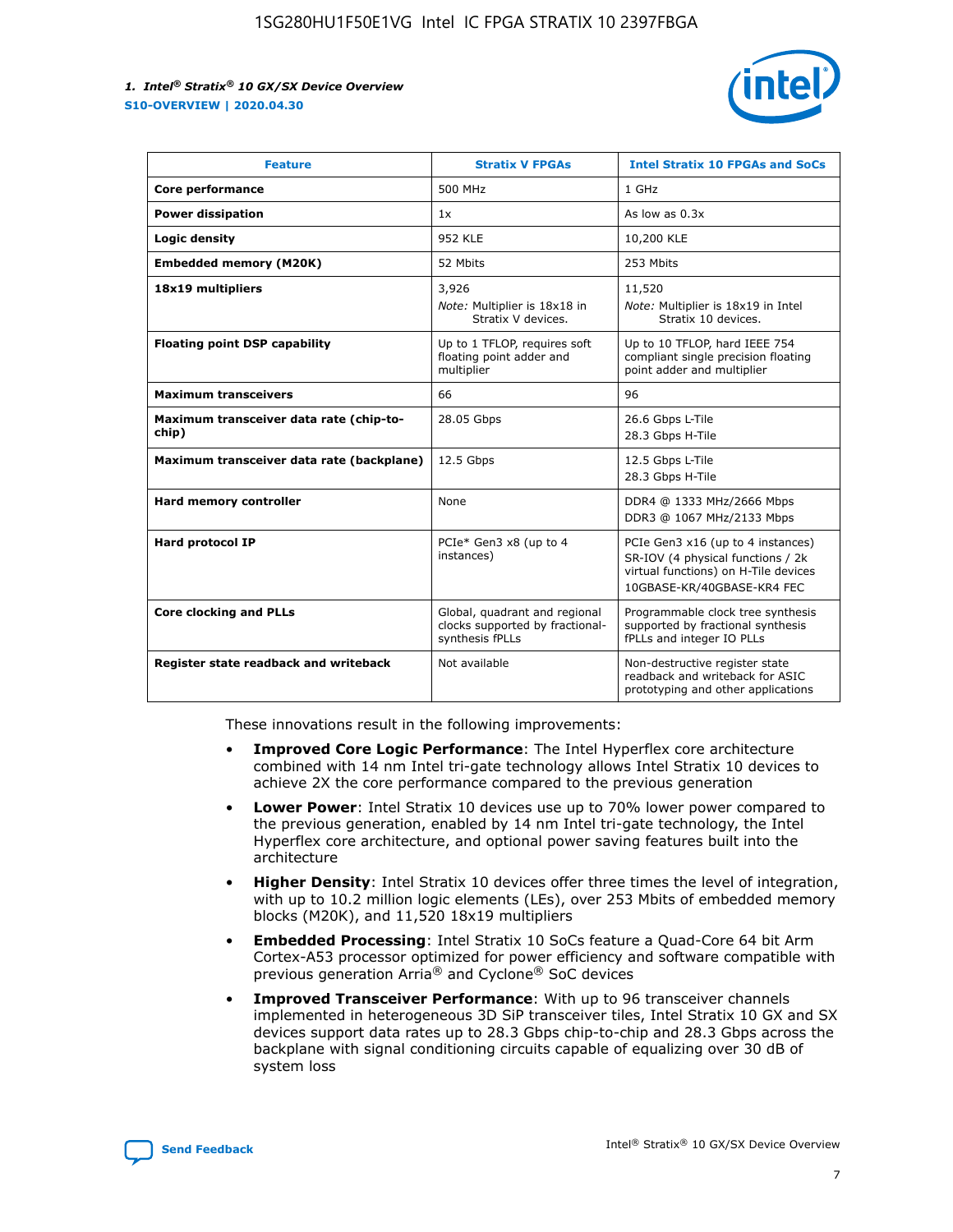

- **Improved DSP Performance**: The variable precision DSP block in Intel Stratix 10 devices features hard fixed and floating point capability, with up to 10 TFLOP IEEE754 single-precision floating point performance
- **Additional Hard IP**: Intel Stratix 10 devices include many more hard IP blocks than previous generation devices, with a hard memory controller included in each bank of 48 general purpose IOs, a hard PCIe Gen3 x16 full protocol stack in each transceiver tile, and a hard 10GBASE-KR/40GBASE-KR4 FEC in every transceiver channel
- **Enhanced Core Clocking**: Intel Stratix 10 devices feature programmable clock tree synthesis; clock trees are only synthesized where needed, increasing the flexibility and reducing the power dissipation of the clocking solution
- **Additional Core PLLs**: The core fabric in Intel Stratix 10 devices is supported by both integer IO PLLs and fractional synthesis fPLLs, resulting in a greater total number of PLLs available than the previous generation

# **1.3. FPGA and SoC Features Summary**

#### **Table 2. Intel Stratix 10 FPGA and SoC Common Device Features**

| Technology<br>14 nm Intel tri-gate (FinFET) process technology<br>٠<br>SmartVID controlled core voltage, standard power devices<br>0.85-V fixed core voltage, low static power devices available<br>Up to 96 total transceivers available<br>Low power serial<br>٠<br>transceivers<br>Continuous operating range of 1 Gbps to 28.3 Gbps for Intel Stratix 10 GX/SX devices<br>Backplane support up to 28.3 Gbps for Intel Stratix 10 GX/SX devices<br>$\bullet$<br>Extended range down to 125 Mbps with oversampling<br>$\bullet$<br>• ATX transmit PLLs with user-configurable fractional synthesis capability<br>XFP, SFP+, QSFP/QSFP28, CFP/CFP2/CFP4 optical module support<br>• Adaptive linear and decision feedback equalization<br>Transmit pre-emphasis and de-emphasis<br>Dynamic partial reconfiguration of individual transceiver channels<br>$\bullet$<br>On-chip instrumentation (Eye Viewer non-intrusive data eye monitoring)<br>General purpose I/Os<br>Up to 2,304 total GPIO available<br>$\bullet$<br>1.6 Gbps LVDS-every pair can be configured as an input or output<br>1333 MHz/2666 Mbps DDR4 external memory interface<br>1067 MHz/2133 Mbps DDR3 external memory interface<br>• 1.2 V to 3.3 $V^{(1)}$ single-ended LVCMOS/LVTTL interfacing<br>• On-chip termination (OCT)<br>Embedded hard IP<br>PCIe Gen1/Gen2/Gen3 complete protocol stack, x1/x2/x4/x8/x16 end point and root<br>$\bullet$<br>port<br>DDR4/DDR3 hard memory controller (RLDRAM3/QDR II+/QDR IV using soft memory<br>controller)<br>Multiple hard IP instantiations in each device<br>• Single Root I/O Virtualization (SR-IOV)<br>Transceiver hard IP<br>10GBASE-KR/40GBASE-KR4 Forward Error Correction (FEC)<br>$\bullet$<br>10G Ethernet PCS<br>$\bullet$ | <b>Feature</b> | <b>Description</b> |
|-------------------------------------------------------------------------------------------------------------------------------------------------------------------------------------------------------------------------------------------------------------------------------------------------------------------------------------------------------------------------------------------------------------------------------------------------------------------------------------------------------------------------------------------------------------------------------------------------------------------------------------------------------------------------------------------------------------------------------------------------------------------------------------------------------------------------------------------------------------------------------------------------------------------------------------------------------------------------------------------------------------------------------------------------------------------------------------------------------------------------------------------------------------------------------------------------------------------------------------------------------------------------------------------------------------------------------------------------------------------------------------------------------------------------------------------------------------------------------------------------------------------------------------------------------------------------------------------------------------------------------------------------------------------------------------------------------------------------------------------------------------|----------------|--------------------|
|                                                                                                                                                                                                                                                                                                                                                                                                                                                                                                                                                                                                                                                                                                                                                                                                                                                                                                                                                                                                                                                                                                                                                                                                                                                                                                                                                                                                                                                                                                                                                                                                                                                                                                                                                             |                |                    |
|                                                                                                                                                                                                                                                                                                                                                                                                                                                                                                                                                                                                                                                                                                                                                                                                                                                                                                                                                                                                                                                                                                                                                                                                                                                                                                                                                                                                                                                                                                                                                                                                                                                                                                                                                             |                |                    |
|                                                                                                                                                                                                                                                                                                                                                                                                                                                                                                                                                                                                                                                                                                                                                                                                                                                                                                                                                                                                                                                                                                                                                                                                                                                                                                                                                                                                                                                                                                                                                                                                                                                                                                                                                             |                |                    |
|                                                                                                                                                                                                                                                                                                                                                                                                                                                                                                                                                                                                                                                                                                                                                                                                                                                                                                                                                                                                                                                                                                                                                                                                                                                                                                                                                                                                                                                                                                                                                                                                                                                                                                                                                             |                |                    |
| PCI Express PIPE interface<br>continued                                                                                                                                                                                                                                                                                                                                                                                                                                                                                                                                                                                                                                                                                                                                                                                                                                                                                                                                                                                                                                                                                                                                                                                                                                                                                                                                                                                                                                                                                                                                                                                                                                                                                                                     |                |                    |

<sup>(1)</sup> Available in some configurations only

8

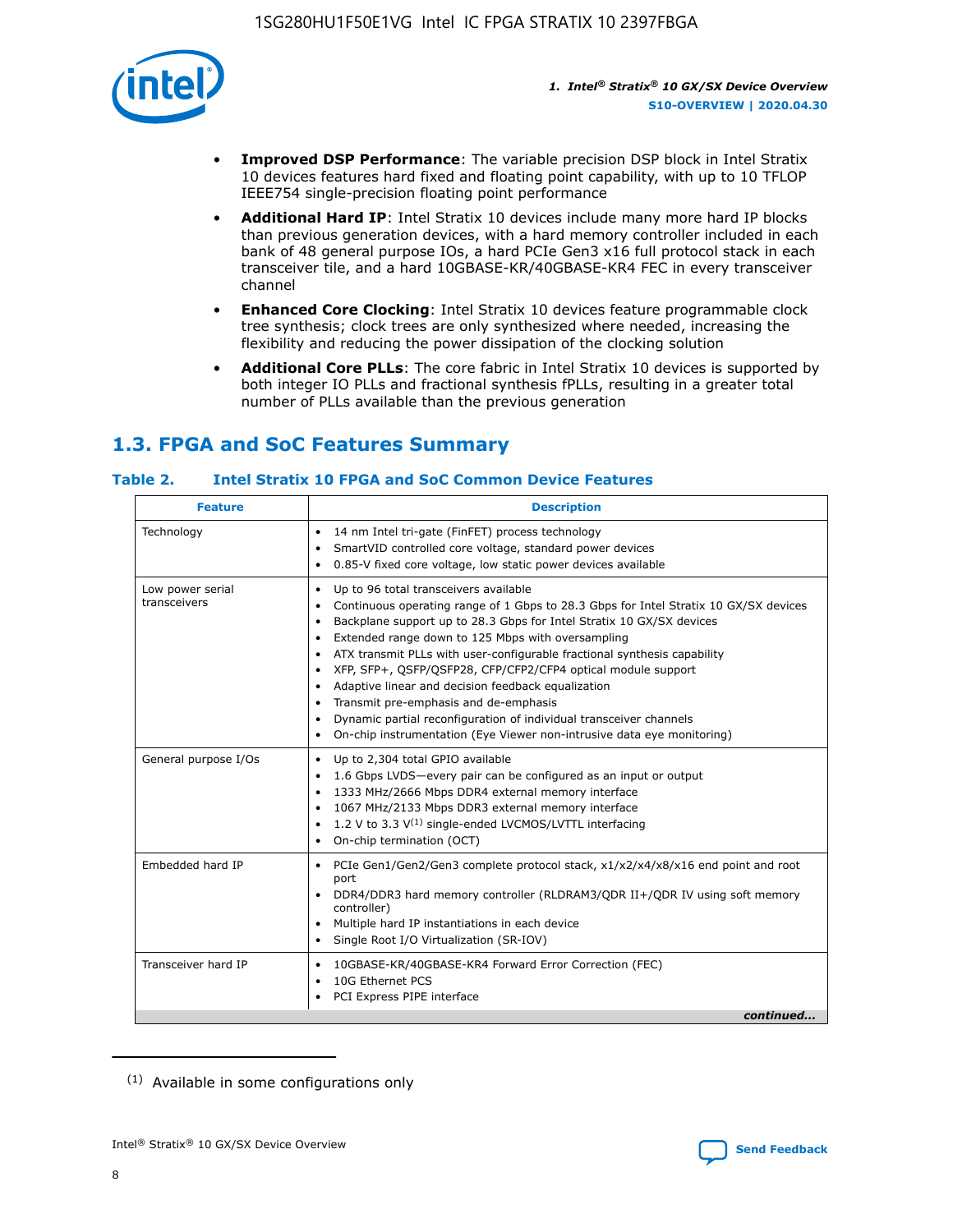

| <b>Feature</b>                   | <b>Description</b>                                                                                                                                                                                                                                                                                                                                                                                                                                                    |  |  |  |
|----------------------------------|-----------------------------------------------------------------------------------------------------------------------------------------------------------------------------------------------------------------------------------------------------------------------------------------------------------------------------------------------------------------------------------------------------------------------------------------------------------------------|--|--|--|
|                                  | Interlaken PCS<br>$\bullet$<br>Gigabit Ethernet PCS<br>$\bullet$<br>Deterministic latency support for Common Public Radio Interface (CPRI) PCS<br>$\bullet$<br>Fast lock-time support for Gigabit Passive Optical Networking (GPON) PCS<br>$\bullet$<br>8B/10B, 64B/66B, 64B/67B encoders and decoders<br>Custom mode support for proprietary protocols                                                                                                               |  |  |  |
| Power management                 | SmartVID controlled core voltage, standard power devices<br>$\bullet$<br>0.85-V fixed core voltage, low static power devices available<br>$\bullet$<br>Intel Quartus <sup>®</sup> Prime Pro Edition integrated power analysis<br>$\bullet$                                                                                                                                                                                                                            |  |  |  |
| High performance core fabric     | Intel Hyperflex core architecture with Hyper-Registers throughout the interconnect<br>routing and at the inputs of all functional blocks<br>Enhanced adaptive logic module (ALM)<br>$\bullet$<br>Improved multi-track routing architecture reduces congestion and improves compile<br>times<br>Hierarchical core clocking architecture with programmable clock tree synthesis<br>$\bullet$<br>Fine-grained partial reconfiguration                                    |  |  |  |
| Internal memory blocks           | M20K-20 Kb with hard ECC support<br>$\bullet$<br>MLAB-640 bit distributed LUTRAM<br>$\bullet$                                                                                                                                                                                                                                                                                                                                                                         |  |  |  |
| Variable precision DSP<br>blocks | IEEE 754-compliant hard single-precision floating point capability<br>$\bullet$<br>Supports signal processing with precision ranging from 18x19 up to 54x54<br>$\bullet$<br>Native 27x27 and 18x19 multiply modes<br>$\bullet$<br>64 bit accumulator and cascade for systolic FIRs<br>Internal coefficient memory banks<br>Pre-adder/subtractor improves efficiency<br>$\bullet$<br>Additional pipeline register increases performance and reduces power<br>$\bullet$ |  |  |  |
| Phase locked loops (PLL)         | Fractional synthesis PLLs (fPLL) support both fractional and integer modes<br>$\bullet$<br>Fractional mode with third-order delta-sigma modulation<br>Precision frequency synthesis<br>$\bullet$<br>Integer PLLs adjacent to general purpose I/Os, support external memory, and LVDS<br>$\bullet$<br>interfaces, clock delay compensation, zero delay buffering                                                                                                       |  |  |  |
| Core clock networks              | 1 GHz fabric clocking<br>$\bullet$<br>667 MHz external memory interface clocking, supports 2666 Mbps DDR4 interface<br>٠<br>800 MHz LVDS interface clocking, supports 1600 Mbps LVDS interface<br>$\bullet$<br>Programmable clock tree synthesis, backwards compatible with global, regional and<br>$\bullet$<br>peripheral clock networks<br>Clocks only synthesized where needed, to minimize dynamic power<br>continued                                            |  |  |  |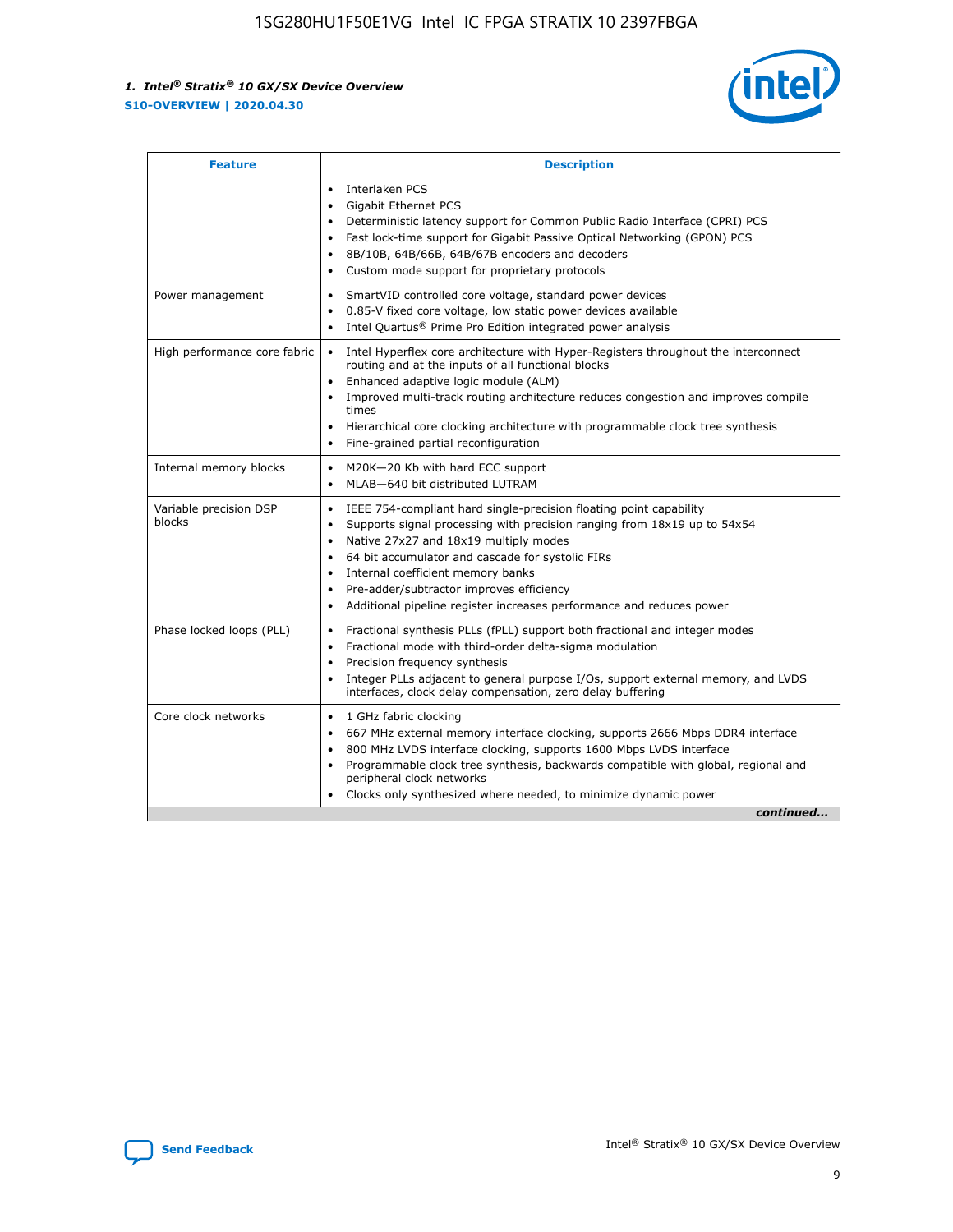

| <b>Feature</b>     | <b>Description</b>                                                                                                                                                                                                                                                                                                                                                                                                                                                                                                                                                   |
|--------------------|----------------------------------------------------------------------------------------------------------------------------------------------------------------------------------------------------------------------------------------------------------------------------------------------------------------------------------------------------------------------------------------------------------------------------------------------------------------------------------------------------------------------------------------------------------------------|
| Configuration      | Dedicated Secure Device Manager<br>$\bullet$<br>Software programmable device configuration<br>٠<br>Serial and parallel flash interface<br>٠<br>Configuration via protocol (CvP) using PCI Express Gen1/Gen2/Gen3<br>٠<br>Fine-grained partial reconfiguration of core fabric<br>$\bullet$<br>Dynamic reconfiguration of transceivers and PLLs<br>$\bullet$<br>Comprehensive set of security features including AES-256, SHA-256/384, and<br>ECDSA-256/384 accelerators, and multi-factor authentication<br>Physically Unclonable Function (PUF) service<br>$\bullet$ |
| Packaging          | Intel Embedded Multi-die Interconnect Bridge (EMIB) packaging technology<br>٠<br>Multiple devices with identical package footprints allows seamless migration across<br>$\bullet$<br>different device densities<br>1.0 mm ball-pitch FBGA packaging<br>$\bullet$<br>Lead and lead-free package options                                                                                                                                                                                                                                                               |
| Software and tools | Intel Quartus Prime Pro Edition design suite with new compiler and Hyper-Aware design<br>flow<br>Fast Forward compiler to allow Intel Hyperflex architecture performance exploration<br>$\bullet$<br>Transceiver toolkit<br>$\bullet$<br>Platform designer integration tool<br>DSP Builder advanced blockset<br>OpenCL <sup>™</sup> support<br>SoC Embedded Design Suite (EDS)                                                                                                                                                                                       |

#### **Table 3. Intel Stratix 10 SoC Specific Device Features**

| <b>Hard Processor</b><br>Multi-processor unit (MPU) core<br>Quad-core Arm Cortex-A53 MPCore processor with Arm<br>$\bullet$<br>CoreSight* debug and trace technology<br>System<br>Scalar floating-point unit supporting single and double<br>$\bullet$<br>precision<br>Arm Neon* media processing engine for each processor<br>$\bullet$<br><b>System Controllers</b><br>System Memory Management Unit (SMMU)<br>$\bullet$<br>Cache Coherency Unit (CCU)<br>$\bullet$<br>Layer 1 Cache<br>32 KB L1 instruction cache with parity<br>$\bullet$<br>32 KB L1 data cache with ECC<br>$\bullet$<br>Layer 2 Cache<br>1 MB Shared L2 Cache with ECC<br>$\bullet$<br>On-Chip Memory<br>256 KB On-Chip RAM<br>٠<br>8-Channel DMA<br>Direct memory access (DMA) controller<br>$\bullet$<br>Ethernet media access controller<br>Three 10/100/1000 EMAC with integrated DMA<br>$\bullet$<br>(EMAC)<br>USB On-The-Go controller (OTG)<br>2 USB OTG with integrated DMA<br>$\bullet$<br><b>UART</b> controller<br>2 UART 16550 compatible<br>$\bullet$<br>Serial Peripheral Interface (SPI)<br>4 SPI<br>$\bullet$<br>controller<br>$I2C$ controller<br>5 I <sup>2</sup> C controllers<br>$\bullet$<br>SD/SDIO/MMC controller<br>1 eMMC version 4.5 with DMA and CE-ATA support<br>$\bullet$<br>SD, including eSD, version 3.0<br>$\bullet$<br>SDIO, including eSDIO, version 3.0<br>$\bullet$<br>CE-ATA - version 1.1 | <b>SoC Subsystem</b> | <b>Feature</b> | <b>Description</b> |  |  |
|---------------------------------------------------------------------------------------------------------------------------------------------------------------------------------------------------------------------------------------------------------------------------------------------------------------------------------------------------------------------------------------------------------------------------------------------------------------------------------------------------------------------------------------------------------------------------------------------------------------------------------------------------------------------------------------------------------------------------------------------------------------------------------------------------------------------------------------------------------------------------------------------------------------------------------------------------------------------------------------------------------------------------------------------------------------------------------------------------------------------------------------------------------------------------------------------------------------------------------------------------------------------------------------------------------------------------------------------------------------------------------------------------------|----------------------|----------------|--------------------|--|--|
|                                                                                                                                                                                                                                                                                                                                                                                                                                                                                                                                                                                                                                                                                                                                                                                                                                                                                                                                                                                                                                                                                                                                                                                                                                                                                                                                                                                                         |                      |                |                    |  |  |
|                                                                                                                                                                                                                                                                                                                                                                                                                                                                                                                                                                                                                                                                                                                                                                                                                                                                                                                                                                                                                                                                                                                                                                                                                                                                                                                                                                                                         |                      |                |                    |  |  |
|                                                                                                                                                                                                                                                                                                                                                                                                                                                                                                                                                                                                                                                                                                                                                                                                                                                                                                                                                                                                                                                                                                                                                                                                                                                                                                                                                                                                         |                      |                |                    |  |  |
|                                                                                                                                                                                                                                                                                                                                                                                                                                                                                                                                                                                                                                                                                                                                                                                                                                                                                                                                                                                                                                                                                                                                                                                                                                                                                                                                                                                                         |                      |                |                    |  |  |
|                                                                                                                                                                                                                                                                                                                                                                                                                                                                                                                                                                                                                                                                                                                                                                                                                                                                                                                                                                                                                                                                                                                                                                                                                                                                                                                                                                                                         |                      |                |                    |  |  |
|                                                                                                                                                                                                                                                                                                                                                                                                                                                                                                                                                                                                                                                                                                                                                                                                                                                                                                                                                                                                                                                                                                                                                                                                                                                                                                                                                                                                         |                      |                |                    |  |  |
|                                                                                                                                                                                                                                                                                                                                                                                                                                                                                                                                                                                                                                                                                                                                                                                                                                                                                                                                                                                                                                                                                                                                                                                                                                                                                                                                                                                                         |                      |                |                    |  |  |
|                                                                                                                                                                                                                                                                                                                                                                                                                                                                                                                                                                                                                                                                                                                                                                                                                                                                                                                                                                                                                                                                                                                                                                                                                                                                                                                                                                                                         |                      |                |                    |  |  |
|                                                                                                                                                                                                                                                                                                                                                                                                                                                                                                                                                                                                                                                                                                                                                                                                                                                                                                                                                                                                                                                                                                                                                                                                                                                                                                                                                                                                         |                      |                |                    |  |  |
|                                                                                                                                                                                                                                                                                                                                                                                                                                                                                                                                                                                                                                                                                                                                                                                                                                                                                                                                                                                                                                                                                                                                                                                                                                                                                                                                                                                                         |                      |                |                    |  |  |
|                                                                                                                                                                                                                                                                                                                                                                                                                                                                                                                                                                                                                                                                                                                                                                                                                                                                                                                                                                                                                                                                                                                                                                                                                                                                                                                                                                                                         |                      |                |                    |  |  |
| continued                                                                                                                                                                                                                                                                                                                                                                                                                                                                                                                                                                                                                                                                                                                                                                                                                                                                                                                                                                                                                                                                                                                                                                                                                                                                                                                                                                                               |                      |                |                    |  |  |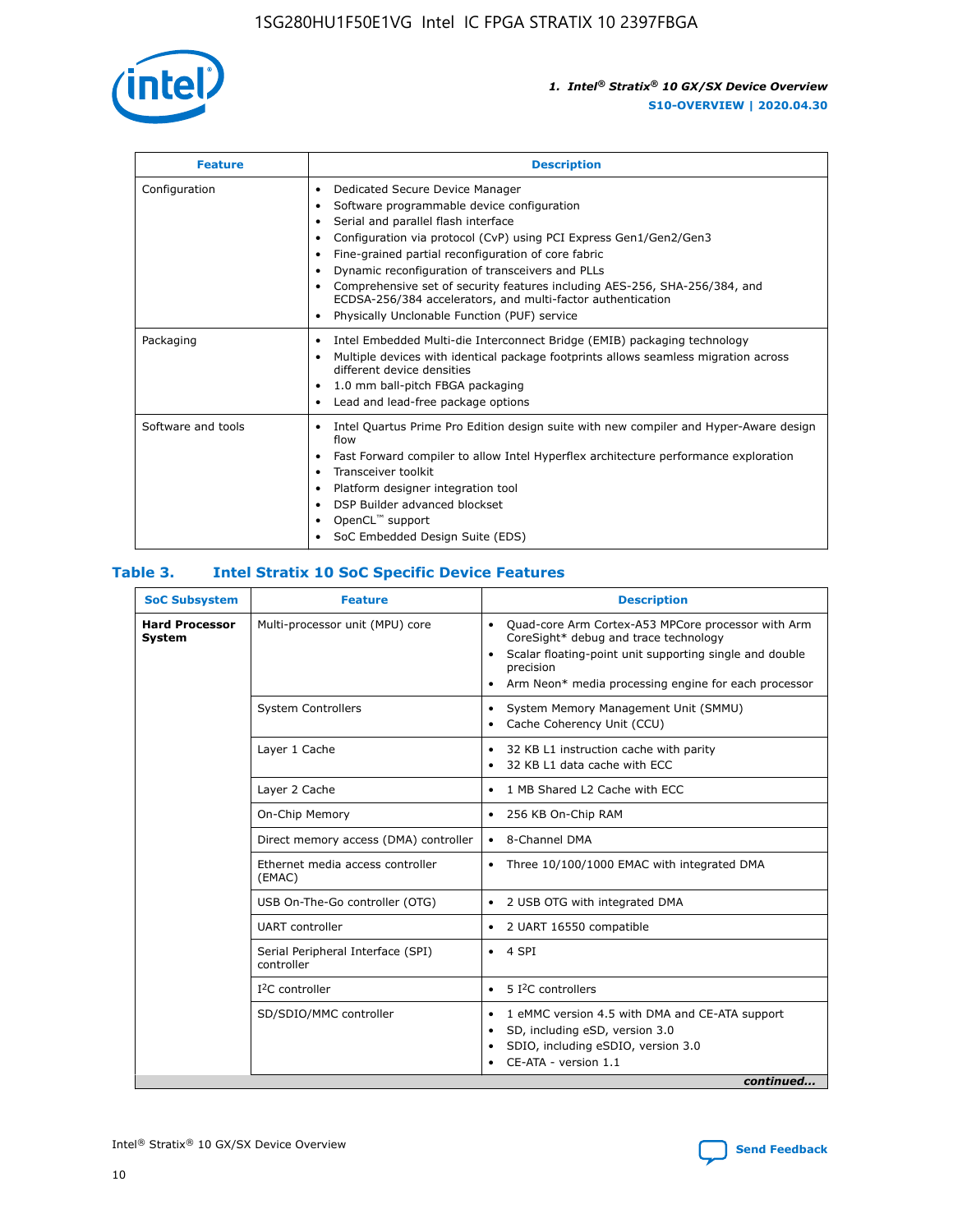

| <b>SoC Subsystem</b><br><b>Feature</b> |                            | <b>Description</b>                                                                                    |
|----------------------------------------|----------------------------|-------------------------------------------------------------------------------------------------------|
|                                        | NAND flash controller      | 1 ONFI 1.0, 8- and 16-bit support<br>$\bullet$                                                        |
|                                        | General-purpose I/O (GPIO) | Maximum of 48 software programmable GPIO<br>$\bullet$                                                 |
|                                        | Timers                     | 4 general-purpose timers<br>4 watchdog timers<br>٠                                                    |
| <b>Secure Device</b><br>Manager        | Security                   | Secure boot<br>$\bullet$<br>Advanced Encryption Standard (AES) and authentication<br>٠<br>(SHA/ECDSA) |
| External<br>Memory<br><b>Interface</b> | External Memory Interface  | Hard Memory Controller with DDR4 and DDR3<br>$\bullet$                                                |

# **1.4. Intel Stratix 10 Block Diagram**

#### **Figure 2. Intel Stratix 10 FPGA and SoC Architecture Block Diagram**



HPS: Quad ARM Cortex-A53 Hard Processor System SDM: Secure Device Manager

# **1.5. Intel Stratix 10 FPGA and SoC Family Plan**

<sup>(2)</sup> The number of 27x27 multipliers is one-half the number of 18x19 multipliers.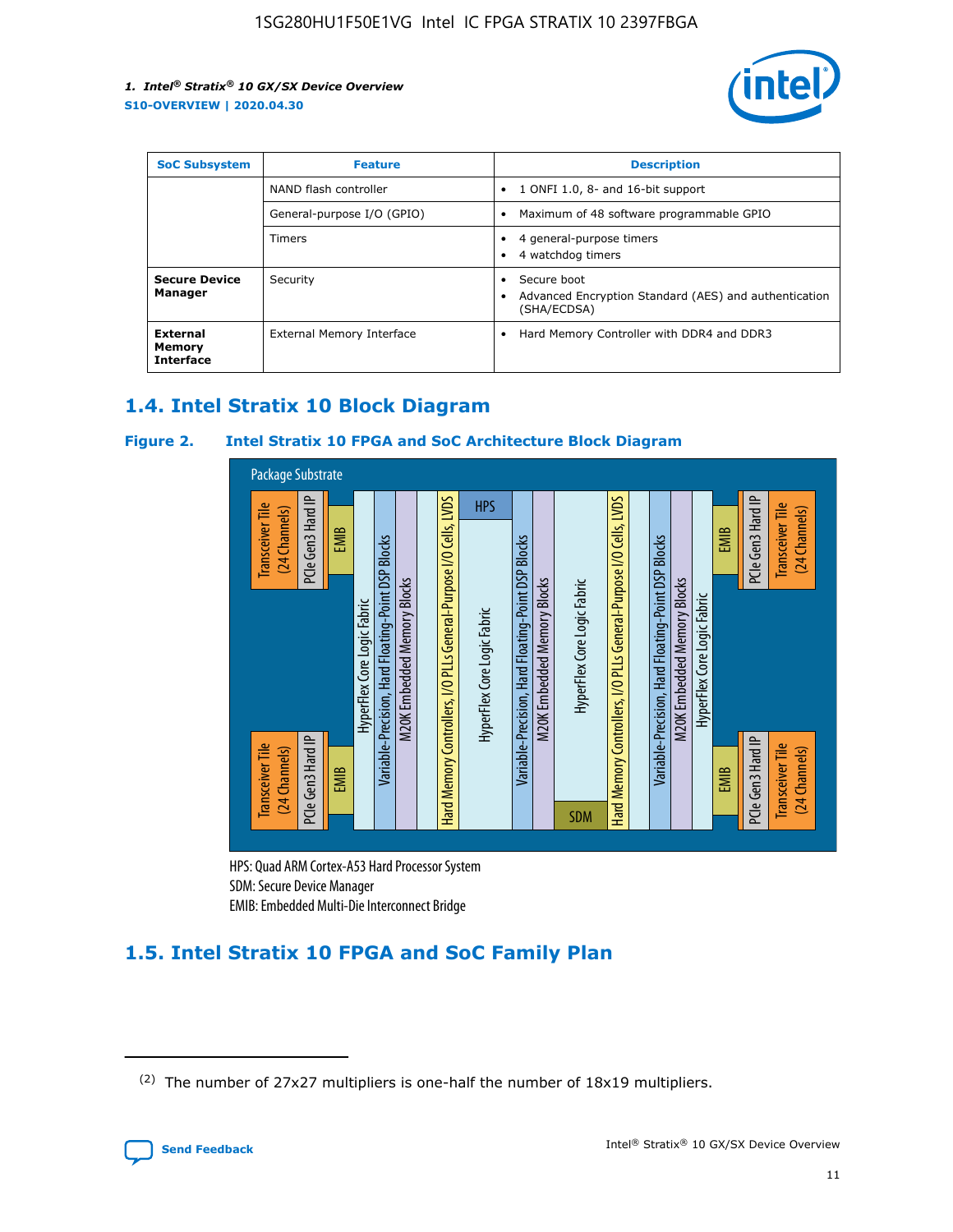

#### **Table 4. Intel Stratix 10 GX/SX FPGA and SoC Family Plan—FPGA Core (part 1)**

| <b>Intel Stratix 10</b><br><b>GX/SX Device</b><br><b>Name</b> | <b>Logic Elements</b><br>(KLE) | <b>M20K Blocks</b> | <b>M20K Mbits</b> | <b>MLAB Counts</b> | <b>MLAB Mbits</b> | 18x19 Multi-<br>pliers <sup>(2)</sup> |
|---------------------------------------------------------------|--------------------------------|--------------------|-------------------|--------------------|-------------------|---------------------------------------|
| GX 400/<br>SX 400                                             | 378                            | 1,537              | 30                | 3,276              | $\overline{2}$    | 1,296                                 |
| GX 650/<br>SX 650                                             | 612                            | 2,489              | 49                | 5,364              | 3                 | 2,304                                 |
| GX 850/<br>SX 850                                             | 841                            | 3,477              | 68                | 7,124              | $\overline{4}$    | 4,032                                 |
| GX 1100/<br>SX 1100                                           | 1,325                          | 5,461              | 107               | 11,556             | $\overline{7}$    | 5,184                                 |
| GX 1650/<br>SX 1650                                           | 1,624                          | 5,851              | 114               | 13,764             | 8                 | 6,290                                 |
| GX 2100/<br>SX 2100                                           | 2,005                          | 6,501              | 127               | 17,316             | 11                | 7,488                                 |
| GX 2500/<br>SX 2500                                           | 2,422                          | 9,963              | 195               | 20,529             | 13                | 10,022                                |
| GX 2800/<br>SX 2800                                           | 2,753                          | 11,721             | 229               | 23,796             | 15                | 11,520                                |
| GX 1660                                                       | 1,679                          | 6,162              | 120               | 14,230             | 9                 | 6,652                                 |
| GX 2110                                                       | 2,073                          | 6,847              | 134               | 17,856             | 11                | 7,920                                 |
| <b>GX 10M</b>                                                 | 10,200                         | 12,950             | 253               | 87,984             | 55                | 6,912                                 |

#### **Table 5. Intel Stratix 10 GX/SX FPGA and SoC Family Plan—Interconnects, PLLs and Hard IP (part 2)**

| <b>Intel Stratix 10</b>            | <b>Interconnects</b> |                     | <b>PLLs</b>  |          | <b>Hard IP</b>                       |
|------------------------------------|----------------------|---------------------|--------------|----------|--------------------------------------|
| <b>GX/SX Device</b><br><b>Name</b> | <b>Maximum GPIOs</b> | <b>Maximum XCVR</b> | <b>fPLLs</b> | I/O PLLs | <b>PCIe Hard IP</b><br><b>Blocks</b> |
| GX 400/<br>SX 400                  | 374                  | 24                  | 8            | 8        | $\mathbf{1}$                         |
| GX 650/<br>SX 650                  | 392                  | 24                  | 8            | 8        | $\mathbf{1}$                         |
| GX 850/<br>SX 850                  | 688                  | 48                  | 16           | 16       | 2                                    |
| GX 1100/<br>SX 1100                | 688                  | 48                  | 16           | 16       | 2                                    |
| GX 1650/<br>SX 1650                | 704                  | 96                  | 32           | 24       | $\overline{4}$                       |
| GX 2100/<br>SX 2100                | 704                  | 96                  | 32           | 24       | $\overline{4}$                       |
| GX 2500/<br>SX 2500                | 1,160                | 96                  | 32           | 24       | $\overline{4}$                       |
| GX 2800/<br>SX 2800                | 1,160                | 96                  | 32           | 24       | $\overline{4}$                       |
|                                    |                      |                     |              |          | continued                            |

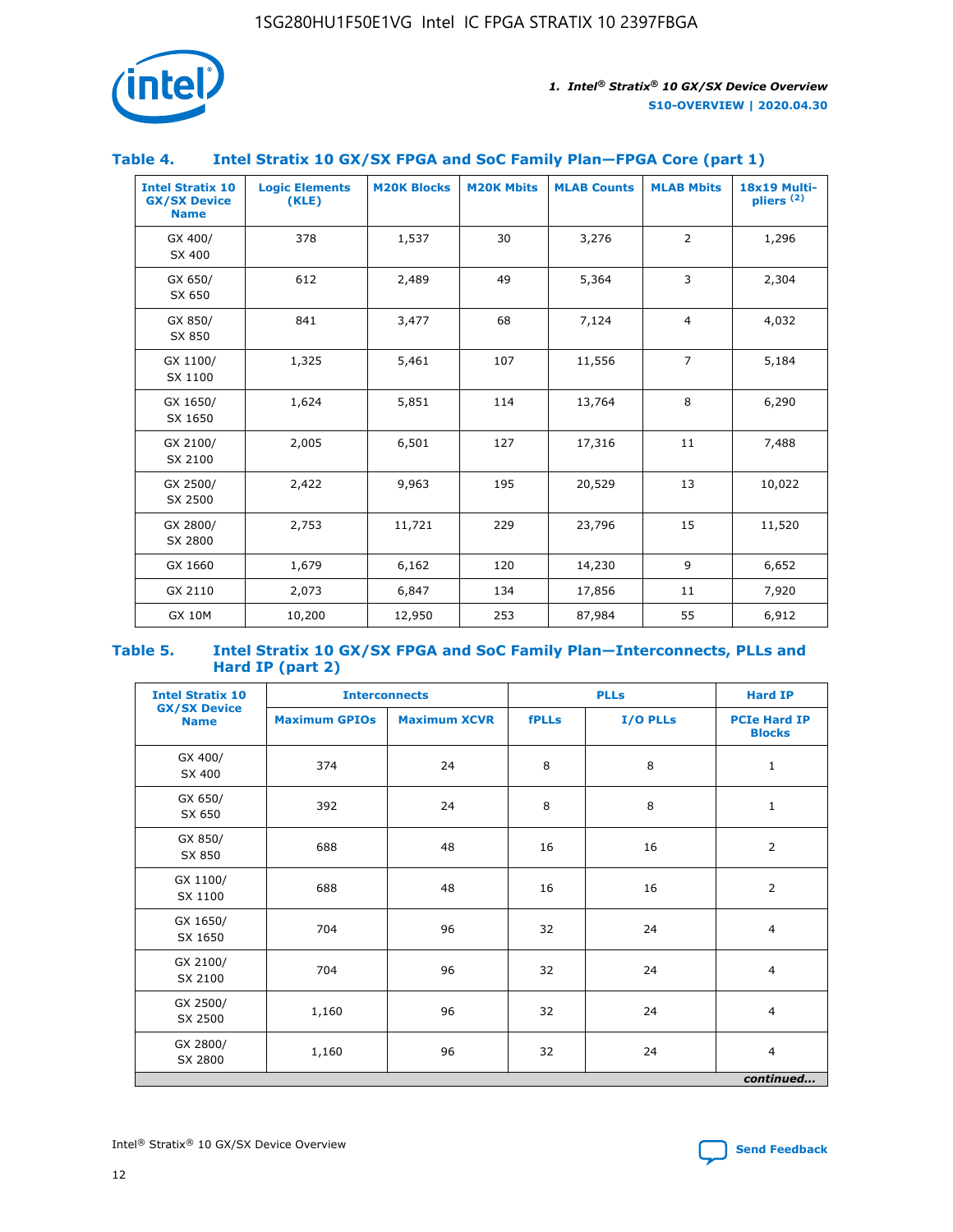

| <b>Intel Stratix 10</b>            | <b>Interconnects</b> |                     | <b>PLLs</b>  |                 | <b>Hard IP</b>                       |
|------------------------------------|----------------------|---------------------|--------------|-----------------|--------------------------------------|
| <b>GX/SX Device</b><br><b>Name</b> | <b>Maximum GPIOs</b> | <b>Maximum XCVR</b> | <b>fPLLs</b> | <b>I/O PLLs</b> | <b>PCIe Hard IP</b><br><b>Blocks</b> |
| GX 1660                            | 688                  | 48                  | 16           | 16              |                                      |
| GX 2110                            | 688                  | 48                  | 16           | 16              |                                      |
| <b>GX 10M</b>                      | 2,304                | 48                  | 24           | 48              | 4                                    |

#### **Table 6. Intel Stratix 10 GX/SX FPGA and SoC Family Package Plan**

Cell legend: General Purpose I/Os, High-Voltage I/Os, LVDS Pairs, Transceivers (3) (4) (5) (6) (7) (8)

| <b>Intel Stratix 10</b><br><b>GX/SX Device</b><br><b>Name</b> | F1152<br><b>HF35</b><br>$(35x35 \text{ mm}^2)$ | F1760<br><b>NF43</b><br>(42.5x42.5<br>$mm2$ ) | F2397<br><b>UF50</b><br>$(50x50 \text{ mm}^2)$ | F2912<br><b>HF55</b><br>$(55x55$ mm <sup>2</sup> ) | F4938<br><b>NF74</b><br>$(70x74)$ mm <sup>2</sup> |
|---------------------------------------------------------------|------------------------------------------------|-----------------------------------------------|------------------------------------------------|----------------------------------------------------|---------------------------------------------------|
| GX 400/<br>SX 400                                             | 374, 56, 120, 24 <sup>(9)</sup>                | $\overline{\phantom{a}}$                      | $\overline{\phantom{a}}$                       | ۰                                                  |                                                   |
| GX 650/<br>SX 650                                             | 392, 8, 192, 24                                | $\overline{\phantom{a}}$                      | $\overline{\phantom{a}}$                       |                                                    |                                                   |
| GX 850/<br>SX 850                                             | ۰.                                             | 688, 16, 336, 48                              |                                                |                                                    |                                                   |
| GX 1100/<br>SX 1100                                           |                                                | 688, 16, 336, 48                              |                                                |                                                    |                                                   |
| GX 1650/<br>SX 1650                                           |                                                | 688, 16, 336, 48                              | 704, 32, 336, 96                               |                                                    |                                                   |
| GX 2100/<br>SX 2100                                           | -                                              | 688, 16, 336, 48                              | 704, 32, 336, 96                               | $\overline{\phantom{a}}$                           |                                                   |
| GX 2500/<br>SX 2500                                           |                                                | 688, 16, 336, 48                              | 704, 32, 336, 96                               | 1160, 8, 576, 24                                   |                                                   |
| GX 2800/                                                      | -                                              | 688, 16, 336, 48                              | 704, 32, 336, 96                               | 1160, 8, 576, 24                                   | $\overline{\phantom{a}}$<br>continued             |

- (3) All packages are ball grid arrays with 1.0 mm pitch.
- (4) High-Voltage I/O pins are used for 3 V and 2.5 V interfacing.
- $(5)$  Each LVDS pair can be configured as either a differential input or a differential output.
- (6) High-Voltage I/O pins and LVDS pairs are included in the General Purpose I/O count. Transceivers are counted separately.
- $(7)$  Each package column offers pin migration (common circuit board footprint) for all devices in the column.
- $(8)$  Intel Stratix 10 GX devices are pin migratable with Intel Stratix 10 SX devices in the same package.
- $(9)$  The Intel Stratix 10 SX/GX 400 device has a level shifter, and this imposes some restrictions on the number of LVDS pairs and I/O banks available (see "Intel Stratix 10 SX/GX 400 Device Level Shifter Details").

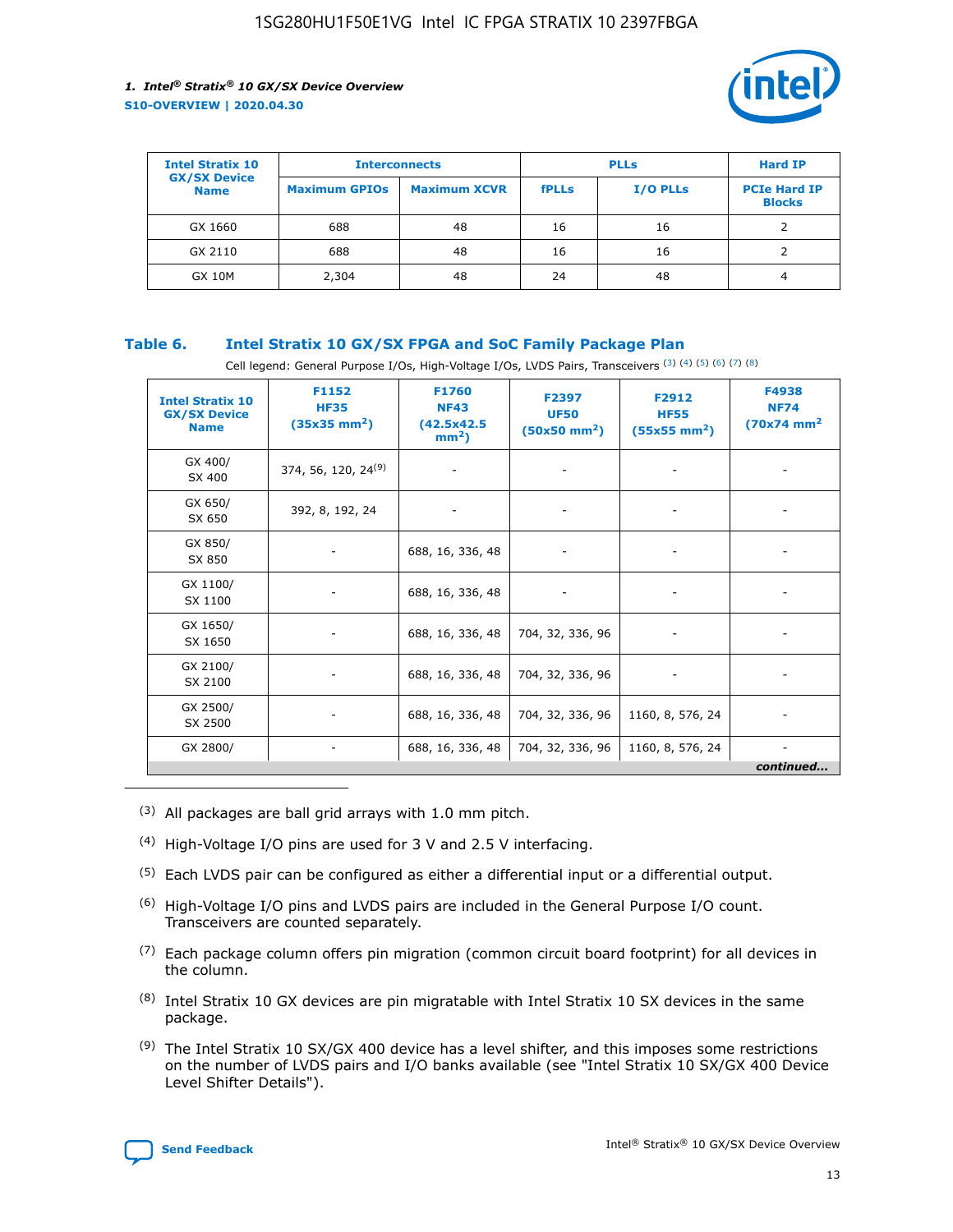

| <b>Intel Stratix 10</b><br><b>GX/SX Device</b><br><b>Name</b> | F1152<br><b>HF35</b><br>$(35x35)$ mm <sup>2</sup> ) | <b>F1760</b><br><b>NF43</b><br>(42.5x42.5<br>$mm2$ ) | F2397<br><b>UF50</b><br>$(50x50$ mm <sup>2</sup> ) | F2912<br><b>HF55</b><br>$(55x55$ mm <sup>2</sup> ) | F4938<br><b>NF74</b><br>$(70x74)$ mm <sup>2</sup> |
|---------------------------------------------------------------|-----------------------------------------------------|------------------------------------------------------|----------------------------------------------------|----------------------------------------------------|---------------------------------------------------|
| SX 2800                                                       |                                                     |                                                      |                                                    |                                                    |                                                   |
| GX 1660                                                       | ٠                                                   | 688, 16, 336, 48                                     | ٠                                                  |                                                    |                                                   |
| GX 2110                                                       | ٠                                                   | 688, 16, 336, 48                                     | $\overline{\phantom{a}}$                           |                                                    | $\overline{\phantom{a}}$                          |
| <b>GX 10M</b>                                                 | ٠                                                   | -                                                    | -                                                  |                                                    | 2304, 32, 1152,<br>48                             |





# **1.6. Intel Hyperflex Core Architecture**

Intel Stratix 10 FPGAs and SoCs are based on a core fabric featuring the new Intel Hyperflex core architecture. The Intel Hyperflex core architecture delivers 2X the clock frequency performance and up to 70% lower power compared to previous generation high-end FPGAs. Along with this performance breakthrough, the Intel Hyperflex core architecture delivers a number of advantages including:

- **Higher Throughput**—Capitalizes on 2X core clock frequency performance to obtain throughput breakthroughs
- **Improved Power Efficiency**—Uses reduced IP size, enabled by Intel Hyperflex, to consolidate designs which previously spanned multiple devices into a single device, thereby reducing power by up to 70% versus previous generation devices
- **Greater Design Functionality**—Uses faster clock frequency to reduce bus widths and reduce IP size, freeing up additional FPGA resources to add greater functionality
- **Increased Designer Productivity**—Boosts performance with less routing congestion and fewer design iterations using Hyper-Aware design tools, obtaining greater timing margin for more rapid timing closure

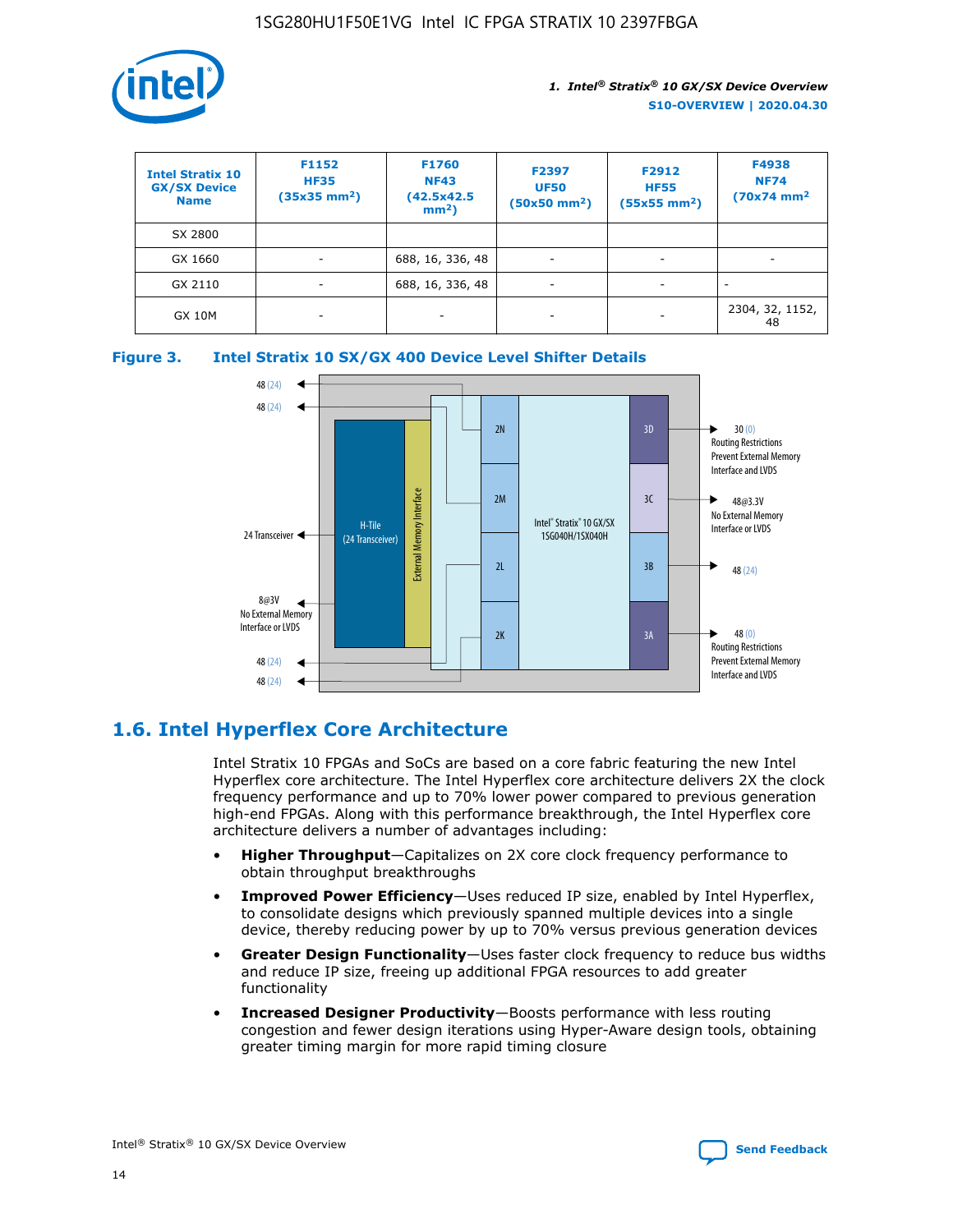

In addition to the traditional user registers found in the Adaptive Logic Modules (ALM), the Intel Hyperflex core architecture introduces additional bypassable registers everywhere throughout the fabric of the FPGA. These additional registers, called Hyper-Registers are available on every interconnect routing segment and at the inputs of all functional blocks.

#### **Figure 4. Bypassable Hyper-Register**



The Hyper-Registers enable the following key design techniques to achieve the 2X core performance increases:

- Fine grain Hyper-Retiming to eliminate critical paths
- Zero latency Hyper-Pipelining to eliminate routing delays
- Flexible Hyper-Optimization for best-in-class performance

By implementing these techniques in your design, the Hyper-Aware design tools automatically make use of the Hyper-Registers to achieve maximum core clock frequency.



#### **Figure 5. Intel Hyperflex Core Architecture**

New Hyper-Registers throughout the core fabric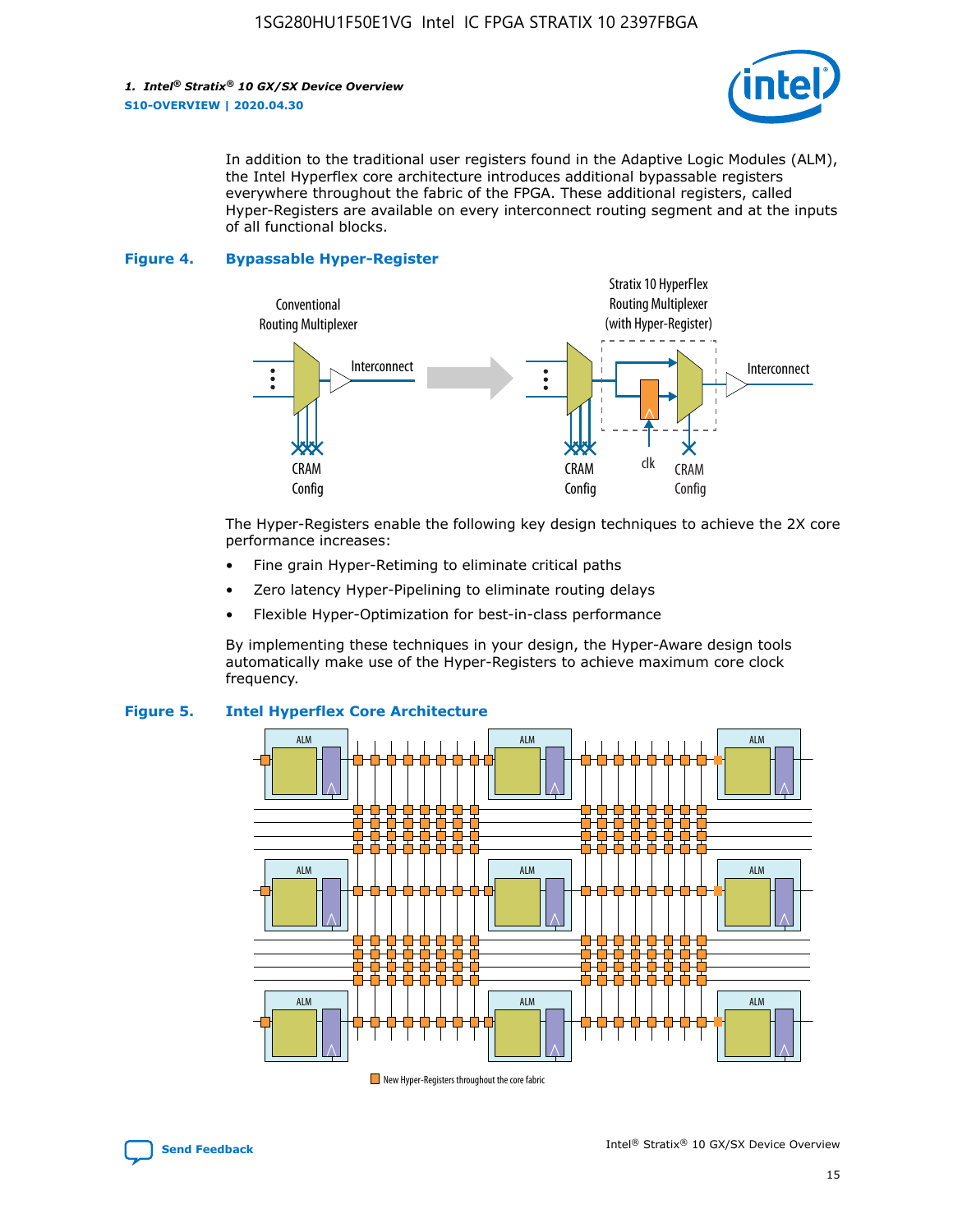

# **1.7. Heterogeneous 3D SiP Transceiver Tiles**

Intel Stratix 10 FPGAs and SoCs feature power efficient, high bandwidth, low latency transceivers. The transceivers are implemented on heterogeneous 3D System-in-Package (SiP) transceiver tiles, each containing 24 full-duplex transceiver channels. In addition to providing a high-performance transceiver solution to meet current connectivity needs, this allows for future flexibility and scalability as data rates, modulation schemes, and protocol IPs evolve.

#### **Figure 6. Monolithic Core Fabric and Heterogeneous 3D SiP Transceiver Tiles**



#### **Figure 7. Dual Core Fabric and Heterogeneous 3D SiP Transceiver Tiles (for the Intel Stratix 10 GX 10M Variant Only)**



Each transceiver tile contains:

- 24 full-duplex transceiver channels (PMA and PCS) $(10)$
- Reference clock distribution network
- Transmit PLLs
- High-speed clocking and bonding networks
- One instance of PCI Express hard IP

 $(10)$  12 full-duplex transceiver channels for the Intel Stratix 10 GX 10M variant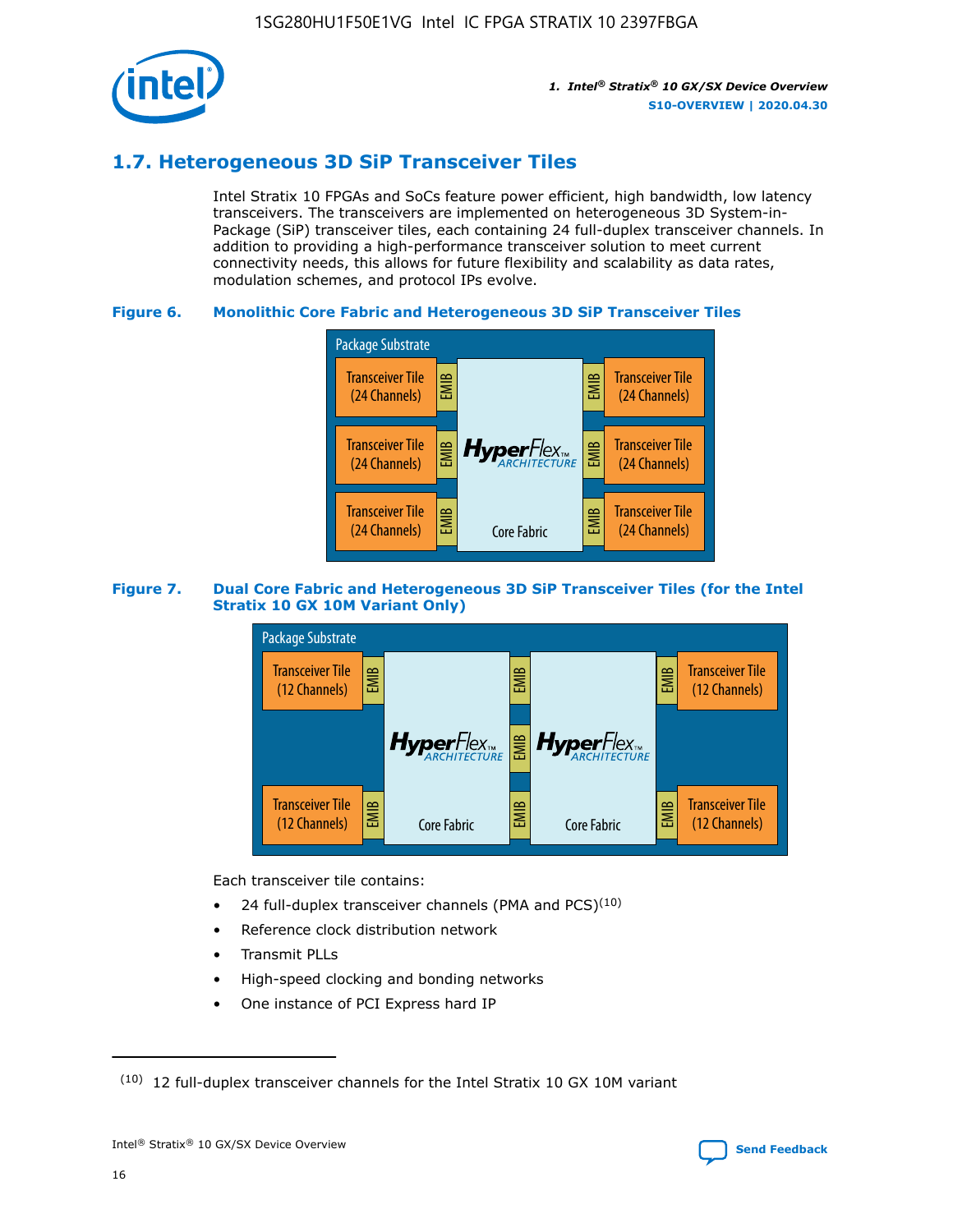



#### **Figure 8. Heterogeneous 3D SiP Transceiver Tile Architecture**

# **1.8. Intel Stratix 10 Transceivers**

Intel Stratix 10 devices offer up to 96 total full-duplex transceiver channels. These channels provide continuous data rates from 1 Gbps to 28.3 Gbps for chip-to-chip, chip-to-module, and backplane applications. In each device,two thirds of the transceivers can be configured up to the maximum data rate of 28.3 Gbps to drive 100G interfaces and C form-factor pluggable CFP2/CFP4 optical modules. For longerreach backplane driving applications, advanced adaptive equalization circuits are used to equalize over 30 dB of system loss.

All transceiver channels feature a dedicated Physical Medium Attachment (PMA) and a hardened Physical Coding Sublayer (PCS).

- The PMA provides primary interfacing capabilities to physical channels.
- The PCS typically handles encoding/decoding, word alignment, and other preprocessing functions before transferring data to the FPGA core fabric.

Within each transceiver tile, the transceivers are arranged in four banks of six PMA-PCS groups. A wide variety of bonded and non-bonded data rate configurations are possible within each bank, and within each tile, using a highly configurable clock distribution network.

#### **1.8.1. PMA Features**

PMA channels are comprised of transmitter (TX), receiver (RX), and high speed clocking resources.

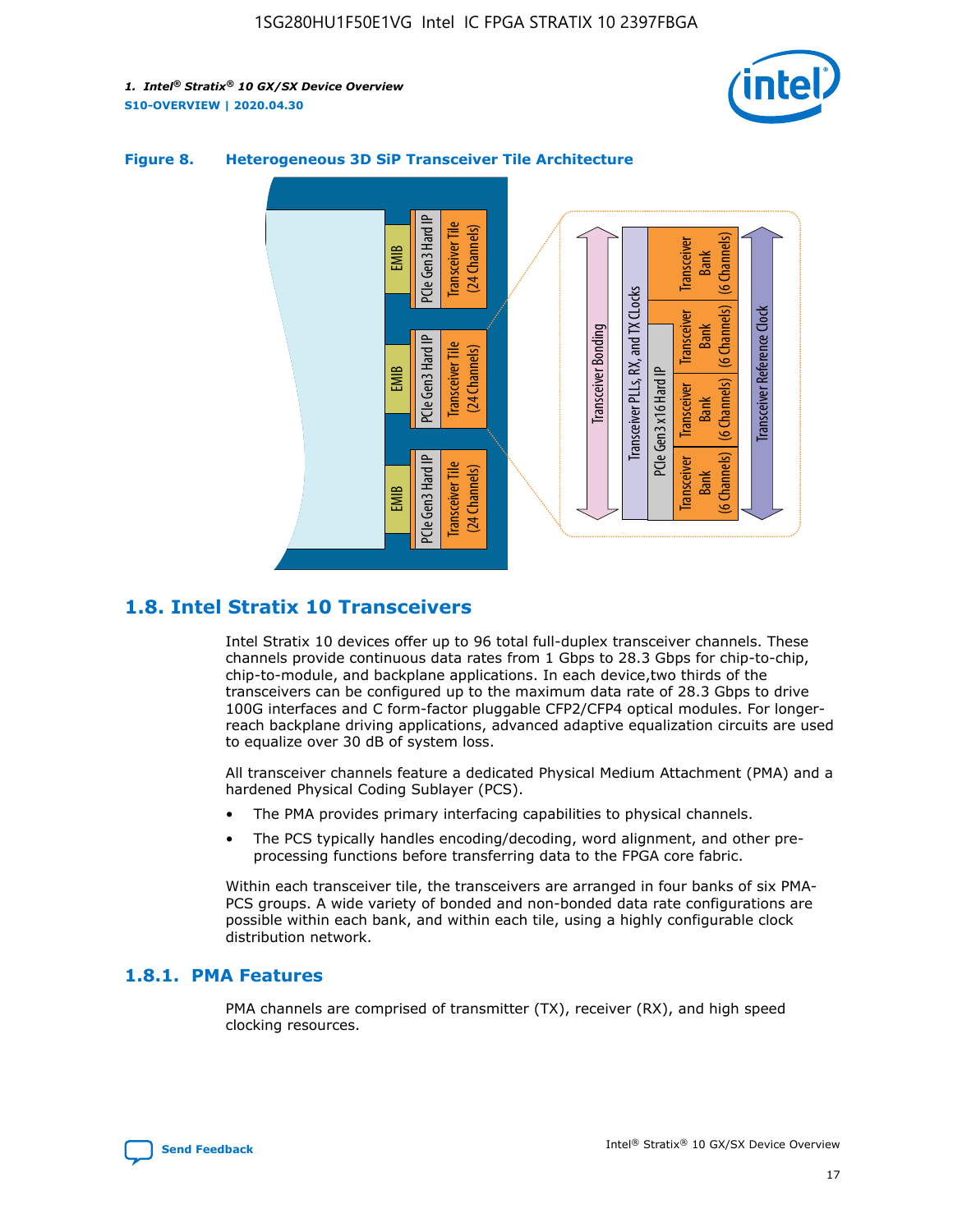

Intel Stratix 10 device features provide exceptional signal integrity at data rates up to 28.3 Gbps. Clocking options include ultra-low jitter LC tank-based (ATX) PLLs with optional fractional synthesis capability, channel PLLs operating as clock multiplier units (CMUs), and fractional synthesis PLLs (fPLLs).

- **ATX PLL**—can be configured in integer mode, or optionally, in a new fractional synthesis mode. Each ATX PLL spans the full frequency range of the supported data rate range providing a stable, flexible clock source with the lowest jitter.
- **CMU PLL**—when not being used as a transceiver, select PMA channels can be configured as channel PLLs operating as CMUs to provide an additional master clock source within the transceiver bank.
- **fPLL**—In addition, dedicated fPLLs are available with precision frequency synthesis capabilities. fPLLs can be used to synthesize multiple clock frequencies from a single reference clock source and replace multiple reference oscillators for multiprotocol and multi-rate applications.

On the receiver side, each PMA has an independent channel PLL that allows analog tracking for clock-data recovery. Each PMA also has advanced equalization circuits that compensate for transmission losses across a wide frequency spectrum.

- **Variable Gain Amplifier (VGA)**—to optimize the receiver's dynamic range
- **Continuous Time Linear Equalizer (CTLE)**—to compensate for channel losses with lowest power dissipation
- **Decision Feedback Equalizer (DFE)**—to provide additional equalization capability on backplanes even in the presence of crosstalk and reflections
- **On-Die Instrumentation (ODI)**—to provide on-chip eye monitoring capabilities (Eye Viewer). This capability helps to optimize link equalization parameters during board bring-up and supports in-system link diagnostics and equalization margin testing

#### **Figure 9. Intel Stratix 10 Receiver Block Features**



All link equalization parameters feature automatic adaptation using the new Advanced Digital Adaptive Parametric Tuning (ADAPT) circuit. This circuit is used to dynamically set DFE tap weights, adjust CTLE parameters, and optimize VGA gain and threshold voltage. Finally, optimal and consistent signal integrity is ensured by using the new

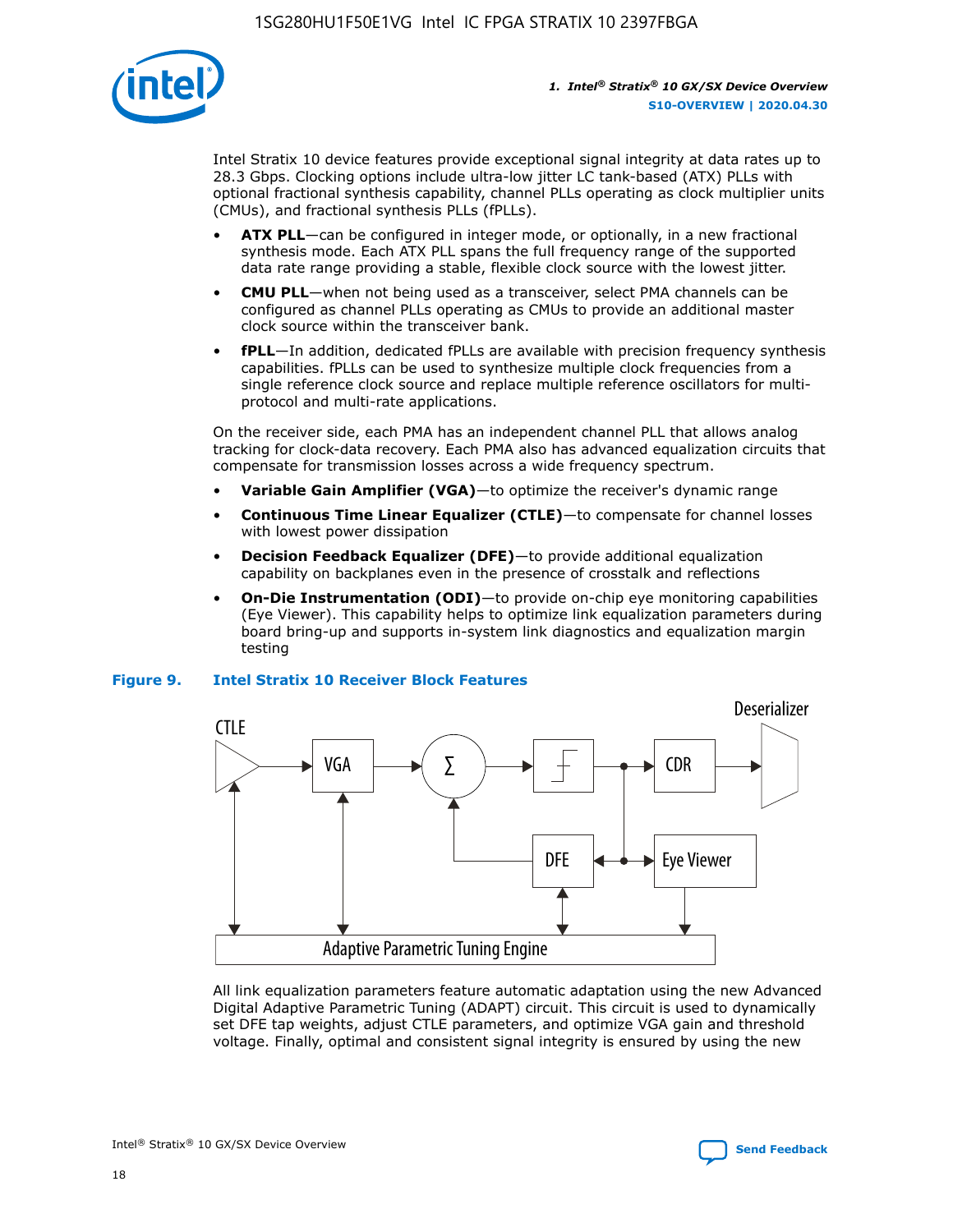

hardened Precision Signal Integrity Calibration Engine (PreSICE) to automatically calibrate all transceiver circuit blocks on power-up. This gives the most link margin and ensures robust, reliable, and error-free operation.

#### **Table 7. Transceiver PMA Features**

| <b>Feature</b>                                                       | <b>Capability</b>                                                                                                                                                                                         |
|----------------------------------------------------------------------|-----------------------------------------------------------------------------------------------------------------------------------------------------------------------------------------------------------|
| Chip-to-Chip Data Rates                                              | 1 Gbps (11) to 28.3 Gbps (Intel Stratix 10 GX/SX devices)                                                                                                                                                 |
| <b>Backplane Support</b>                                             | Drive backplanes at data rates up to 28.3 Gbps, including 10GBASE-KR compliance                                                                                                                           |
| Optical Module Support                                               | SFP+/SFP, XFP, CXP, QSFP/QSFP28, QSFPDD, CFP/CFP2/CFP4                                                                                                                                                    |
| Cable Driving Support                                                | SFP+ Direct Attach, PCI Express over cable, eSATA                                                                                                                                                         |
| <b>Transmit Pre-Emphasis</b>                                         | 5-tap transmit pre-emphasis and de-emphasis to compensate for system channel loss                                                                                                                         |
| Continuous Time Linear<br>Equalizer (CTLE)                           | Dual mode, high-gain, and high-data rate, linear receive equalization to compensate for<br>system channel loss                                                                                            |
| Decision Feedback Equalizer<br>(DFE)                                 | 15 fixed tap DFE to equalize backplane channel loss in the presence of crosstalk and noisy<br>environments                                                                                                |
| Advanced Digital Adaptive<br>Parametric Tuning (ADAPT)               | Fully digital adaptation engine to automatically adjust all link equalization parameters-<br>including CTLE, DFE, and VGA blocks-that provide optimal link margin without intervention<br>from user logic |
| Precision Signal Integrity<br>Calibration Engine (PreSICE)           | Hardened calibration controller to quickly calibrate all transceiver control parameters on<br>power-up, which provides the optimal signal integrity and jitter performance                                |
| <b>ATX Transmit PLLs</b>                                             | Low jitter ATX (inductor-capacitor) transmit PLLs with continuous tuning range to cover a<br>wide range of standard and proprietary protocols, with optional fractional frequency<br>synthesis capability |
| <b>Fractional PLLs</b>                                               | On-chip fractional frequency synthesizers to replace on-board crystal oscillators and reduce<br>system cost                                                                                               |
| Digitally Assisted Analog<br>CDR.                                    | Superior jitter tolerance with fast lock time                                                                                                                                                             |
| On-Die Instrumentation-<br>Eye Viewer and Jitter Margin<br>Tool      | Simplify board bring-up, debug, and diagnostics with non-intrusive, high-resolution eye<br>monitoring (Eye Viewer). Also inject jitter from transmitter to test link margin in system.                    |
| Dynamic Reconfiguration                                              | Allows for independent control of each transceiver channel Avalon memory-mapped<br>interface for the most transceiver flexibility.                                                                        |
| Multiple PCS-PMA and PCS-<br>Core to FPGA fabric interface<br>widths | 8, 10, 16, 20, 32, 40, or 64 bit interface widths for flexibility of deserialization width,<br>encoding, and reduced latency                                                                              |

### **1.8.2. PCS Features**

Intel Stratix 10 PMA channels interface with core logic through configurable and bypassable PCS interface layers.

The PCS contains multiple gearbox implementations to decouple the PMA and PCS interface widths. This feature provides the flexibility to implement a wide range of applications with 8, 10, 16, 20, 32, 40, or 64 bit interface width between each transceiver and the core logic.

<sup>(11)</sup> Stratix 10 transceivers can support data rates below 1 Gbps with over sampling.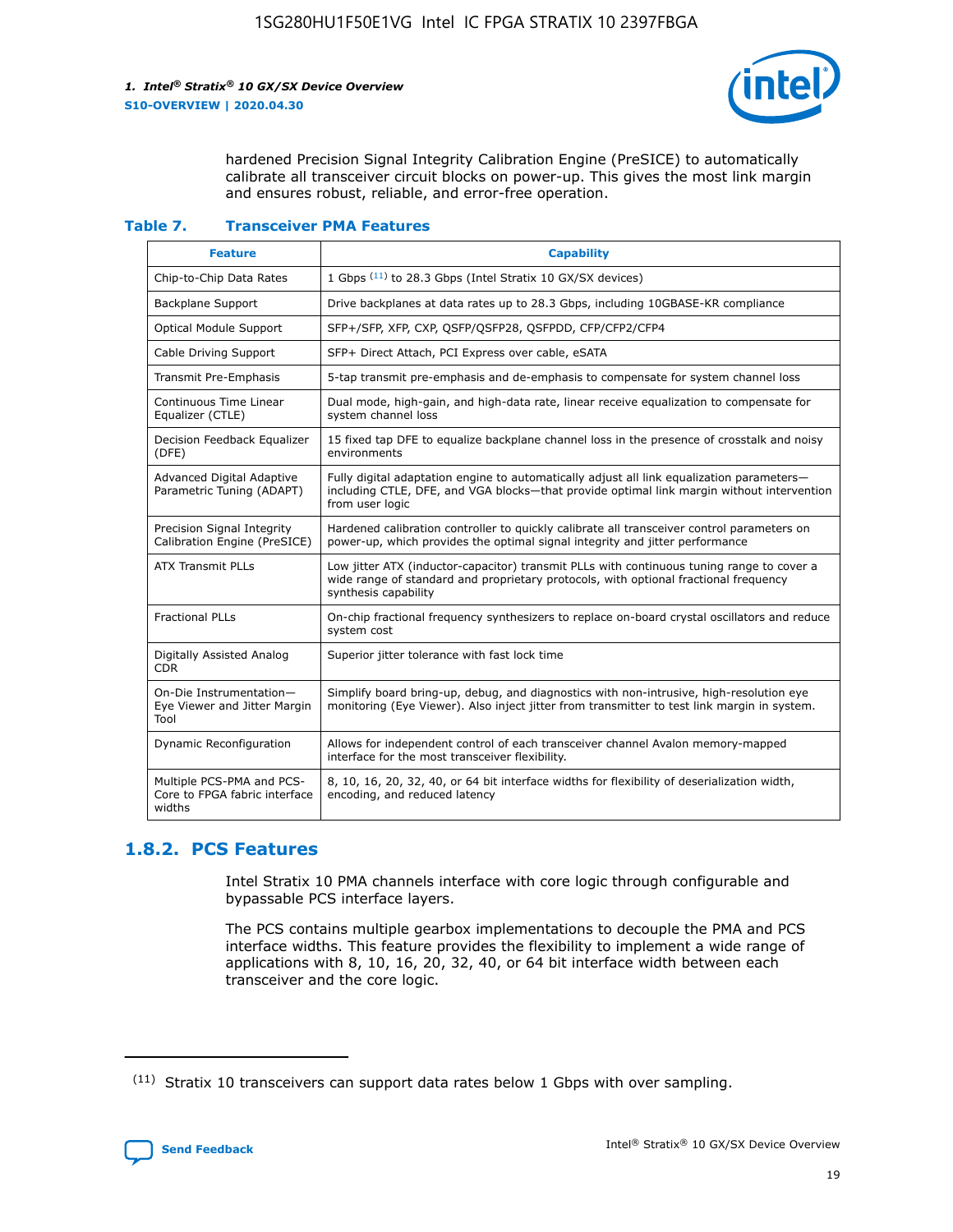

The PCS also contains hard IP to support a variety of standard and proprietary protocols across a wide range of data rates and encoding schemes. The Standard PCS mode provides support for 8B/10B encoded applications up to 12.5 Gbps. The Enhanced PCS mode supports 64B/66B and 64B/67B encoded applications up to 17.4 Gbps. The enhanced PCS mode also includes an integrated 10GBASE-KR/40GBASE-KR4 Forward Error Correction (FEC) circuit. For highly customized implementations, a PCS Direct mode provides an interface up to 64 bits wide to allow for custom encoding and support for data rates up to 28.3 Gbps.

For more information about the PCS-Core interface or the double rate transfer mode, refer to the *Intel Stratix 10 L- and H-Tile Transceiver PHY User Guide*, and the *Intel Stratix 10 E-Tile Transceiver PHY User Guide*.

| <b>PCS Protocol</b><br><b>Support</b>           | <b>Data Rate (Gbps)</b> | <b>Transmitter Data Path</b>                                                                                                                                              | <b>Receiver Data Path</b>                                                                                                                                                                                      |
|-------------------------------------------------|-------------------------|---------------------------------------------------------------------------------------------------------------------------------------------------------------------------|----------------------------------------------------------------------------------------------------------------------------------------------------------------------------------------------------------------|
| Standard PCS                                    | 1 to 12.5               | Phase compensation FIFO, byte<br>serializer, 8B/10B encoder, bit-slipper,<br>channel bonding                                                                              | Rate match FIFO, word-aligner, 8B/10B<br>decoder, byte deserializer, byte<br>ordering                                                                                                                          |
| PCI Express<br>Gen1/Gen2 x1,<br>x2, x4, x8, x16 | $2.5$ and $5.0$         | Same as Standard PCS plus PIPE 2.0<br>interface to core                                                                                                                   | Same as Standard PCS plus PIPE 2.0<br>interface to core                                                                                                                                                        |
| PCI Express Gen3<br>x1, x2, x4, x8,<br>x16      | 8.0                     | Phase compensation FIFO, byte<br>serializer, encoder, scrambler, bit-<br>slipper, gear box, channel bonding, and<br>PIPE 3.0 interface to core, auto speed<br>negotiation | Rate match FIFO (0-600 ppm mode),<br>word-aligner, decoder, descrambler,<br>phase compensation FIFO, block sync,<br>byte deserializer, byte ordering, PIPE<br>3.0 interface to core, auto speed<br>negotiation |
| CPRI                                            | 0.6144 to 9.8           | Same as Standard PCS plus<br>deterministic latency serialization                                                                                                          | Same as Standard PCS plus<br>deterministic latency deserialization                                                                                                                                             |
| <b>Enhanced PCS</b>                             | 2.5 to 17.4             | FIFO, channel bonding, bit-slipper, and<br>gear box                                                                                                                       | FIFO, block sync, bit-slipper, and gear<br>box                                                                                                                                                                 |
| 10GBASE-R                                       | 10.3125                 | FIFO, 64B/66B encoder, scrambler,<br>FEC, and gear box                                                                                                                    | FIFO, 64B/66B decoder, descrambler,<br>block sync, FEC, and gear box                                                                                                                                           |
| Interlaken                                      | 4.9 to 17.4             | FIFO, channel bonding, frame<br>generator, CRC-32 generator,<br>scrambler, disparity generator, bit-<br>slipper, and gear box                                             | FIFO, CRC-32 checker, frame sync,<br>descrambler, disparity checker, block<br>sync, and gear box                                                                                                               |
| SFI-S/SFI-5.2                                   | 11.3                    | FIFO, channel bonding, bit-slipper, and<br>gear box                                                                                                                       | FIFO, bit-slipper, and gear box                                                                                                                                                                                |
| <b>IEEE 1588</b>                                | 1.25 to 10.3125         | FIFO (fixed latency), 64B/66B encoder,<br>scrambler, and gear box                                                                                                         | FIFO (fixed latency), 64B/66B decoder,<br>descrambler, block sync, and gear box                                                                                                                                |
| SDI                                             | up to 12.5              | FIFO and gear box                                                                                                                                                         | FIFO, bit-slipper, and gear box                                                                                                                                                                                |
| GigE                                            | 1.25                    | Same as Standard PCS plus GigE state<br>machine                                                                                                                           | Same as Standard PCS plus GigE state<br>machine                                                                                                                                                                |
| <b>PCS Direct</b>                               | up to 28.3              | Custom                                                                                                                                                                    | Custom                                                                                                                                                                                                         |

#### **Table 8. Transceiver PCS Features**

#### **Related Information**

[Intel Stratix 10 L- and H-Tile Transceiver PHY User Guide](https://www.altera.com/documentation/wry1479165198810.html)

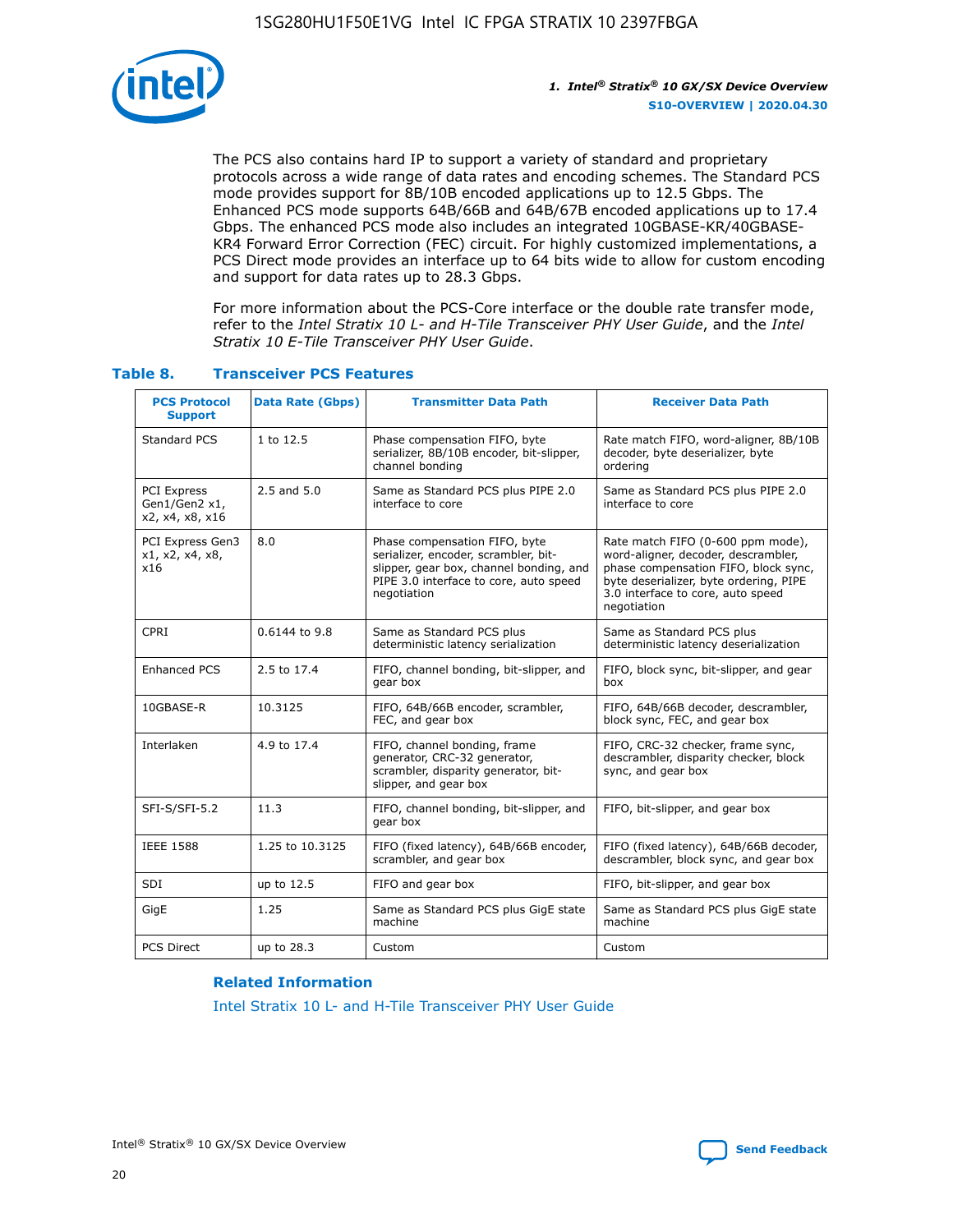

# **1.9. PCI Express Gen1/Gen2/Gen3 Hard IP**

Intel Stratix 10 devices contain embedded PCI Express hard IP designed for performance, ease-of-use, increased functionality, and designer productivity.

The PCI Express hard IP consists of the PHY, Data Link, and Transaction layers. It also supports PCI Express Gen1/Gen2/Gen3 end point and root port, in x1/x2/x4/x8/x16 lane configurations. The PCI Express hard IP is capable of operating independently from the core logic (autonomous mode). This feature allows the PCI Express link to power up and complete link training in less than 100 ms, while the rest of the device is still in the process of being configured. The hard IP also provides added functionality, which makes it easier to support emerging features such as Single Root I/O Virtualization (SR-IOV) and optional protocol extensions.

The PCI Express hard IP has improved end-to-end data path protection using Error Checking and Correction (ECC). In addition, the hard IP supports configuration of the device via protocol (CvP) across the PCI Express bus at Gen1/Gen2/Gen3 rates.

# **1.10. Interlaken PCS Hard IP**

Intel Stratix 10 devices have integrated Interlaken PCS hard IP supporting rates up to 17.4 Gbps per lane.

The Interlaken PCS hard IP is based on the proven functionality of the PCS developed for Intel's previous generation FPGAs, which has demonstrated interoperability with Interlaken ASSP vendors and third-party IP suppliers. The Interlaken PCS hard IP is present in every transceiver channel in Intel Stratix 10 devices.

# **1.11. 10G Ethernet Hard IP**

Intel Stratix 10 devices include IEEE 802.3 10-Gbps Ethernet (10GbE) compliant 10GBASE-R PCS and PMA hard IP. The scalable 10GbE hard IP supports multiple independent 10GbE ports while using a single PLL for all the 10GBASE-R PCS instantiations, which saves on core logic resources and clock networks.

The integrated serial transceivers simplify multi-port 10GbE systems compared to 10 GbE Attachment Unit Interface (XAUI) interfaces that require an external XAUI-to-10G PHY. Furthermore, the integrated transceivers incorporate signal conditioning circuits, which enable direct connection to standard 10G XFP and SFP+ pluggable optical modules. The transceivers also support backplane Ethernet applications and include a hard 10GBASE-KR/40GBASE-KR4 Forward Error Correction (FEC) circuit that can be used for both 10G and 40G applications. The integrated 10G Ethernet hard IP and 10G transceivers save external PHY cost, board space and system power. The 10G Ethernet PCS hard IP and 10GBASE-KR FEC are present in every transceiver channel.

# **1.12. External Memory and General Purpose I/O**

Intel Stratix 10 devices offer substantial external memory bandwidth, with up to ten 72 bit wide DDR4 memory interfaces running at up to 2666 Mbps. For external memory interface and LVDS restrictions, see [AN 906: Intel Stratix 10 GX 400, SX 400,](https://www.intel.com/content/www/us/en/programmable/documentation/sjf1574667190623.html#bft1574667627484) [and TX 400 Routing and Designing Floorplan Guidelines.](https://www.intel.com/content/www/us/en/programmable/documentation/sjf1574667190623.html#bft1574667627484)

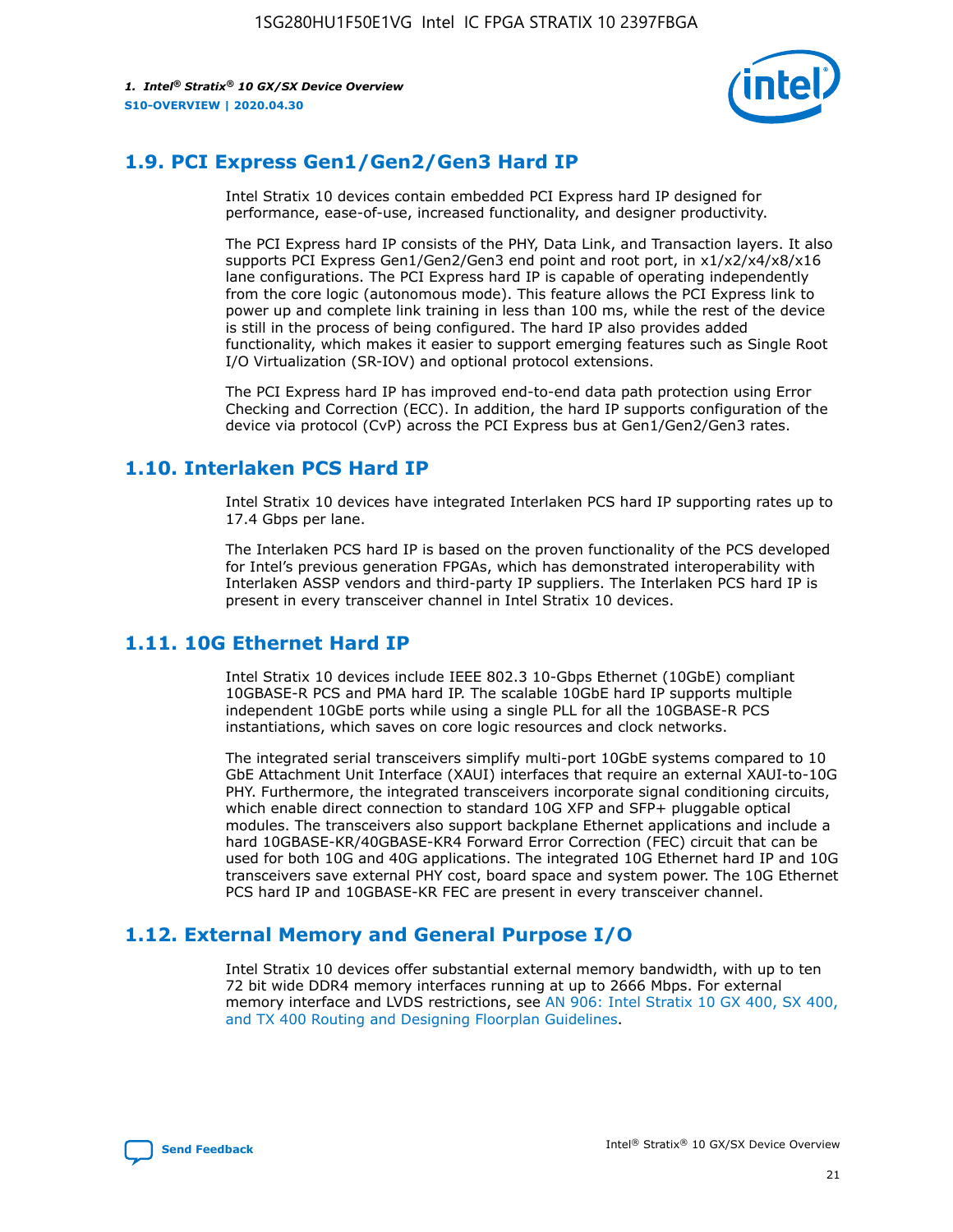

This bandwidth is provided along with the ease of design, lower power, and resource efficiencies of hardened high-performance memory controllers. The external memory interfaces can be configured up to a maximum width of 144 bits when using either hard or soft memory controllers.

#### **Figure 10. Hard Memory Controller**



Each I/O bank contains 48 general purpose I/Os and a high-efficiency hard memory controller capable of supporting many different memory types, each with different performance capabilities. The hard memory controller is also capable of being bypassed and replaced by a soft controller implemented in user logic. The I/Os each have a hardened double data rate (DDR) read/write path (PHY) capable of performing key memory interface functionality such as:

- Read/write leveling
- FIFO buffering to lower latency and improve margin
- Timing calibration
- On-chip termination

The timing calibration is aided by the inclusion of hard microcontrollers based on Intel's Nios® II technology, specifically tailored to control the calibration of multiple memory interfaces. This calibration allows the Intel Stratix 10 device to compensate for any changes in process, voltage, or temperature either within the Intel Stratix 10 device itself, or within the external memory device. The advanced calibration algorithms ensure maximum bandwidth and robust timing margin across all operating conditions.

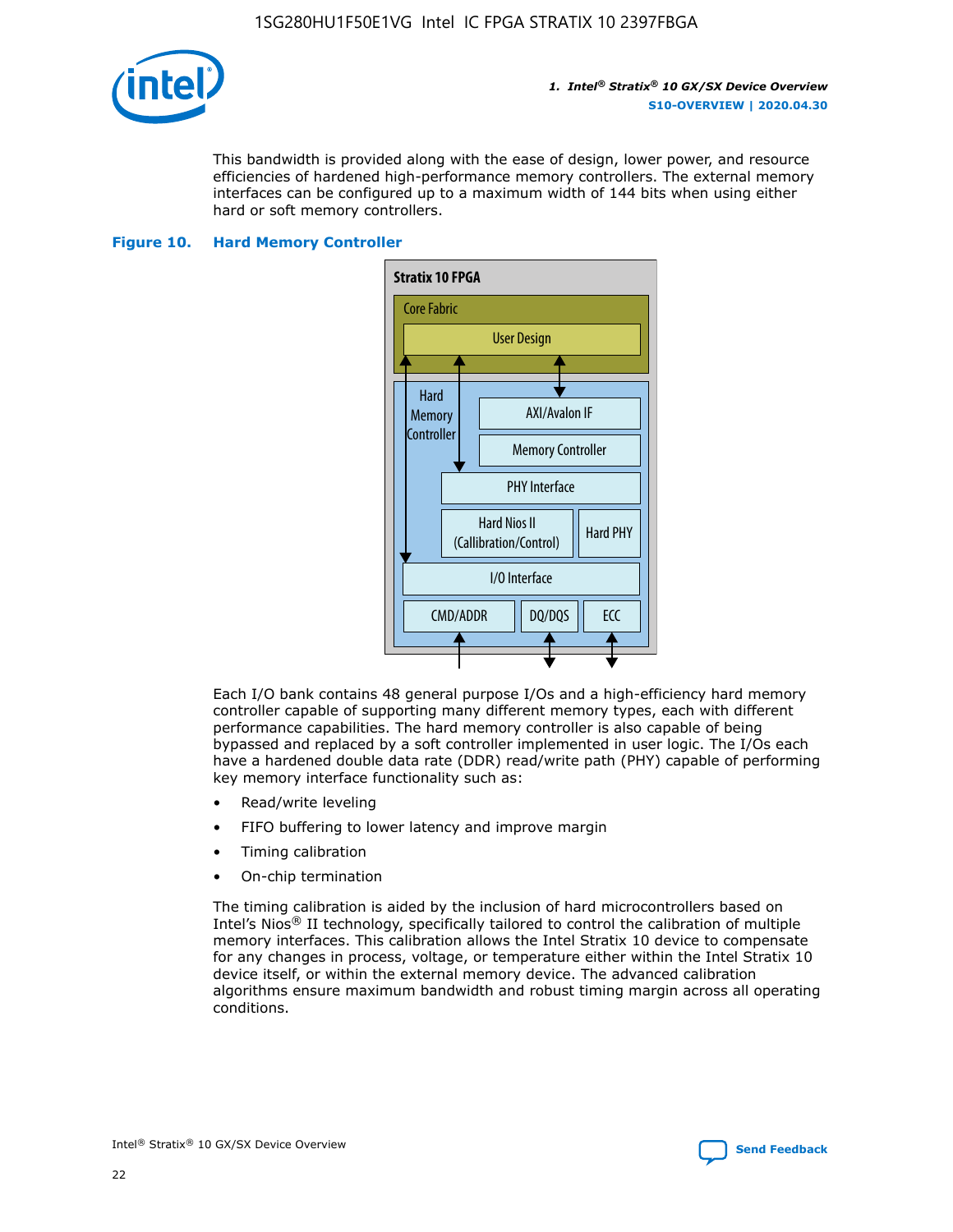

#### **Table 9. External Memory Interface Performance**

The listed speeds are for the 1-rank case.

| <b>Interface</b>     | <b>Controller Type</b> | <b>Performance</b><br>(maximum rate possible) |
|----------------------|------------------------|-----------------------------------------------|
| DDR4                 | Hard                   | 2666 Mbps                                     |
| DDR <sub>3</sub>     | Hard                   | 2133 Mbps                                     |
| QDRII+               | Soft                   | 1,100 Mtps                                    |
| <b>ODRII+ Xtreme</b> | Soft                   | 1,266 Mtps                                    |
| <b>ODRIV</b>         | Soft                   | 2,133 Mtps                                    |
| RLDRAM III           | Soft                   | 2400 Mbps                                     |
| <b>RLDRAM II</b>     | Soft                   | 533 Mbps                                      |

In addition to parallel memory interfaces, Intel Stratix 10 devices support serial memory technologies such as the Hybrid Memory Cube (HMC). The HMC is supported by the Intel Stratix 10 high-speed serial transceivers, which connect up to four HMC links, with each link running at data rates of 15 Gbps (HMC short reach specification).

Intel Stratix 10 devices also feature general purpose I/Os capable of supporting a wide range of single-ended and differential I/O interfaces. LVDS rates up to 1.6 Gbps are supported, with each pair of pins having both a differential driver and a differential input buffer. This enables configurable direction for each LVDS pair.

### **1.13. Adaptive Logic Module (ALM)**

Intel Stratix 10 devices use a similar adaptive logic module (ALM) as the previous generation Intel Arria 10 and Stratix V FPGAs, allowing for efficient implementation of logic functions and easy conversion of IP between the devices.

The ALM block diagram shown in the following figure has eight inputs with a fracturable look-up table (LUT), two dedicated embedded adders, and four dedicated registers.

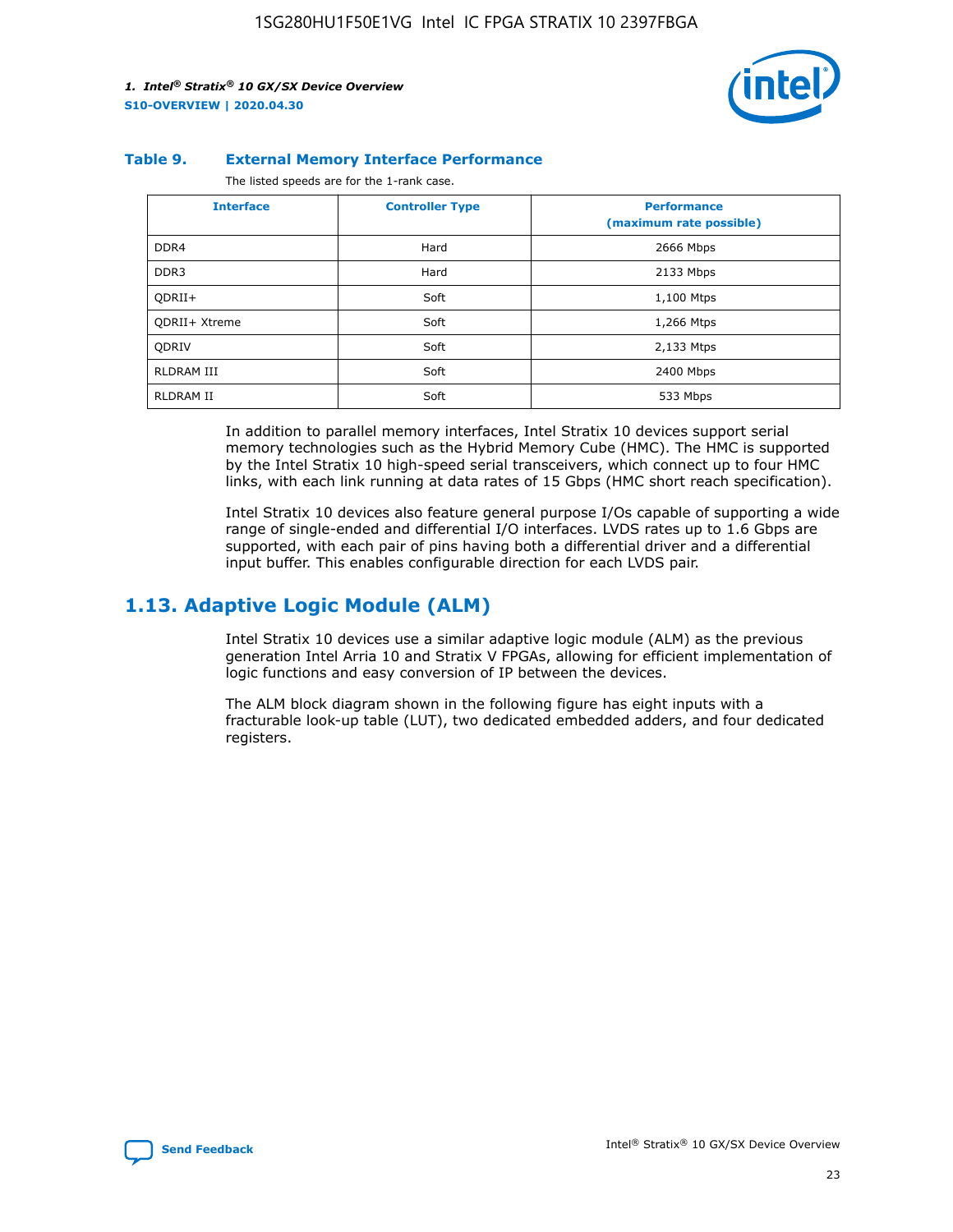

# Reg Reg 1 2 3 4 5 6 7 8 Reg Reg 4 Registers per ALM Full Adder Full Adder Adaptive **LUT**

#### **Figure 11. Intel Stratix 10 FPGA and SoC ALM Block Diagram**

Key features and capabilities of the ALM include:

- High register count with 4 registers per 8-input fracturable LUT, operating in conjunction with the new Intel Hyperflex architecture, enables Intel Stratix 10 devices to maximize core performance at very high core logic utilization
- Implements select 7-input logic functions, all 6-input logic functions, and two independent functions consisting of smaller LUT sizes (such as two independent 4 input LUTs) to optimize core logic utilization

The Intel Quartus Prime software takes advantage of the ALM logic structure to deliver the highest performance, optimal logic utilization, and lowest compile times. The Intel Quartus Prime software simplifies design reuse as it automatically maps legacy designs into the Intel Stratix 10 ALM architecture.

# **1.14. Core Clocking**

Core clocking in Intel Stratix 10 devices makes use of programmable clock tree synthesis.

This technique uses dedicated clock tree routing and switching circuits, and allows the Intel Quartus Prime software to create the exact clock trees required for your design. Clock tree synthesis minimizes clock tree insertion delay, reduces dynamic power dissipation in the clock tree and allows greater clocking flexibility in the core while still maintaining backwards compatibility with legacy global and regional clocking schemes.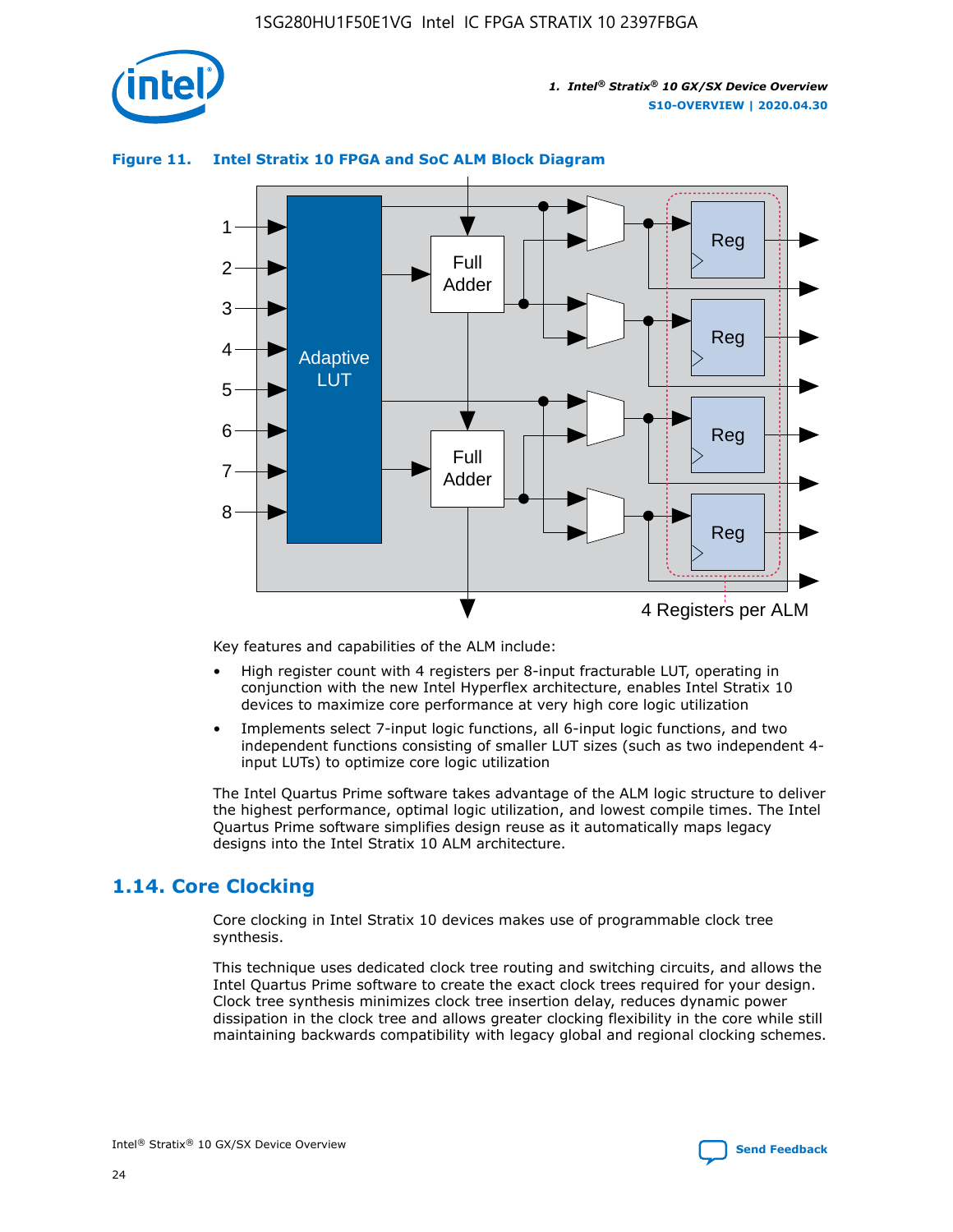

The core clock network in Intel Stratix 10 devices supports the new Intel Hyperflex core architecture at clock rates up to 1 GHz. It also supports the hard memory controllers up to 2666 Mbps with a quarter rate transfer to the core. The core clock network is supported by dedicated clock input pins, fractional clock synthesis PLLs, and integer I/O PLLs.

# **1.15. Fractional Synthesis PLLs and I/O PLLs**

Intel Stratix 10 devices have up to 32 fractional synthesis PLLs (fPLL) available for use with transceivers or in the core fabric.

The fPLLs are located in the 3D SiP transceiver L-tiles and H-tiles, eight per tile, adjacent to the transceiver channels. The fPLLs can be used to reduce both the number of oscillators required on the board and the number of clock pins required, by synthesizing multiple clock frequencies from a single reference clock source. In addition to synthesizing reference clock frequencies for the transceiver transmit PLLs, the fPLLs can also be used directly for transmit clocking. Each fPLL can be independently configured for conventional integer mode, or enhanced fractional synthesis mode with third-order delta-sigma modulation.

In addition to the fPLLs, Intel Stratix 10 devices contain up to 24 integer I/O PLLs (IOPLLs) available for general purpose use in the core fabric and for simplifying the design of external memory interfaces and high-speed LVDS interfaces. The IOPLLs are located in each bank of 48 general purpose I/O, 1 per I/O bank, adjacent to the hard memory controllers and LVDS SerDes in each I/O bank. This makes it easier to close timing because the IOPLLs are tightly coupled with the I/Os that need to use them. The IOPLLs can be used for general purpose applications in the core such as clock network delay compensation and zero-delay clock buffering.

# **1.16. Internal Embedded Memory**

Intel Stratix 10 devices contain two types of embedded memory blocks: M20K (20 Kb) and MLAB (640 bit).

The M20K and MLAB blocks are familiar block sizes carried over from previous Intel device families. The MLAB blocks are ideal for wide and shallow memories, while the M20K blocks are intended to support larger memory configurations and include hard ECC. Both M20K and MLAB embedded memory blocks can be configured as a singleport or dual-port RAM, FIFO, ROM, or shift register. These memory blocks are highly flexible and support a number of memory configurations as shown in Table 10 on page 25.

#### **Table 10. Internal Embedded Memory Block Configurations**

| MLAB (640 bits)                                                | <b>M20K (20 Kb)</b>                                                                    |
|----------------------------------------------------------------|----------------------------------------------------------------------------------------|
| $64 \times 10$ (supported through emulation)<br>$32 \times 20$ | $2K \times 10$ (or $x8$ )<br>$1K \times 20$ (or $x16$ )<br>$512 \times 40$ (or $x32$ ) |

# **1.17. Variable Precision DSP Block**

The Intel Stratix 10 DSP blocks are based upon the Variable Precision DSP Architecture used in Intel's previous generation devices. They feature hard fixed point and IEEE 754 compliant floating point capability.

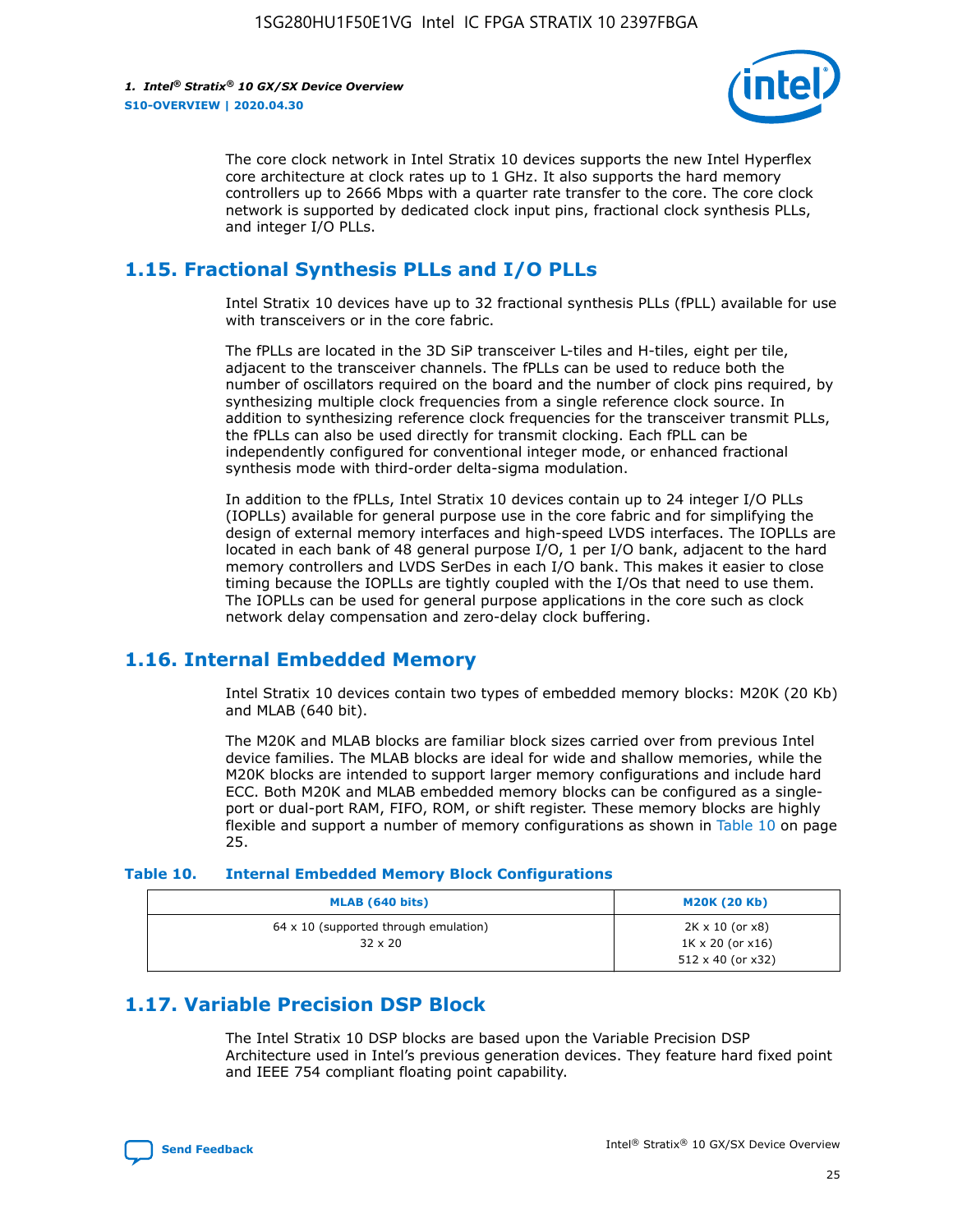

The DSP blocks can be configured to support signal processing with precision ranging from 18x19 up to 54x54. A pipeline register has been added to increase the maximum operating frequency of the DSP block and reduce power consumption.





#### **Figure 13. DSP Block: High Precision Fixed Point Mode**

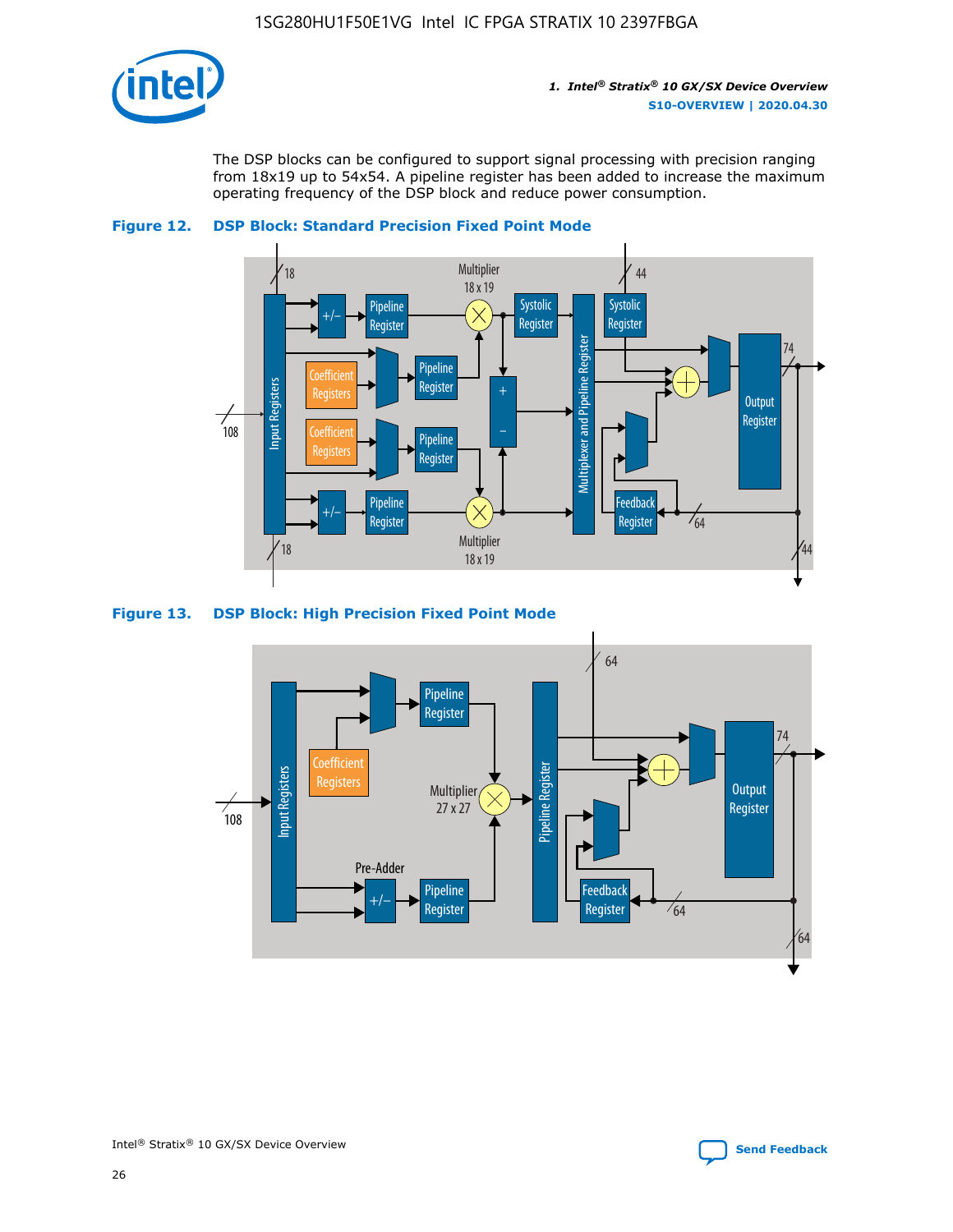



#### **Figure 14. DSP Block: Single Precision Floating Point Mode**

Each DSP block can be independently configured at compile time as either dual 18x19 or a single 27x27 multiply accumulate. With a dedicated 64 bit cascade bus, multiple variable precision DSP blocks can be cascaded to implement even higher precision DSP functions efficiently.

In floating point mode, each DSP block provides one single precision floating point multiplier and adder. Floating point additions, multiplications, mult-adds and multaccumulates are supported.

The following table shows how different precisions are accommodated within a DSP block, or by utilizing multiple blocks.

| <b>Multiplier Size</b>             | <b>DSP Block Resources</b>                                                               | <b>Expected Usage</b>           |
|------------------------------------|------------------------------------------------------------------------------------------|---------------------------------|
| $18x19$ bits                       | 1/2 of Variable Precision DSP Block                                                      | Medium precision fixed point    |
| 27x27 bits                         | 1 Variable Precision DSP Block                                                           | High precision fixed point      |
| $19x36$ bits                       | 1 Variable Precision DSP Block with external<br>adder                                    | Fixed point FFTs                |
| 36x36 bits                         | 2 Variable Precision DSP Blocks with external<br>adder                                   | Very high precision fixed point |
| 54x54 bits                         | 4 Variable Precision DSP Blocks with external<br>adder                                   | Double Precision floating point |
| Single Precision<br>floating point | 1 Single Precision floating point adder, 1 Single<br>Precision floating point multiplier | Floating point                  |

#### **Table 11. Variable Precision DSP Block Configurations**

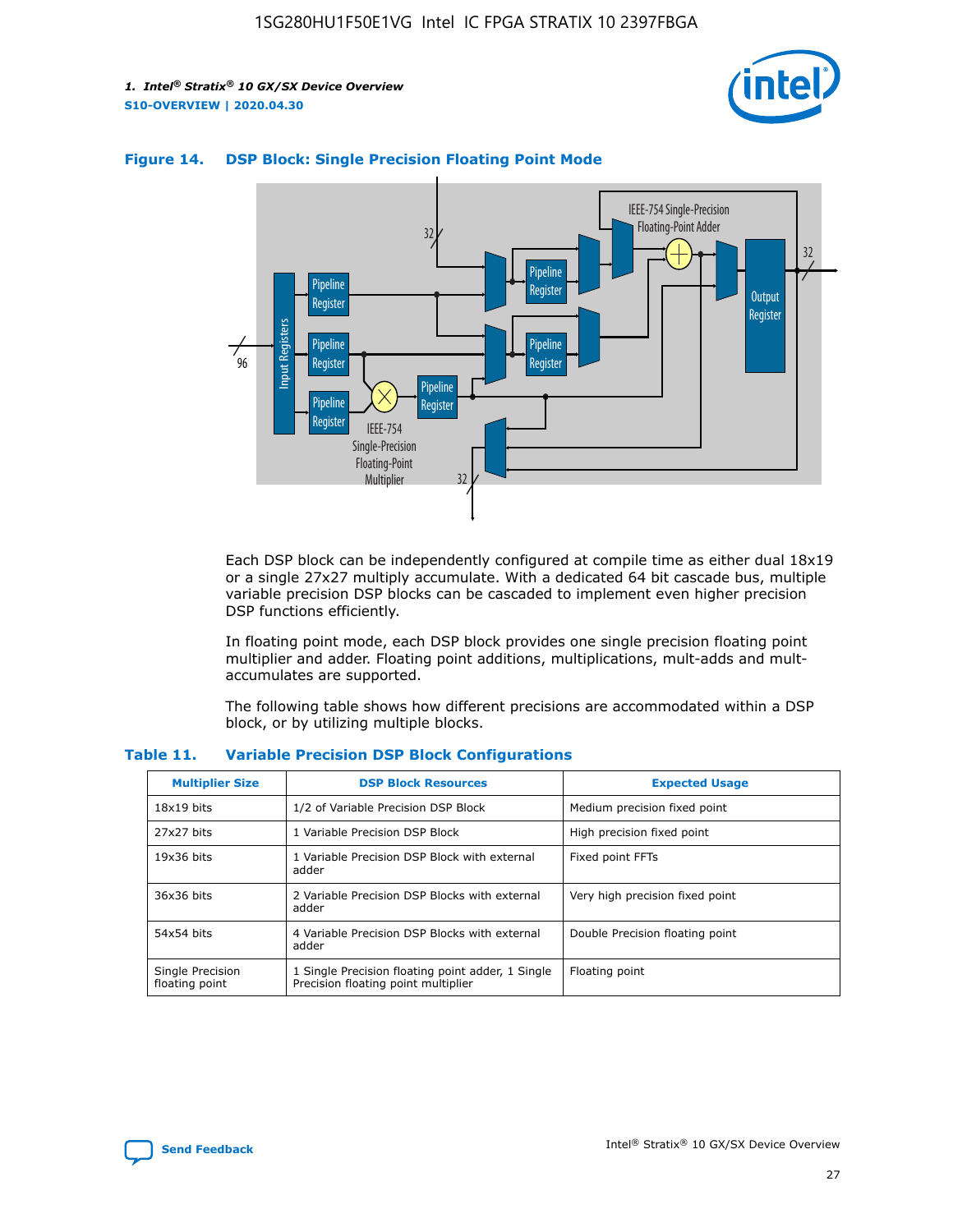

Complex multiplication is very common in DSP algorithms. One of the most popular applications of complex multipliers is the FFT algorithm. This algorithm has the characteristic of increasing precision requirements on only one side of the multiplier. The Variable Precision DSP block supports the FFT algorithm with proportional increase in DSP resources as the precision grows.

#### **Table 12. Complex Multiplication With Variable Precision DSP Block**

| <b>Complex Multiplier</b><br><b>Size</b> | <b>DSP Block Resources</b>      | <b>FFT Usage</b>       |
|------------------------------------------|---------------------------------|------------------------|
| $18x19$ bits                             | 2 Variable Precision DSP Blocks | Resource optimized FFT |
| 27x27 bits                               | 4 Variable Precision DSP Blocks | Highest precision FFT  |

For FFT applications with high dynamic range requirements, the Intel FFT IP Core offers an option of single precision floating point implementation with resource usage and performance similar to high precision fixed point implementations.

Other features of the DSP block include:

- Hard 18 bit and 25 bit pre-adders
- Hard floating point multipliers and adders
- 64 bit dual accumulator (for separate I, Q product accumulations)
- Cascaded output adder chains for 18 and 27 bit FIR filters
- Embedded coefficient registers for 18 and 27 bit coefficients
- Fully independent multiplier outputs
- Inferability using HDL templates supplied by the Intel Quartus Prime software for most modes

The Variable Precision DSP block is ideal to support the growing trend towards higher bit precision in high performance DSP applications. At the same time, it can efficiently support the many existing 18 bit DSP applications, such as high definition video processing and remote radio heads. With the Variable Precision DSP block architecture and hard floating point multipliers and adders, Intel Stratix 10 devices can efficiently support many different precision levels up to and including floating point implementations. This flexibility can result in increased system performance, reduced power consumption, and reduce architecture constraints on system algorithm designers.

# **1.18. Hard Processor System (HPS)**

The Intel Stratix 10 SoC Hard Processor System (HPS) is Intel's third generation HPS. Leveraging the performance of Intel 14 nm tri-gate technology, Intel Stratix 10 SoC devices more than double the performance of previous generation SoCs with an integrated quad-core 64-bit Arm Cortex-A53. The HPS also enables system-wide hardware virtualization capabilities by adding a system memory management unit. These architecture improvements ensure that Intel Stratix 10 SoCs meet the requirements of current and future embedded markets, including wireless and wireline communications, datacenter acceleration, and numerous military applications.

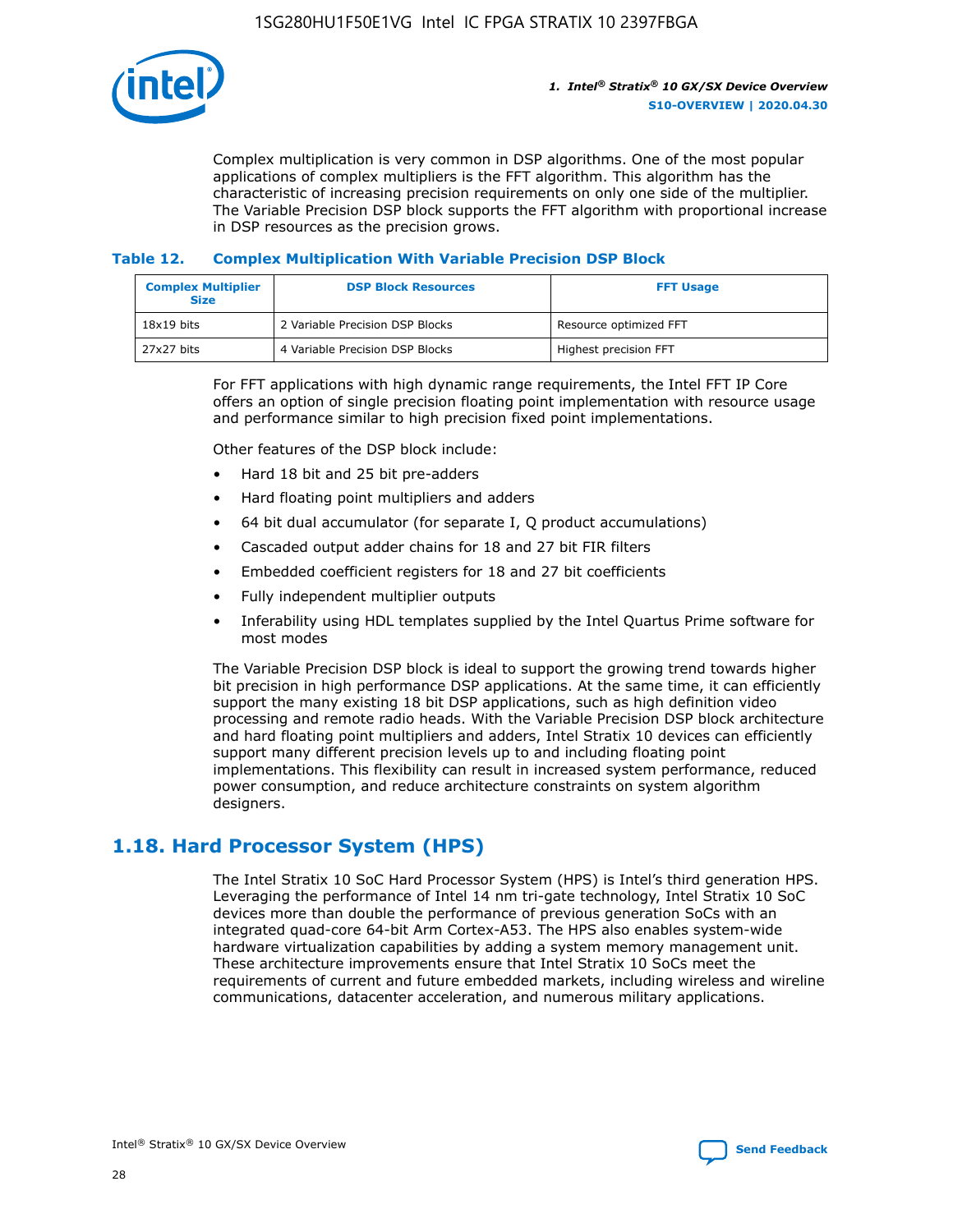

#### **Figure 15. HPS Block Diagram**

| Quad Arm Cortex-A53-Based Hard Processor System |                                             |                             |                                           |                          |                                     |                          |                                         |
|-------------------------------------------------|---------------------------------------------|-----------------------------|-------------------------------------------|--------------------------|-------------------------------------|--------------------------|-----------------------------------------|
|                                                 | <b>Arm Cortex - A53</b><br>Arm Cortex - A53 |                             |                                           |                          |                                     | SD/SDIO/                 |                                         |
| <b>NEON</b>                                     |                                             | <b>FPU</b>                  | <b>NEON</b>                               |                          | <b>FPU</b>                          | USB OTG                  | $MMC$ <sup>1,2</sup>                    |
| 32 KB I-Cache                                   |                                             | 32 KB D-Cache<br>with ECC   | 32 KB I-Cache                             |                          | 32 KB D - Cache<br>with ECC         | $(x2)^{1,2}$             |                                         |
| with Parity                                     |                                             |                             | with Parity                               |                          |                                     |                          | <b>DMA</b>                              |
|                                                 | Arm Cortex - A53                            |                             |                                           |                          | Arm Cortex - A53                    | UART (x2)                | $(8$ Channel) $^2$                      |
| <b>NEON</b>                                     |                                             | <b>FPU</b>                  | <b>NEON</b>                               |                          | <b>FPU</b>                          |                          |                                         |
| 32 KB I-Cache<br>with Parity                    |                                             | 32 KB D-Cache<br>with ECC   | 32 KB I-Cache<br>with Parity              |                          | 32 KB D-Cache<br>with ECC           | I <sup>2</sup> C(x5)     | <b>HPS 10</b>                           |
| 1 MB L2 Cache with ECC<br><b>System MMU</b>     |                                             | <b>Cache Coherency Unit</b> |                                           | <b>EMAC</b> $(x3)^{1,2}$ | <b>NAND</b><br>Flash <sup>1,2</sup> |                          |                                         |
| JTAG Debug<br>or Trace                          |                                             | 256 KB                      | <b>Timers</b><br>RAM <sup>2</sup><br>(x8) |                          |                                     |                          | SPI(x4)                                 |
| Lightweight HPS-to-<br><b>FPGA BRIDGE</b>       |                                             |                             | HPS-to-FPGA<br><b>BRIDGE</b>              |                          | FPGA-to-HPS<br><b>BRIDGE</b>        | HPS-to-SDM<br>SDM-to-HPS | <b>SDRAM</b><br>Scheduler <sup>3</sup>  |
|                                                 |                                             |                             |                                           |                          |                                     |                          |                                         |
| <b>FPGA Fabric</b>                              |                                             |                             |                                           |                          |                                     | <b>SDM</b>               | <b>Hard Memory</b><br><b>Controller</b> |

Notes:

1. Integrated direct memory access (DMA)

2. Integrated error correction code (ECC)

3. Multiport front-end interface to hard memory controller

### **1.18.1. Key Features of the Intel Stratix 10 HPS**

#### **Table 13. Key Features of the Intel Stratix 10 GX/SX HPS**

| <b>Feature</b>                                    | <b>Description</b>                                                                                                                                                                                                                                                                                                                     |
|---------------------------------------------------|----------------------------------------------------------------------------------------------------------------------------------------------------------------------------------------------------------------------------------------------------------------------------------------------------------------------------------------|
| Quad-core Arm Cortex-A53<br>MPCore processor unit | • 2.3 MIPS/MHz instruction efficiency<br>CPU frequency up to 1.5 GHz<br>At 1.5 GHz total performance of 13,800 MIPS<br>Army8-A architecture<br>Runs 64 bit and 32 bit Arm instructions<br>16 bit and 32 bit Thumb instructions for 30% reduction in memory footprint<br>Jazelle* RCT execution architecture with 8 bit Java byte codes |
|                                                   |                                                                                                                                                                                                                                                                                                                                        |

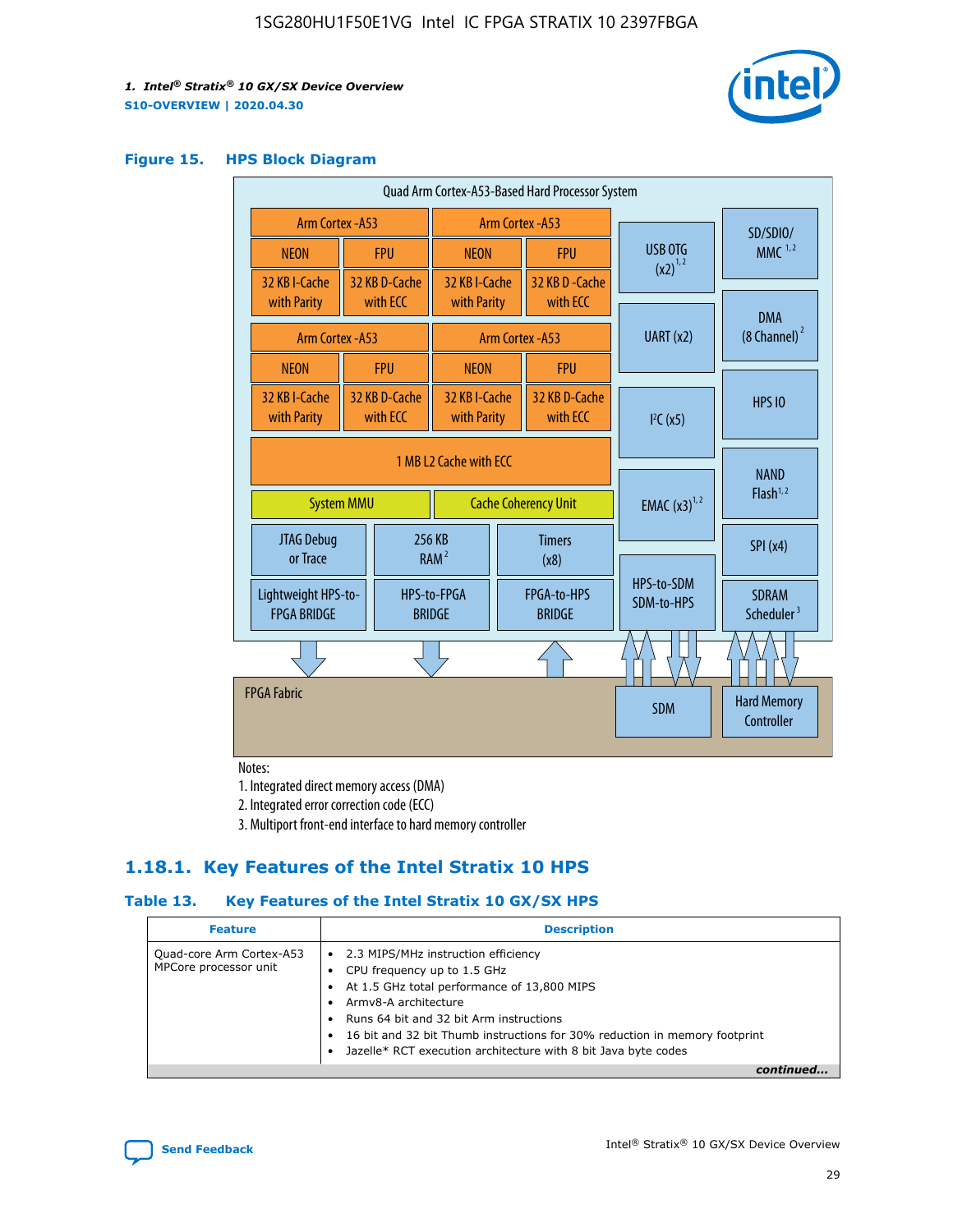

| <b>Feature</b>                                        | <b>Description</b>                                                                                                                                                                                                                                                                                                                                                                                                                                                                                                                                                                                                                                                                                                                                                                                                                                                                                                                                                                                                                                                                                                                                                                                               |  |
|-------------------------------------------------------|------------------------------------------------------------------------------------------------------------------------------------------------------------------------------------------------------------------------------------------------------------------------------------------------------------------------------------------------------------------------------------------------------------------------------------------------------------------------------------------------------------------------------------------------------------------------------------------------------------------------------------------------------------------------------------------------------------------------------------------------------------------------------------------------------------------------------------------------------------------------------------------------------------------------------------------------------------------------------------------------------------------------------------------------------------------------------------------------------------------------------------------------------------------------------------------------------------------|--|
|                                                       | Superscalar, variable length, out-of-order pipeline with dynamic branch prediction<br>Improved Arm Neon* media processing engine<br>Single- and double-precision floating-point unit<br>Arm CoreSight* debug and trace technology<br>٠                                                                                                                                                                                                                                                                                                                                                                                                                                                                                                                                                                                                                                                                                                                                                                                                                                                                                                                                                                           |  |
| <b>System Memory</b><br>Management Unit               | Enables a unified memory model and extends hardware virtualization into peripherals<br>implemented in the FPGA fabric                                                                                                                                                                                                                                                                                                                                                                                                                                                                                                                                                                                                                                                                                                                                                                                                                                                                                                                                                                                                                                                                                            |  |
| Cache Coherency unit                                  | Changes in shared data stored in cache are propagated throughout the system<br>$\bullet$<br>providing bi-directional coherency for co-processing elements.                                                                                                                                                                                                                                                                                                                                                                                                                                                                                                                                                                                                                                                                                                                                                                                                                                                                                                                                                                                                                                                       |  |
| Cache                                                 | L1 Cache<br>$\bullet$<br>- 32 KB of instruction cache w/ parity check<br>- 32 KB of L1 data cache w /ECC<br>- Parity checking<br>L <sub>2</sub> Cache<br>$-$ 1MB shared<br>$-$ 8-way set associative<br>- SEU Protection with parity on TAG ram and ECC on data RAM<br>- Cache lockdown support                                                                                                                                                                                                                                                                                                                                                                                                                                                                                                                                                                                                                                                                                                                                                                                                                                                                                                                  |  |
| On-Chip Memory                                        | 256 KB of scratch on-chip RAM                                                                                                                                                                                                                                                                                                                                                                                                                                                                                                                                                                                                                                                                                                                                                                                                                                                                                                                                                                                                                                                                                                                                                                                    |  |
| External SDRAM and Flash<br>Memory Interfaces for HPS | Hard memory controller with support for DDR4, DDR3<br>$\bullet$<br>$-$ 40 bit (32 bit + 8 bit ECC) with select packages supporting 72 bit (64 bit + 8 bit<br>ECC)<br>- Support for up to 2666 Mbps DDR4 and 2166 Mbps DDR3 frequencies<br>- Error correction code (ECC) support including calculation, error correction, write-<br>back correction, and error counters<br>- Software Configurable Priority Scheduling on individual SDRAM bursts<br>- Fully programmable timing parameter support for all JEDEC-specified timing<br>parameters<br>- Multiport front-end (MPFE) scheduler interface to the hard memory controller, which<br>supports the $AXI^{\circledR}$ Quality of Service (QoS) for interface to the FPGA fabric<br>NAND flash controller<br>$-$ ONFI 1.0<br>- Integrated descriptor based with DMA<br>- Programmable hardware ECC support<br>- Support for 8 and 16 bit Flash devices<br>Secure Digital SD/SDIO/MMC controller<br>$-$ eMMC 4.5<br>- Integrated descriptor based DMA<br>- CE-ATA digital commands supported<br>- 50 MHz operating frequency<br>Direct memory access (DMA) controller<br>٠<br>$-$ 8-channel<br>- Supports up to 32 peripheral handshake interface<br>continued |  |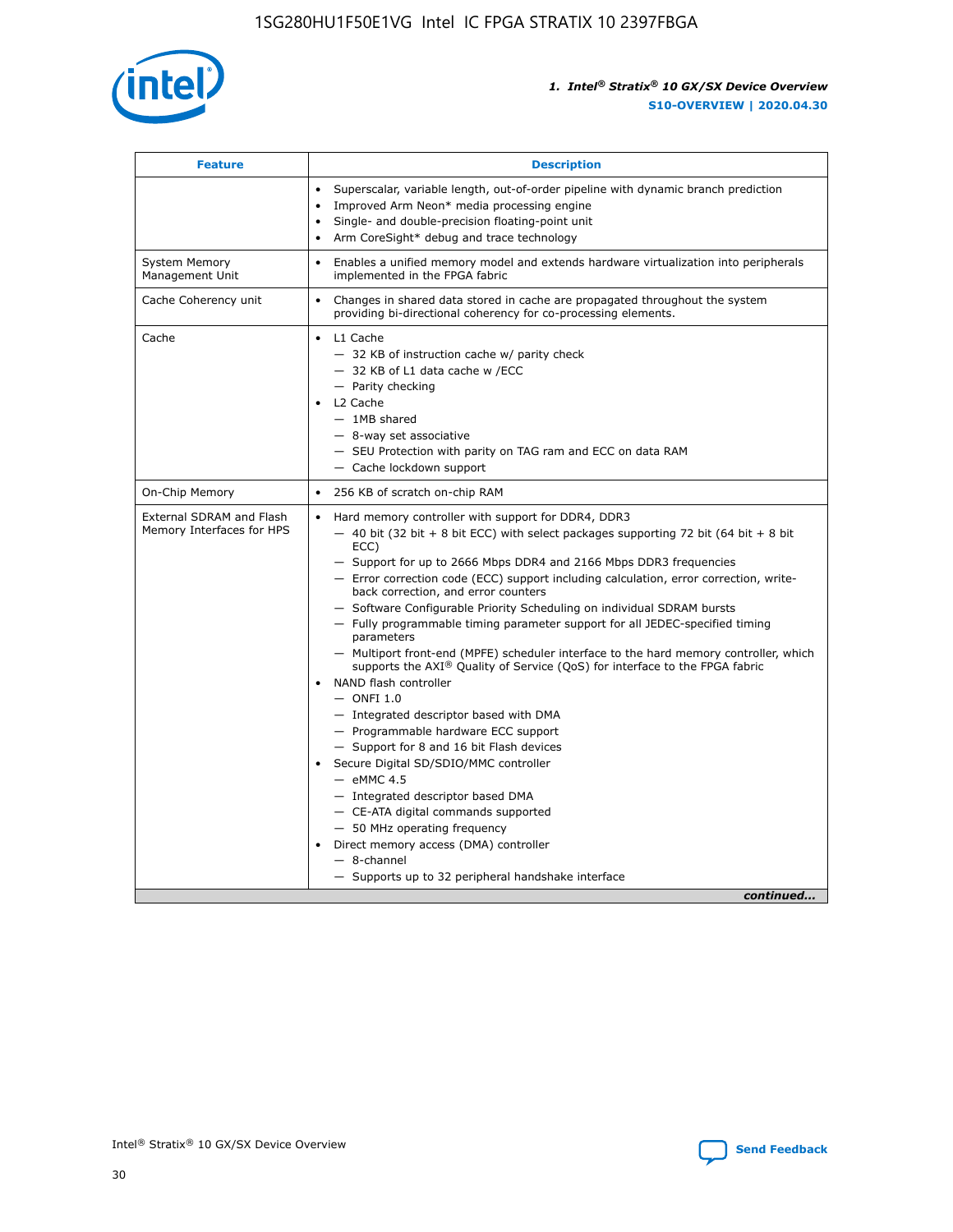

| <b>Feature</b>                         | <b>Description</b>                                                                                                                                                                                                                                                                                                                                                                                                                                                                                                                                                                                                                                                                                                                                                                                                                                                                                                                                                                                                                                                                                                                                                                                                                                                                                                                                                                                                                                                                                                  |
|----------------------------------------|---------------------------------------------------------------------------------------------------------------------------------------------------------------------------------------------------------------------------------------------------------------------------------------------------------------------------------------------------------------------------------------------------------------------------------------------------------------------------------------------------------------------------------------------------------------------------------------------------------------------------------------------------------------------------------------------------------------------------------------------------------------------------------------------------------------------------------------------------------------------------------------------------------------------------------------------------------------------------------------------------------------------------------------------------------------------------------------------------------------------------------------------------------------------------------------------------------------------------------------------------------------------------------------------------------------------------------------------------------------------------------------------------------------------------------------------------------------------------------------------------------------------|
| Communication Interface<br>Controllers | Three 10/100/1000 Ethernet media access controls (MAC) with integrated DMA<br>$\bullet$<br>- Supports RGMII and RMII external PHY Interfaces<br>- Option to support other PHY interfaces through FPGA logic<br>GMII<br>$\bullet$<br>MII<br>$\bullet$<br>• RMII (requires MII to RMII adapter)<br>• RGMII (requires GMII to RGMII adapter)<br>• SGMII (requires GMII to SGMII adapter)<br>- Supports IEEE 1588-2002 and IEEE 1588-2008 standards for precision networked<br>clock synchronization<br>- Supports IEEE 802.1Q VLAN tag detection for reception frames<br>- Supports Ethernet AVB standard<br>Two USB On-the-Go (OTG) controllers with DMA<br>- Dual-Role Device (device and host functions)<br>• High-speed (480 Mbps)<br>• Full-speed (12 Mbps)<br>• Low-speed (1.5 Mbps)<br>• Supports USB 1.1 (full-speed and low-speed)<br>- Integrated descriptor-based scatter-gather DMA<br>- Support for external ULPI PHY<br>- Up to 16 bidirectional endpoints, including control endpoint<br>$-$ Up to 16 host channels<br>- Supports generic root hub<br>- Configurable to OTG 1.3 and OTG 2.0 modes<br>Five $I^2C$ controllers (three can be used by EMAC for MIO to external PHY)<br>- Support both 100 Kbps and 400 Kbps modes<br>- Support both 7 bit and 10 bit addressing modes<br>- Support Master and Slave operating mode<br>Two UART 16550 compatible<br>- Programmable baud rate up to 115.2 Kbaud<br>• Four serial peripheral interfaces (SPI) (2 Masters, 2 Slaves)<br>- Full and Half duplex |
| Timers and I/O                         | $\bullet$ Timers<br>- 4 general-purpose timers<br>$-4$ watchdog timers<br>48 HPS direct I/O allow HPS peripherals to connect directly to I/O<br>Up to three IO48 banks may be assigned to HPS for HPS DDR access                                                                                                                                                                                                                                                                                                                                                                                                                                                                                                                                                                                                                                                                                                                                                                                                                                                                                                                                                                                                                                                                                                                                                                                                                                                                                                    |
| Interconnect to Logic Core             | • FPGA-to-HPS Bridge<br>- Allows IP bus masters in the FPGA fabric to access to HPS bus slaves<br>- Configurable 32, 64, or 128 bit AMBA AXI interface<br>HPS-to-FPGA Bridge<br>- Allows HPS bus masters to access bus slaves in FPGA fabric<br>- Configurable 32, 64, or 128 bit AMBA AXI interface allows high-bandwidth HPS<br>master transactions to FPGA fabric<br>HPS-to-SDM and SDM-to-HPS Bridges<br>- Allows the HPS to reach the SDM block and the SDM to bootstrap the HPS<br>Light Weight HPS-to-FPGA Bridge<br>- Light weight 32 bit AXI interface suitable for low-latency register accesses from HPS<br>to soft peripherals in FPGA fabric<br>FPGA-to-HPS SDRAM Bridge<br>- Up to three AMBA AXI interfaces supporting 32, 64, or 128 bit data paths                                                                                                                                                                                                                                                                                                                                                                                                                                                                                                                                                                                                                                                                                                                                                 |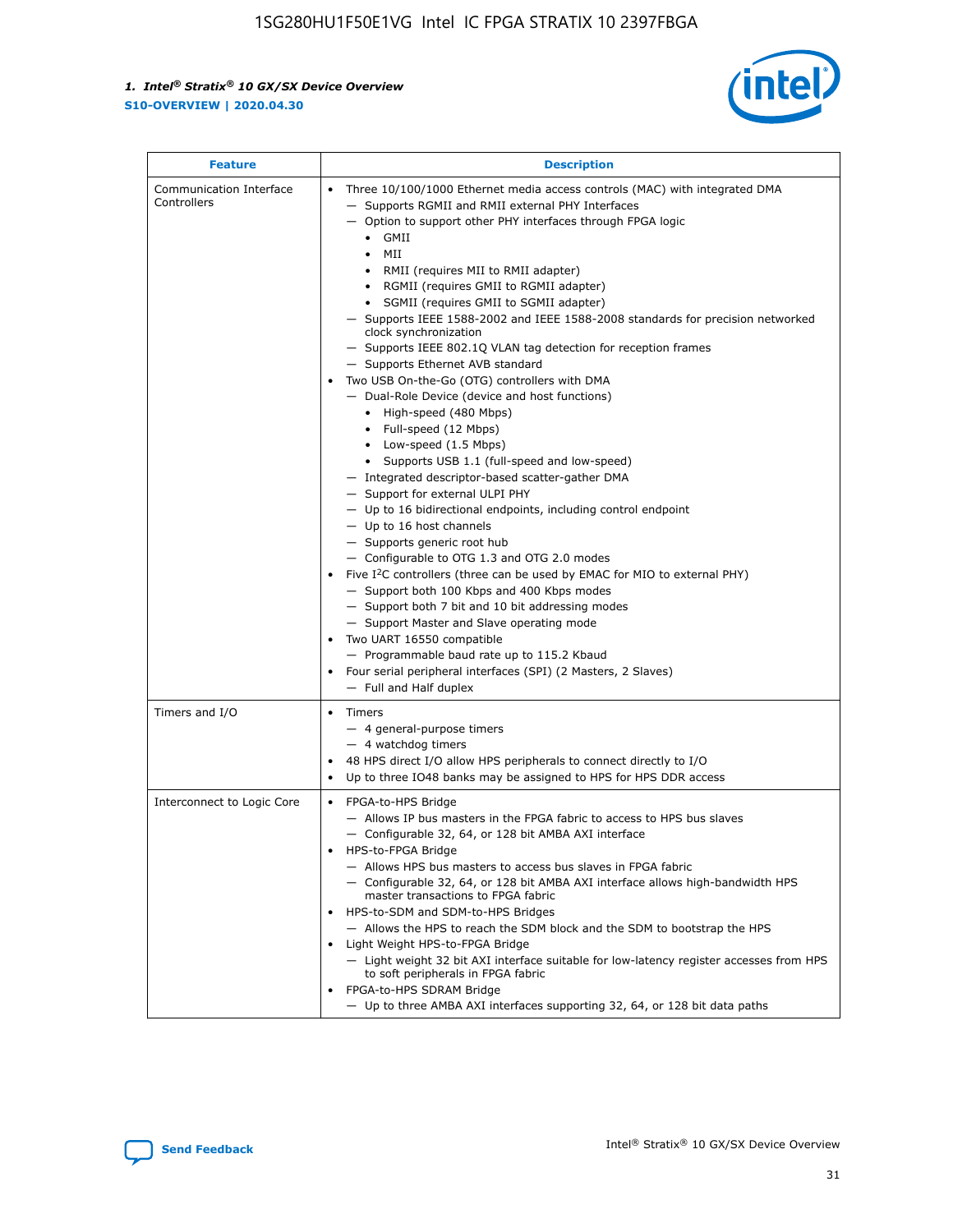

# **1.19. Power Management**

Intel Stratix 10 devices use the advanced Intel 14 nm tri-gate process technology, the all new Intel Hyperflex core architecture to enable Hyper-Folding, power gating, and several optional power reduction techniques to reduce total power consumption by as much as 70% compared to previous generation high-performance Stratix V devices.

Intel Stratix 10 standard power devices (-V) are SmartVID devices. The core voltage supplies (VCC and VCCP) for each SmartVID device must be driven by a PMBus voltage regulator dedicated to that Intel Stratix 10 device. Use of a PMBus voltage regulator for each SmartVID (-V) device is mandatory; it is not an option. A code is programmed into each SmartVID device during manufacturing that allows the PMBus voltage regulator to operate at the optimum core voltage to meet the device performance specifications.

With the new Intel Hyperflex core architecture, designs can run 2X faster than previous generation FPGAs. With 2X performance and same required throughput, architects can cut the data path width in half to save power. This optimization is called Hyper-Folding. Additionally, power gating reduces static power of unused resources in the FPGA by powering them down. The Intel Quartus Prime software automatically powers down specific unused resource blocks such as DSP and M20K blocks, at configuration time.

The optional power reduction techniques in Intel Stratix 10 devices include:

• **Available Low Static Power Devices**—Intel Stratix 10 devices are available with a fixed core voltage that provides lower static power than the SmartVID standard power devices, while maintaining device performance

Furthermore, Intel Stratix 10 devices feature Intel's low power transceivers and include a number of hard IP blocks that not only reduce logic resources but also deliver substantial power savings compared to soft implementations. In general, hard IP blocks consume up to 50% less power than the equivalent soft logic implementations.

# **1.20. Device Configuration and Secure Device Manager (SDM)**

All Intel Stratix 10 devices contain a Secure Device Manager (SDM), which is a dedicated triple-redundant processor that serves as the point of entry into the device for all JTAG and configuration commands. The SDM also bootstraps the HPS in SoC devices ensuring that the HPS can boot using the same security features that the FPGA devices have.

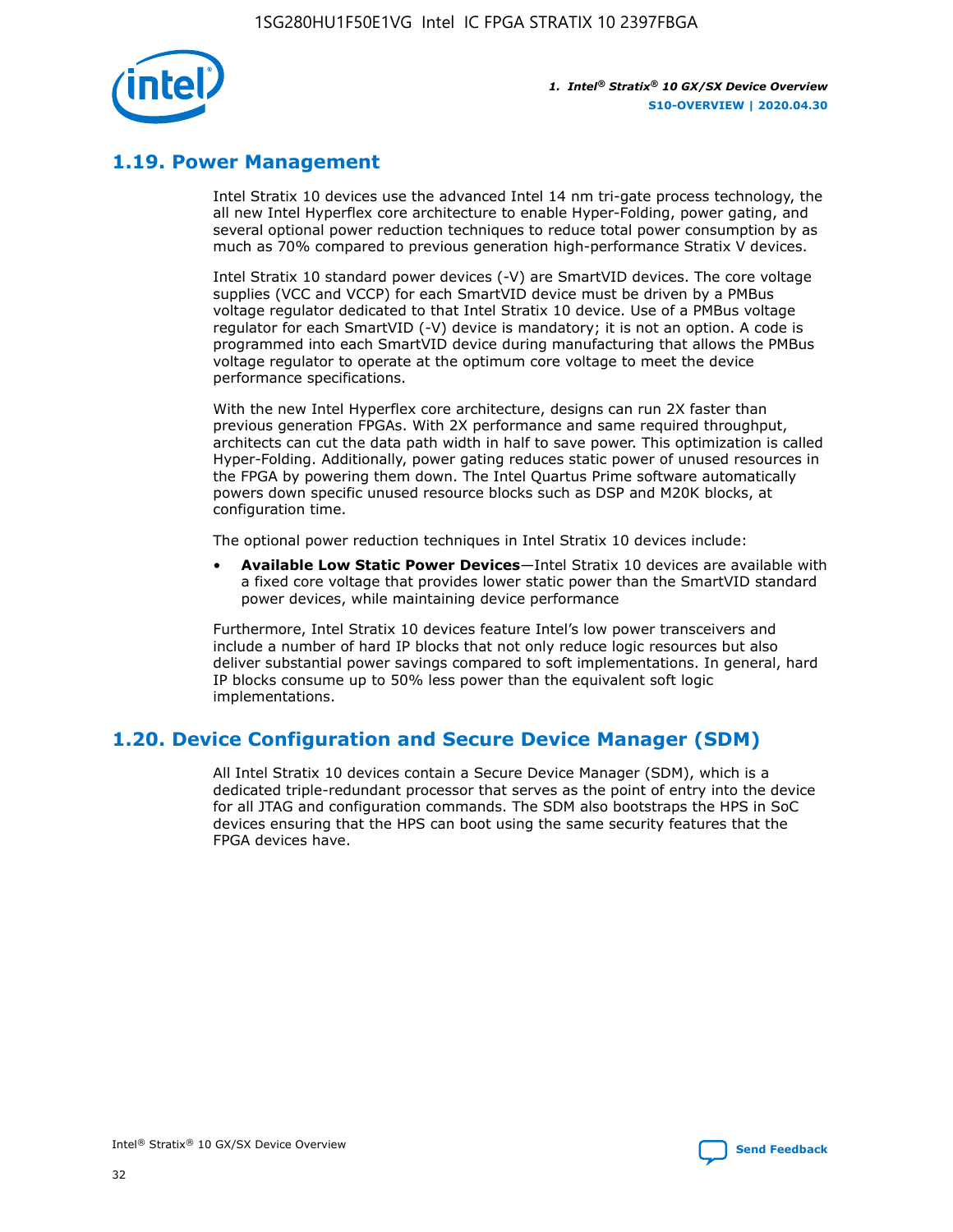





During configuration, Intel Stratix 10 devices are divided into logical sectors, each of which is managed by a local sector manager (LSM). The SDM passes configuration data to each of the LSMs across the on-chip configuration network. This allows the sectors to be configured independently, one at a time, or in parallel. This approach achieves simplified sector configuration and reconfiguration, as well as reduced overall configuration time due to the inherent parallelism. The same sector-based approach is used to respond to single-event upsets and security attacks.

While the sectors provide a logical separation for device configuration and reconfiguration, they overlay the normal rows and columns of FPGA logic and routing. This means there is no impact to the Intel Quartus Prime software place and route, and no impact to the timing of logic signals that cross the sector boundaries.

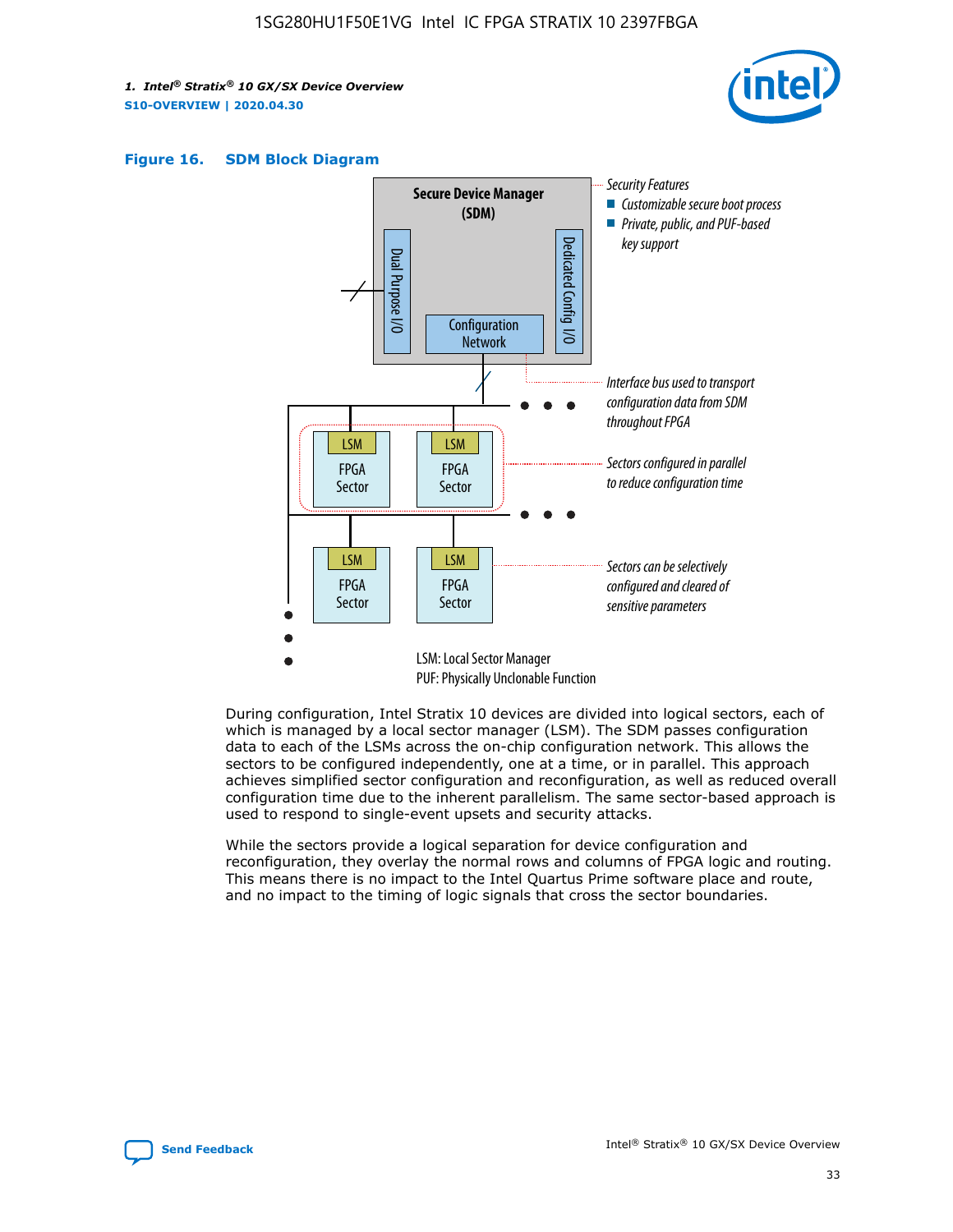

The SDM enables robust, secure, fully-authenticated device configuration. It also allows for customization of the configuration scheme, which can enhance device security. For configuration and reconfiguration, this approach offers a variety of advantages:

- Dedicated secure configuration manager
- Reduced device configuration time, because sectors are configured in parallel
- Updateable configuration process
- Reconfiguration of one or more sectors independent of all other sectors
- Zeroization of individual sectors or the complete device

The SDM also provides additional capabilities such as register state readback and writeback to support ASIC prototyping and other applications.

### **1.21. Device Security**

Building on top of the robust security features present in the previous generation devices, Intel Stratix 10 FPGAs and SoCs include a number of new and innovative security enhancements. These features are also managed by the SDM, tightly coupling device configuration and reconfiguration with encryption, authentication, key storage and anti-tamper services.

Security services provided by the SDM include:

- Bitstream encryption
- Multi-factor authentication
- Hard encryption and authentication acceleration; AES-256, SHA-256/384, ECDSA-256/384
- Volatile and non-volatile encryption key storage and management
- Boot code authentication for the HPS
- Physically Unclonable Function (PUF) service
- Updateable configuration process
- Secure device maintenance and upgrade functions
- Side channel attack protection
- Scripted response to sensor inputs and security attacks, including selective sector zeroization
- Readback, JTAG and test mode disable
- Enhanced response to single-event upsets (SEU)
- Black key provisioning
- Physical anti-tamper

See the *Intel Stratix 10 Device Security User Guide* for a complete list of all security features.

The SDM and associated security services provide a robust, multi-layered security solution for your Intel Stratix 10 design.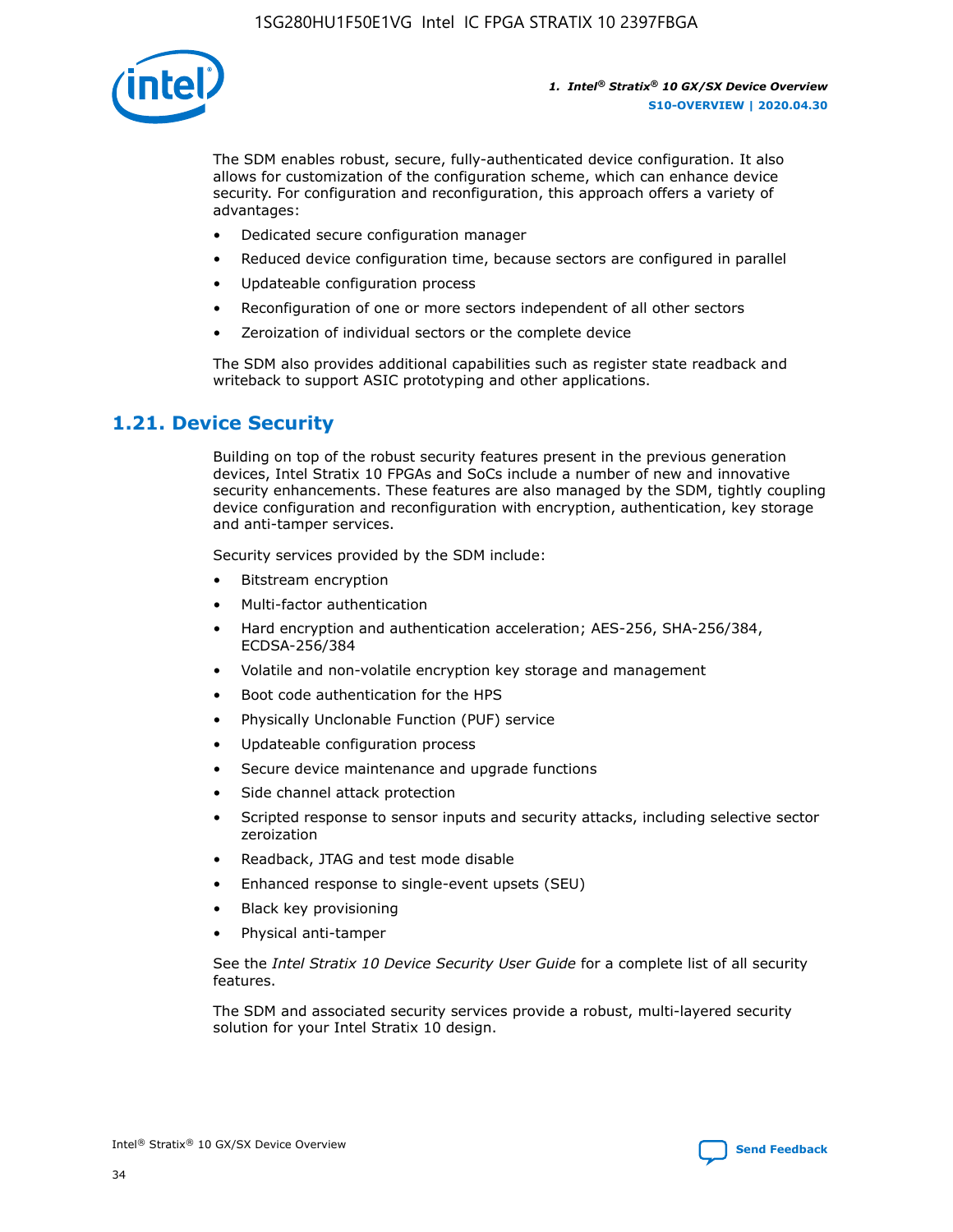

#### **Table 14. Device Security**

| <b>Intel Stratix 10 Family Variant</b> | <b>Bitstream Authentication</b> | <b>Advanced Security Features</b> <sup>(12)</sup> |
|----------------------------------------|---------------------------------|---------------------------------------------------|
| GX/SX                                  | All devices                     | -AS suffix part number required                   |

#### **Related Information**

- [My Intel Support](https://www.intel.com/content/www/us/en/programmable/my-intel/mal-home.html)
- [Intel Stratix 10 Device Security User Guide](https://www.intel.com/content/www/us/en/programmable/documentation/ndq1483601370898.html#wcd1483611014402)

# **1.22. Configuration via Protocol Using PCI Express**

Configuration via protocol using PCI Express allows the FPGA to be configured across the PCI Express bus, simplifying the board layout and increasing system integration. Making use of the embedded PCI Express hard IP operating in autonomous mode before the FPGA is configured, this technique allows the PCI Express bus to be powered up and active within the 100 ms time allowed by the PCI Express specification. Intel Stratix 10 devices also support partial reconfiguration across the PCI Express bus which reduces system down time by keeping the PCI Express link active while the device is being reconfigured.

# **1.23. Partial and Dynamic Reconfiguration**

Partial reconfiguration allows you to reconfigure part of the FPGA while other sections continue running. This capability is required in systems where uptime is critical, because it allows you to make updates or adjust functionality without disrupting services.

In addition to lowering power and cost, partial reconfiguration also increases the effective logic density by removing the necessity to place in the FPGA those functions that do not operate simultaneously. Instead, these functions can be stored in external memory and loaded as needed. This reduces the size of the required FPGA by allowing multiple applications on a single FPGA, saving board space and reducing power. The partial reconfiguration process is built on top of the proven incremental compile design flow in the Intel Quartus Prime design software

Dynamic reconfiguration in Intel Stratix 10 devices allows transceiver data rates, protocols and analog settings to be changed dynamically on a channel-by-channel basis while maintaining data transfer on adjacent transceiver channels. Dynamic reconfiguration is ideal for applications that require on-the-fly multiprotocol or multirate support. Both the PMA and PCS blocks within the transceiver can be reconfigured using this technique. Dynamic reconfiguration of the transceivers can be used in conjunction with partial reconfiguration of the FPGA to enable partial reconfiguration of both core and transceivers simultaneously.

# **1.24. Fast Forward Compile**

The innovative Fast Forward Compile feature in the Intel Quartus Prime software identifies performance bottlenecks in your design and provides detailed, step-by-step performance improvement recommendations that you can then implement. The Compiler reports estimates of the maximum operating frequency that can be achieved

<sup>(12)</sup> Contact My Intel Support for additional information.

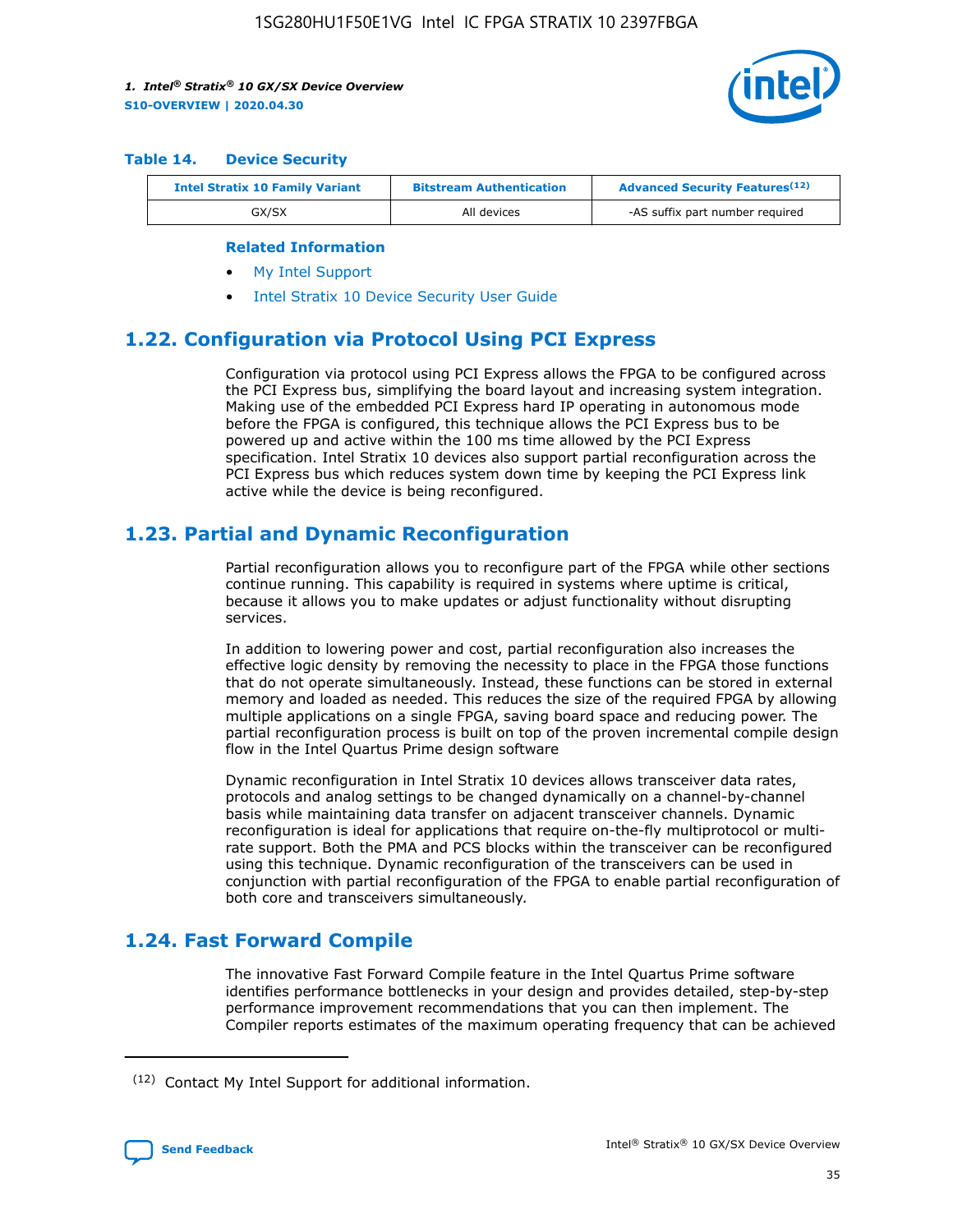

by applying the recommendations. As part of the new Hyper-Aware design flow, Fast Forward Compile maximizes the performance of your Intel Stratix 10 design and achieves rapid timing closure.

Previously, this type of optimization required multiple time-consuming design iterations, including full design re-compilation to determine the effectiveness of the changes. Fast Forward Compile enables you to make better decisions about where to focus your optimization efforts, and how to increase your design performance and throughput. This technique removes much of the guesswork of performance exploration, resulting in fewer design iterations and as much as 2X core performance gains for Intel Stratix 10 designs.

# **1.25. Single Event Upset (SEU) Error Detection and Correction**

Intel Stratix 10 FPGAs and SoCs offer robust SEU error detection and correction circuitry. The detection and correction circuitry includes protection for Configuration RAM (CRAM) programming bits and user memories. The CRAM is protected by a continuously running parity checker circuit with integrated ECC that automatically corrects one or two bit errors and detects higher order multibit errors.

The physical layout of the CRAM array is optimized to make the majority of multi-bit upsets appear as independent single-bit or double-bit errors which are automatically corrected by the integrated CRAM ECC circuitry. In addition to the CRAM protection, user memories also include integrated ECC circuitry and are layout optimized for error detection and correction.

The SEU error detection and correction hardware is supported by both soft IP and the Intel Quartus Prime software to provide a complete SEU mitigation solution. The components of the complete solution include:

- Hard error detection and correction for CRAM and user M20K memory blocks
- Optimized physical layout of memory cells to minimize probability of SEU
- Sensitivity processing soft IP that reports if CRAM upset affects a used or unused bit
- Fault injection soft IP with the Intel Quartus Prime software support that changes state of CRAM bits for testing purposes
- Hierarchy tagging in the Intel Quartus Prime software
- Triple Mode Redundancy (TMR) used for the Secure Device Manager and critical on-chip state machines

In addition to the SEU mitigation features listed above, the Intel 14 nm tri-gate process technology used for Intel Stratix 10 devices is based on FinFET transistors which have reduced SEU susceptibility versus conventional planar transistors.

# **1.26. Document Revision History for the Intel Stratix 10 GX/SX Device Overview**

| <b>Document</b><br><b>Version</b> | <b>Changes</b>             |
|-----------------------------------|----------------------------|
| 2020.04.30                        | Made the following change: |
|                                   | continued                  |

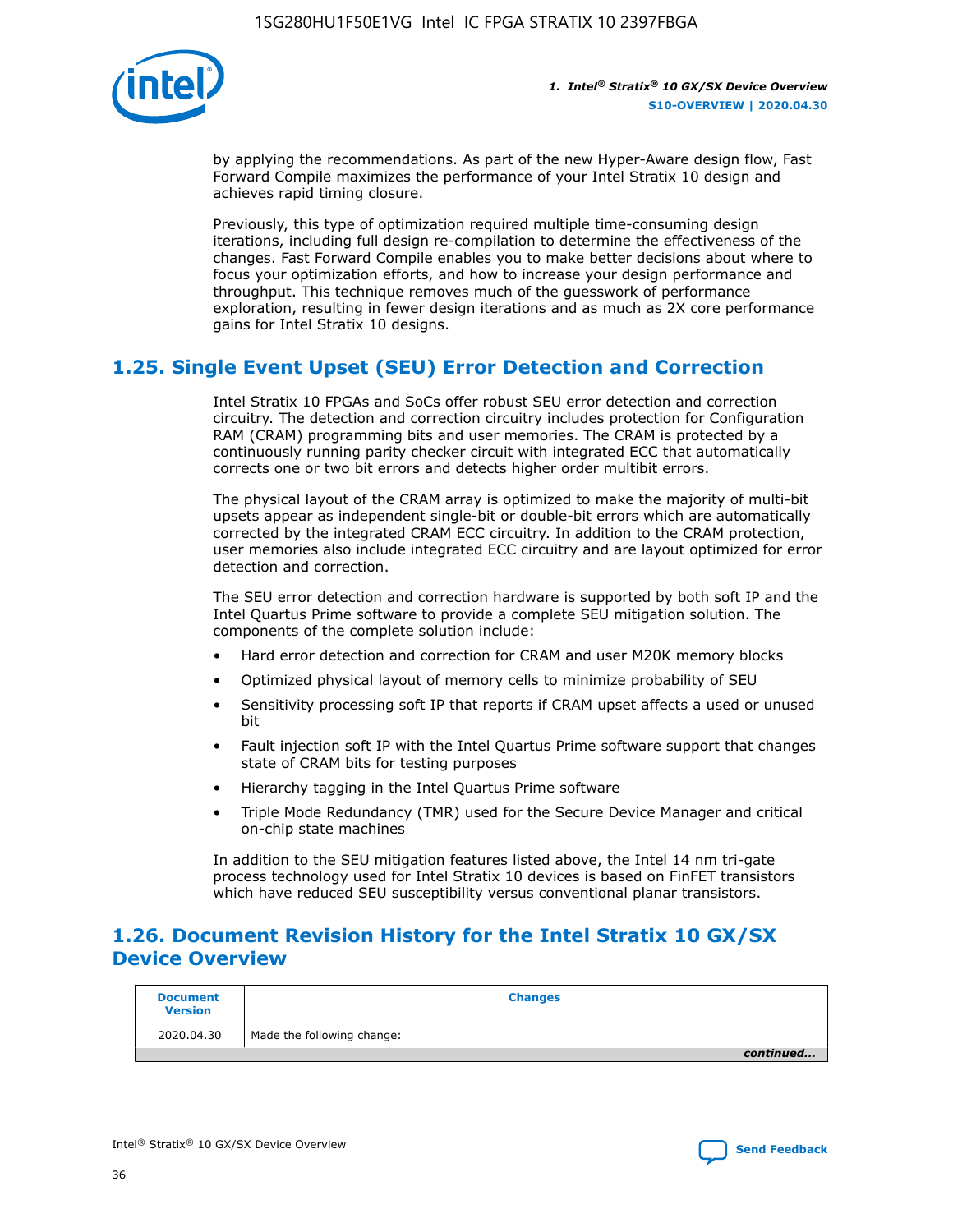

| <b>Document</b><br><b>Version</b> | <b>Changes</b>                                                                                                                                                                                                                                                                                                                                                                                                                                                                                                                                                                                                                                                                                                                                                                                                                                                                                                                                                                                      |
|-----------------------------------|-----------------------------------------------------------------------------------------------------------------------------------------------------------------------------------------------------------------------------------------------------------------------------------------------------------------------------------------------------------------------------------------------------------------------------------------------------------------------------------------------------------------------------------------------------------------------------------------------------------------------------------------------------------------------------------------------------------------------------------------------------------------------------------------------------------------------------------------------------------------------------------------------------------------------------------------------------------------------------------------------------|
|                                   | Added the GX 10M variant.                                                                                                                                                                                                                                                                                                                                                                                                                                                                                                                                                                                                                                                                                                                                                                                                                                                                                                                                                                           |
| 2020.03.24                        | Made the following changes:<br>Added advanced security (-AS) devices.<br>Added level shifter details for the Intel Stratix 10 SX/GX 400 device.                                                                                                                                                                                                                                                                                                                                                                                                                                                                                                                                                                                                                                                                                                                                                                                                                                                     |
| 2019.08.19                        | Made the following changes:<br>Added composition details for the leaded and lead-free contact device options.<br>$\bullet$<br>Updated the I/O PLL counts.                                                                                                                                                                                                                                                                                                                                                                                                                                                                                                                                                                                                                                                                                                                                                                                                                                           |
| 2019.02.15                        | Made the following changes:<br>Changed the number of included logic elements globally.<br>$\bullet$<br>Removed logic density 450, logic density 550, and package code 48 from the "Sample Ordering<br>$\bullet$<br>Code and Available Options for Intel Stratix 10 Devices" figure.<br>Updated description of the higher density in the "Innovations in Intel Stratix 10 FPGAs and SoCs"<br>section.<br>Updated description of the general purpose I/Os in the "Intel Stratix 10 FPGA and SoC Common<br>$\bullet$<br>Device Features" table.<br>Removed support for LPDDR3 globally.<br>Updated the "Intel Stratix 10 FPGA and SoC Architecture Block Diagram" figure.<br>$\bullet$<br>Updated the "Intel Stratix 10 GX/SX FPGA and SoC Family Plan-FPGA Core (part 1)" table.<br>٠<br>Updated the "Intel Stratix 10 GX/SX FPGA and SoC Family Plan-Interconnects, PLLs and Hard IP<br>(part 2)" table.<br>Updated and merged the "Intel Stratix 10 GX/SX FPGA and SoC Family Package Plan" tables. |
| 2018.08.08                        | Made the following changes:<br>Changed the specs for QDRII+ and QDRII+ Xtreme and added specs for QDRIV in the "External<br>$\bullet$<br>Memory Interface Performance" table.<br>Updated description of the power options in the "Sample Ordering Code and Available Options for<br>Intel Stratix 10 Devices" figure.<br>Changed the description of the technology and power management features in the "Intel Stratix 10<br>FPGA and SoC Common Device Features" table.<br>Changed the description of SmartVID in the "Power Management" section.<br>Changed the direction arrow from the coefficient registers block in the "DSP Block: High Precision<br>٠<br>Fixed Point Mode" figure.                                                                                                                                                                                                                                                                                                          |
| 2017.10.30                        | Made the following changes:<br>Removed the embedded eSRAM feature globally.<br>$\bullet$<br>Removed the Low Power (VID) and Military operating temperature options, and package code 53<br>٠<br>from the "Sample Ordering Code and Available Options for Stratix 10 Devices" figure.<br>Changed the Maximum transceiver data rate (chip-to-chip) specification for L-Tile devices in the<br>"Key Features of Intel Stratix 10 Devices Compared to Stratix V Devices" table.                                                                                                                                                                                                                                                                                                                                                                                                                                                                                                                         |
| 2016.10.31                        | Made the following changes:<br>• Changed the number of available transceivers to 96, globally.<br>Changed the single-precision floating point performance to 10 TFLOP, globally.<br>Changed the maximum datarate to 28.3 Gbps, globally.<br>٠<br>Changed some of the features listed in the "Stratix 10 GX/SX Device Overview" section.<br>٠<br>Changed descriptions for the GX and SX devices in the "Stratix 10 Family Variants" section.<br>٠<br>Changed the "Sample Ordering Code and Available Options for Stratix 10 Devices" figure.<br>Changed the features listed in the "Key Features of Stratix 10 Devices Compared to Stratix V<br>Devices" table.<br>Changed the descriptions of the following areas of the "Stratix 10 FPGA and SoC Common Device<br>Features" table:<br>- Transceiver hard IP<br>- Internal memory blocks<br>- Core clock networks<br>- Packaging<br>Reorganized and updated all tables in the "Stratix 10 FPGA and SoC Family Plan" section.                        |
|                                   | continued                                                                                                                                                                                                                                                                                                                                                                                                                                                                                                                                                                                                                                                                                                                                                                                                                                                                                                                                                                                           |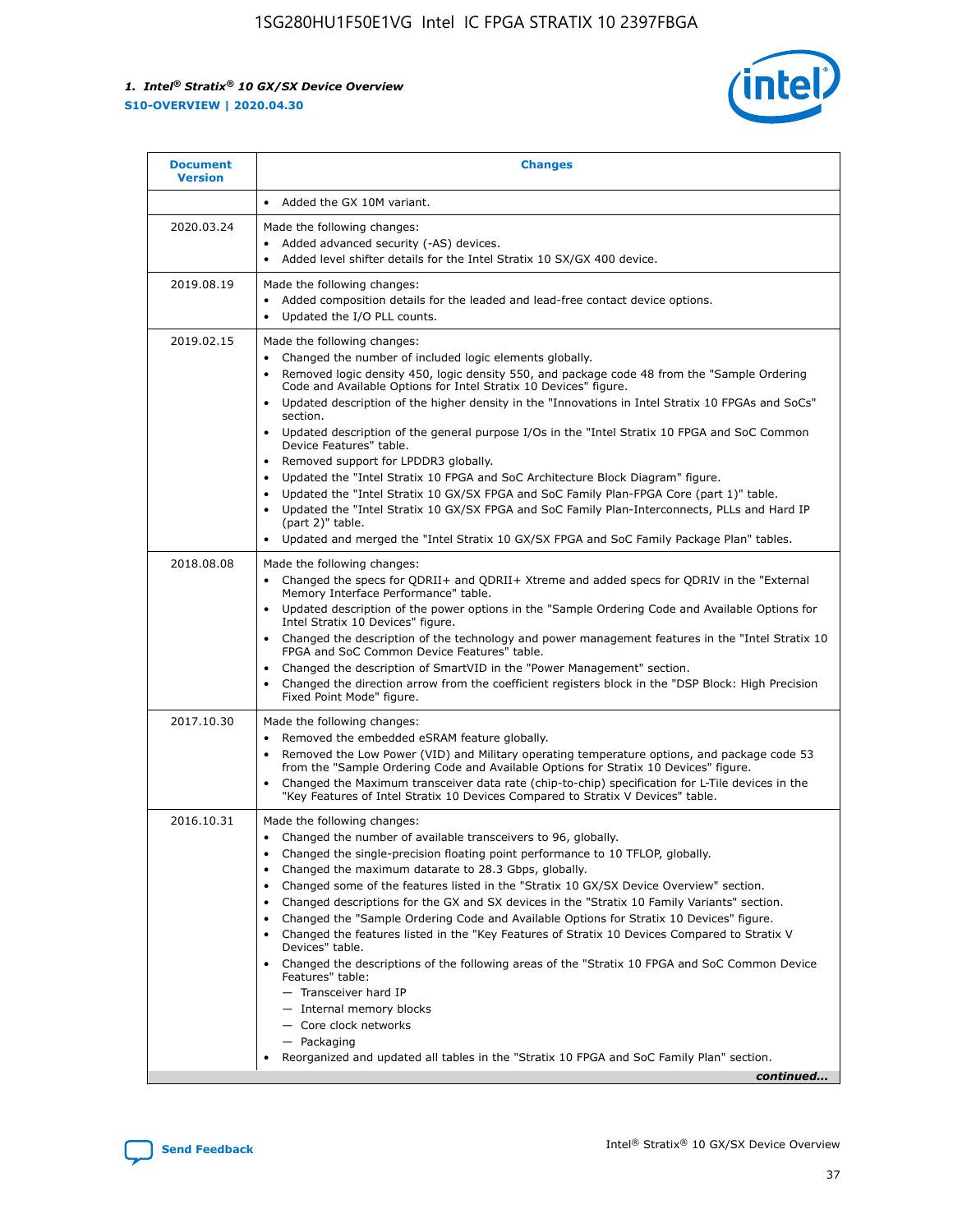

| <b>Document</b><br><b>Version</b> | <b>Changes</b>                                                                                                                                                                                                                                                                                                                                                                                                                                                                                                                                                                                                                                                                                                                                                                                                                                                                                                                                                                                     |
|-----------------------------------|----------------------------------------------------------------------------------------------------------------------------------------------------------------------------------------------------------------------------------------------------------------------------------------------------------------------------------------------------------------------------------------------------------------------------------------------------------------------------------------------------------------------------------------------------------------------------------------------------------------------------------------------------------------------------------------------------------------------------------------------------------------------------------------------------------------------------------------------------------------------------------------------------------------------------------------------------------------------------------------------------|
|                                   | Removed the "Migration Between Arria 10 FPGAs and Stratix 10 FPGAs" section.<br>Removed footnotes from the "Transceiver PCS Features" table.<br>Changed the HMC description in the "External Memory and General Purpose I/O" section.<br>Changed the number of fPLLs in the "Fractional Synthesis PLLs and I/O PLLs" section.<br>Clarified HMC data width support in the "Key Features of the Stratix 10 HPS" table.<br>Changed the description in the "Internal Embedded Memory" section.<br>Changed the datarate for the Standard PCS and SDI PCS features in the "Transceiver PCS Features"<br>table.<br>Added a note to the "PCI Express Gen1/Gen2/Gen3 Hard IP" section.<br>Updated the "Key Features of the Stratix 10 HPS" table.<br>Changed the description for the Cache coherency unit in the "Key Features of the Stratix 10 HPS"<br>table.<br>Changed the description for the external SDRAM and Flash memory interfaces for HPS in the "Key<br>Features of the Stratix 10 HPS" table. |
| 2015.12.04                        | Initial release.                                                                                                                                                                                                                                                                                                                                                                                                                                                                                                                                                                                                                                                                                                                                                                                                                                                                                                                                                                                   |